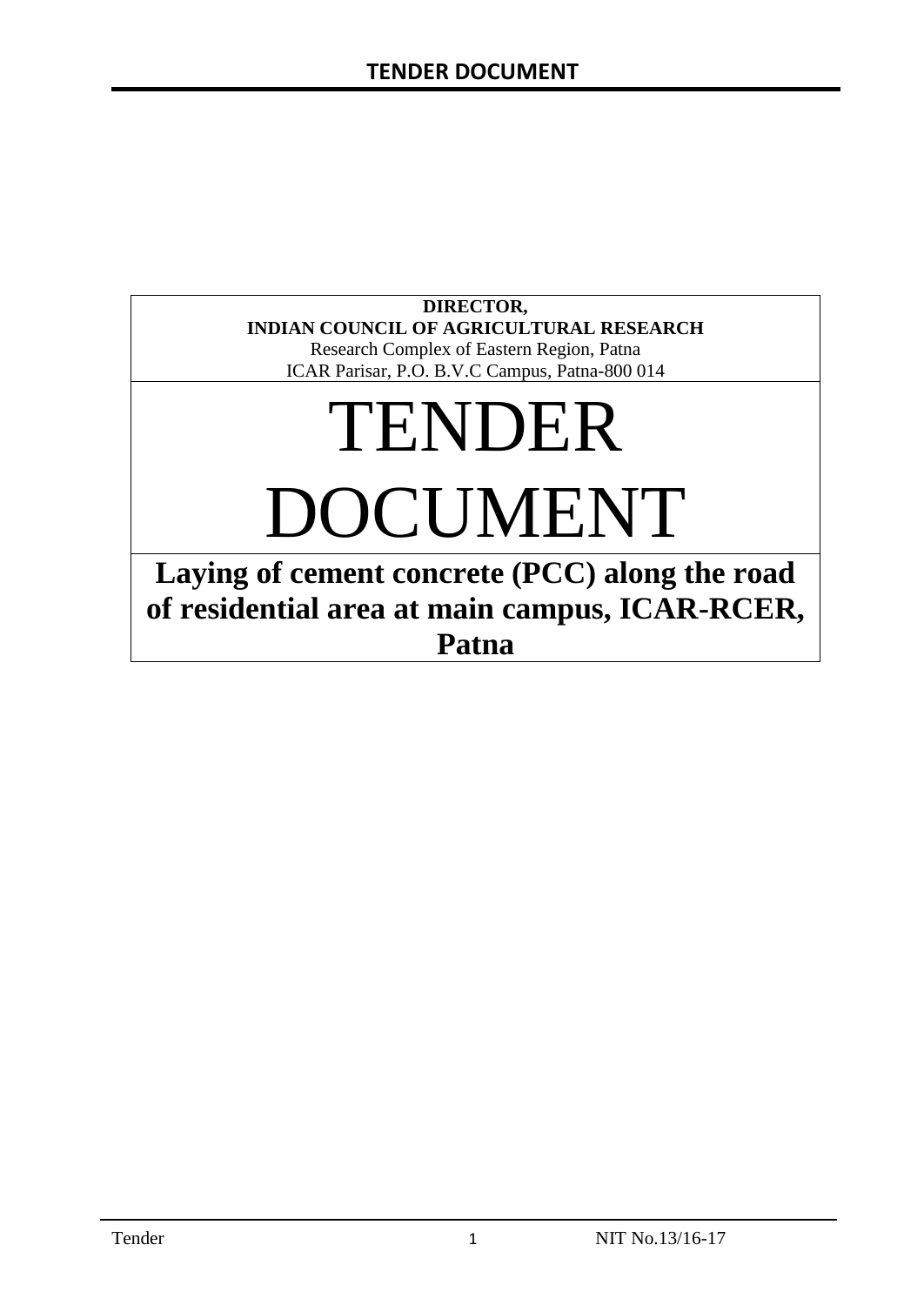# **INDIAN COUNCIL OF AGRICULTURAL RESEARCH RESEARCH COMPLEX OF EASTERN REGION PATNA**

# **TENDER DOCUMENT**

**Laying of cement concrete (PCC) along the road of residential area at main campus, ICAR-RCER, Patna**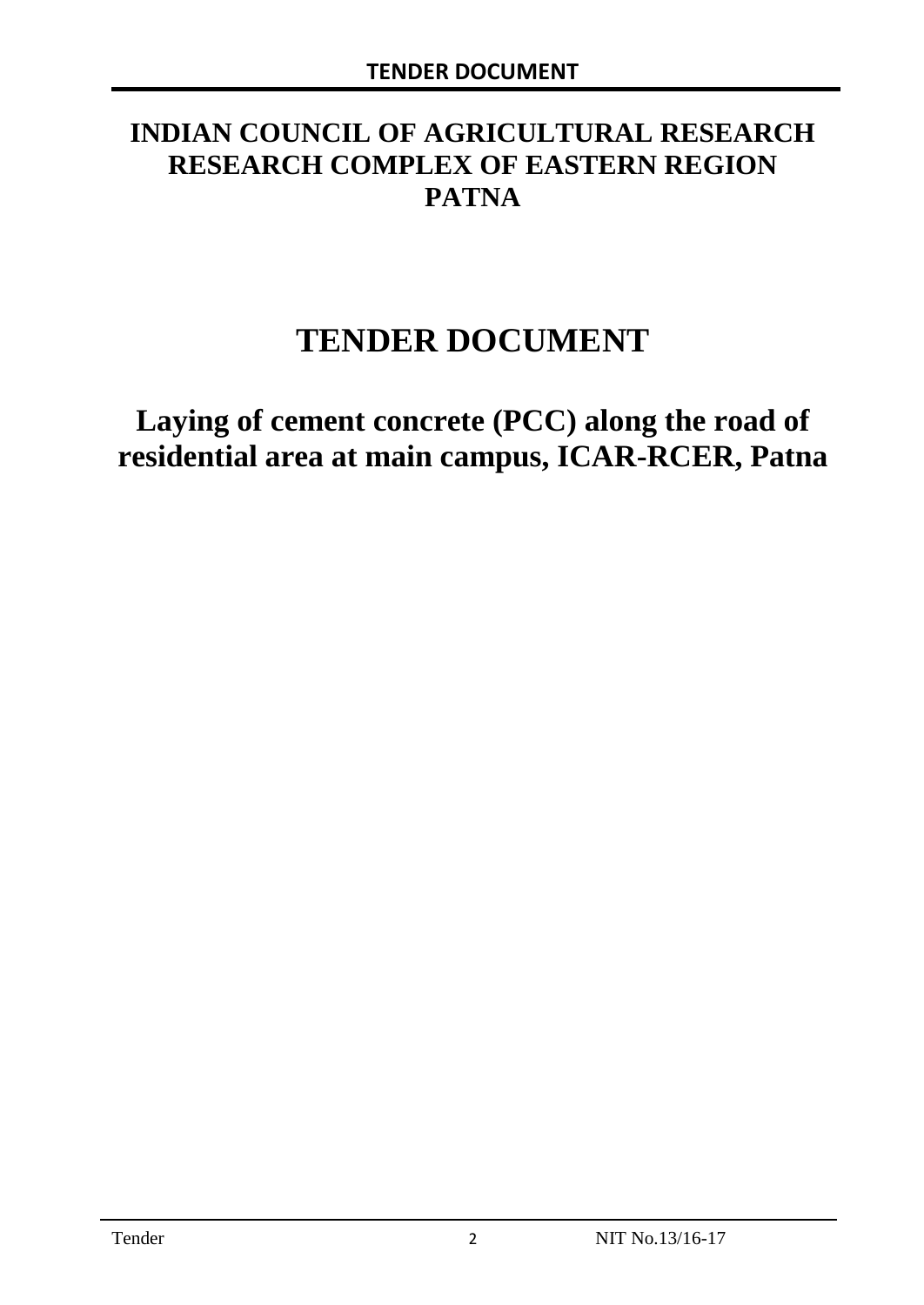# **INDEX**

| <b>Sl. No.</b> | <b>Details</b>                                    |                |  |  |
|----------------|---------------------------------------------------|----------------|--|--|
| 1.             | <b>NOTICE INVITING TENDERS</b>                    |                |  |  |
| 2.             | <b>INSTRUCTIONS TO TENDERERS</b>                  | 6              |  |  |
| A)             | General                                           | 6              |  |  |
| B)             | Tender document                                   | $\overline{7}$ |  |  |
| $\mathcal{C}$  | Preparation of tenders                            | $\overline{7}$ |  |  |
| D)             | Submission of tenders                             | 9              |  |  |
| E)             | Tender opening and evaluation                     | 10             |  |  |
| F)             | Award of contract                                 | 11             |  |  |
| 3              | <b>QUALIFICATION INFORMATION (ANNEXURE-I)</b>     | 12             |  |  |
|                | <b>CHECKLIST TO ACOMPANY THE TENDER</b>           |                |  |  |
| 4              | <b>CONDITIONS OF CONTRACT</b>                     | 13             |  |  |
|                | <b>TENDER</b>                                     | 13             |  |  |
| A              | General                                           | 16             |  |  |
| B              | Time for completion                               | 19             |  |  |
| $\overline{C}$ | Quality control                                   | 21             |  |  |
| D              | Cost control                                      | 22             |  |  |
| E              | Finishing the contract                            | 25             |  |  |
| $\overline{F}$ | Special conditions                                | 26             |  |  |
| 5              | ADDITIONAL CONDITIONS TO TENDER NOTICE            | 38             |  |  |
| 6              | <b>GENERAL SPECIFICATIONS</b>                     | 39             |  |  |
| $\overline{7}$ | <b>DRAWINGS</b>                                   | 40             |  |  |
| 8              | <b>BILL OF QUANTITIES</b>                         | 41             |  |  |
| 9              | SCHEDULE - A: PRICE SCHEDULE & BILL OF QUANTITIES | 45             |  |  |
| A)             | Price schedule of contract                        | 46             |  |  |
| B)             | Price summary                                     | 48             |  |  |
| $\mathcal{C}$  | Price schedule and Plan/Layout                    | 49             |  |  |
| 10             | <b>Contract Form</b>                              | 50             |  |  |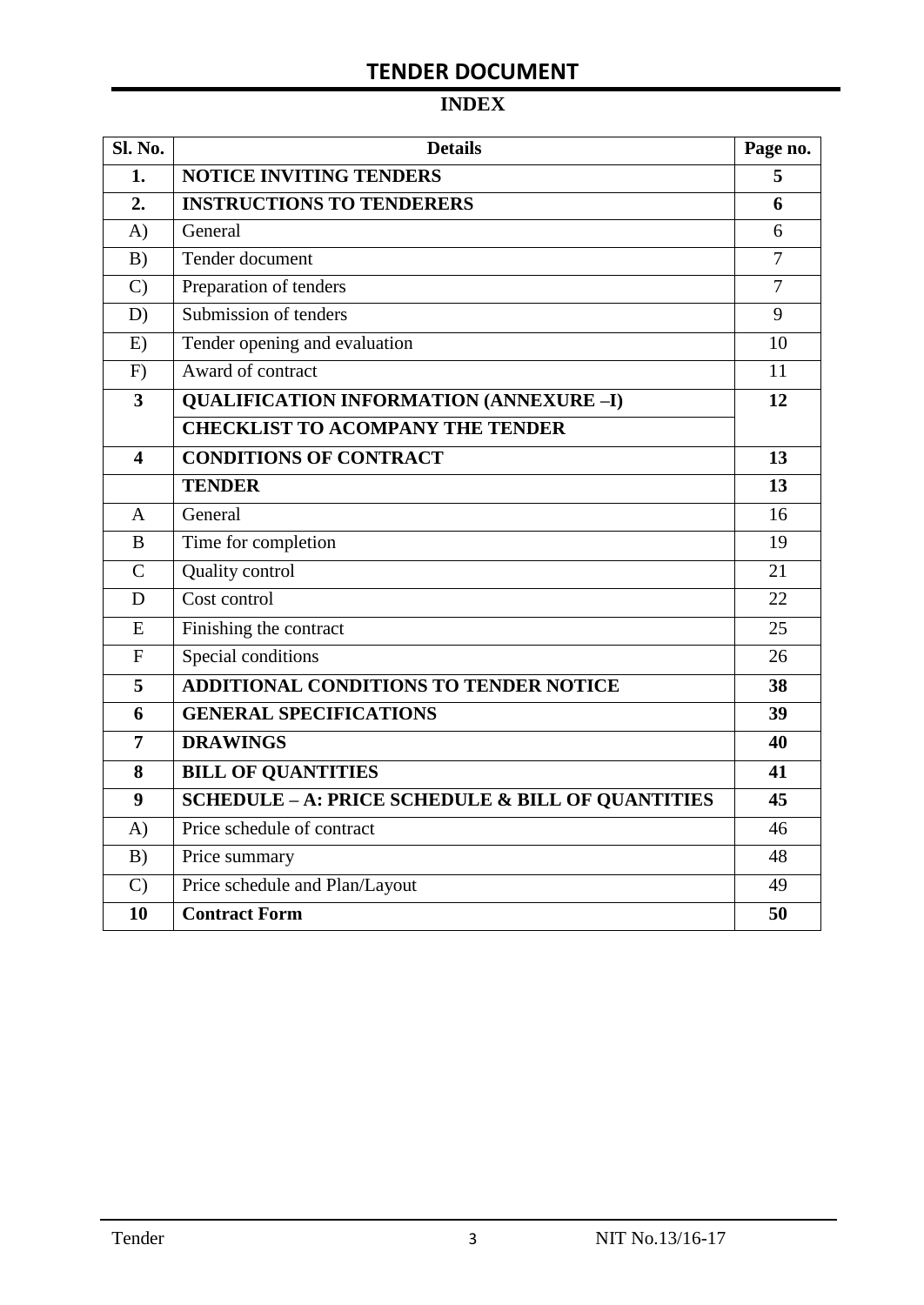# **NOTICE INVITING TENDERS**

# **No. 13/16-17**

# **INDIAN COUNCIL OF AGRICULTURAL RESEARCH RESEARCH COMPLEX OF EASTERN REGION PATNA**

**Name of Work: Laying of cement concrete (PCC) along the road of residential area at main campus, ICAR-RCER, Patna**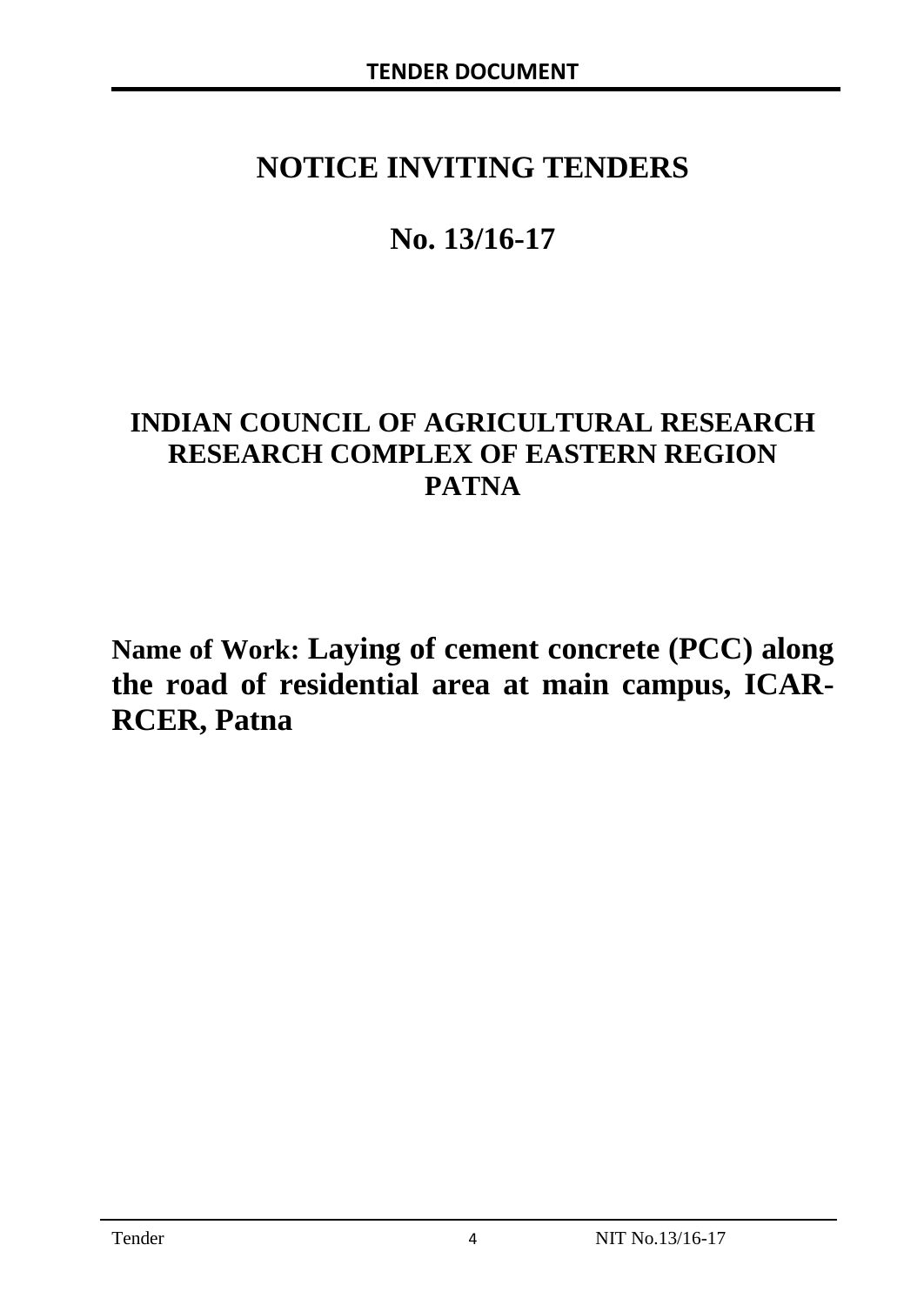# **Notice Inviting Tenders No. 13/16-17**

I) Tenders are invited from eligible Contractors for the work mentioned below:-

| 1.               | <b>Name of the Work</b><br>Laying of cement concrete (PCC) along the road of |                                                          |  |  |  |  |
|------------------|------------------------------------------------------------------------------|----------------------------------------------------------|--|--|--|--|
|                  |                                                                              | residential area at main campus, ICAR-RCER,              |  |  |  |  |
|                  |                                                                              | Patna                                                    |  |  |  |  |
| 2.               | <b>Estimated cost of the work</b>                                            | <b>Rs. 0.80 lakhs</b>                                    |  |  |  |  |
| 3.               | Period of completion of work                                                 | 30 days from the award of the work                       |  |  |  |  |
| $\overline{4}$ . | Form of contract / class of firms                                            | CCW/<br>PWD/<br>Registered<br>contractor<br>from         |  |  |  |  |
|                  | eligible.                                                                    | CPWD/RWD and similar govt. agencies undertaking          |  |  |  |  |
|                  |                                                                              | construction work of similar nature.                     |  |  |  |  |
| 5.               | E.M.D to be paid in the shape of                                             | Rs. 2000.00 (Rs. Two thousand only)                      |  |  |  |  |
|                  | Demand Draft obtained from                                                   |                                                          |  |  |  |  |
|                  | Nationalized Bank only.                                                      |                                                          |  |  |  |  |
| 6.               | Issue of tender document                                                     | Tender documents can be purchased on payment of          |  |  |  |  |
|                  |                                                                              | Rs. 500/- for the work which estimated cost is less than |  |  |  |  |
|                  |                                                                              | Rs.3.0 lakhs and Rs. 1000/- for the work which           |  |  |  |  |
|                  |                                                                              | estimated cost is higher than 3.0 lakhs) in shape of     |  |  |  |  |
|                  |                                                                              | demand draft towards cost of tender document or          |  |  |  |  |
|                  |                                                                              | down loaded from website: www.icarreer.in in which       |  |  |  |  |
|                  |                                                                              | case, a demand draft for Rs.500/- or Rs.1000/- per       |  |  |  |  |
|                  |                                                                              | work to be enclosed alongwith tender in favour of        |  |  |  |  |
|                  |                                                                              | "ICAR Unit-ICAR-RCER, Patna", payable at Patna.          |  |  |  |  |
| 7.               | for<br>Last<br>date<br>time<br>and                                           | 25.08.2016 up to 11.00 A.M.                              |  |  |  |  |
|                  | submission of tender.                                                        |                                                          |  |  |  |  |
| 8.               | Date and time of opening of $\vert$ 25.08.2016 at 11.30 A.M.                 |                                                          |  |  |  |  |
|                  | tender.                                                                      |                                                          |  |  |  |  |

#### II) **Eligibility criteria for tenderer.**

- a) Registered contractor from CCW/CPWD/ PWD/ RWD and similar govt. agencies undertaking construction work of similar nature.
- b) Any type of single civil work of not less than Rs.3.50 lakhs in preceding three years.
- c) Should have a net worth of at least Rs.3.50 lakhs
- d) Certificates in support of existing Commitments.
- e) Valid Labour license and Income Tax Clearance certificate for last Financial Year must be submitted alongwith tender document.
- III) To purchase tender documents by paying an amount of Rs. 500/- or Rs. 1000/- (as applicable) towards cost of tender document including VAT etc. Those not able to purchase tender document can down load the application from web site www.icarrcer.in and submit the D.D for Rs.500/- or Rs. 1000/- (as applicable) along with EMD in the shape of Demand Draft @ 2.5% on Tender Value issued by any Nationalized Bank/Scheduled Commercial bank in favour of "**ICAR Unit: ICAR-RCER, Patna**" to be valid for 3 months from the date of NIT along with bid. The tenderer shall invariably furnish original DD towards EMD to the tender inviting authority along with the Tender Document.
- IV) The tenders will be opened by the Tender Cum Works committee, ICAR-RCER, Patna in the presence of tenderers/or their authorized representatives on the date mentioned above.
- V) If the office happens to be closed on the dates specified above, the respective activity will be performed at the designated time on the next working day without any notification.
- VI) Any other details can be obtained from the Office of the **AAO, ICAR-RCER, Patna or www.icarrcer.in**.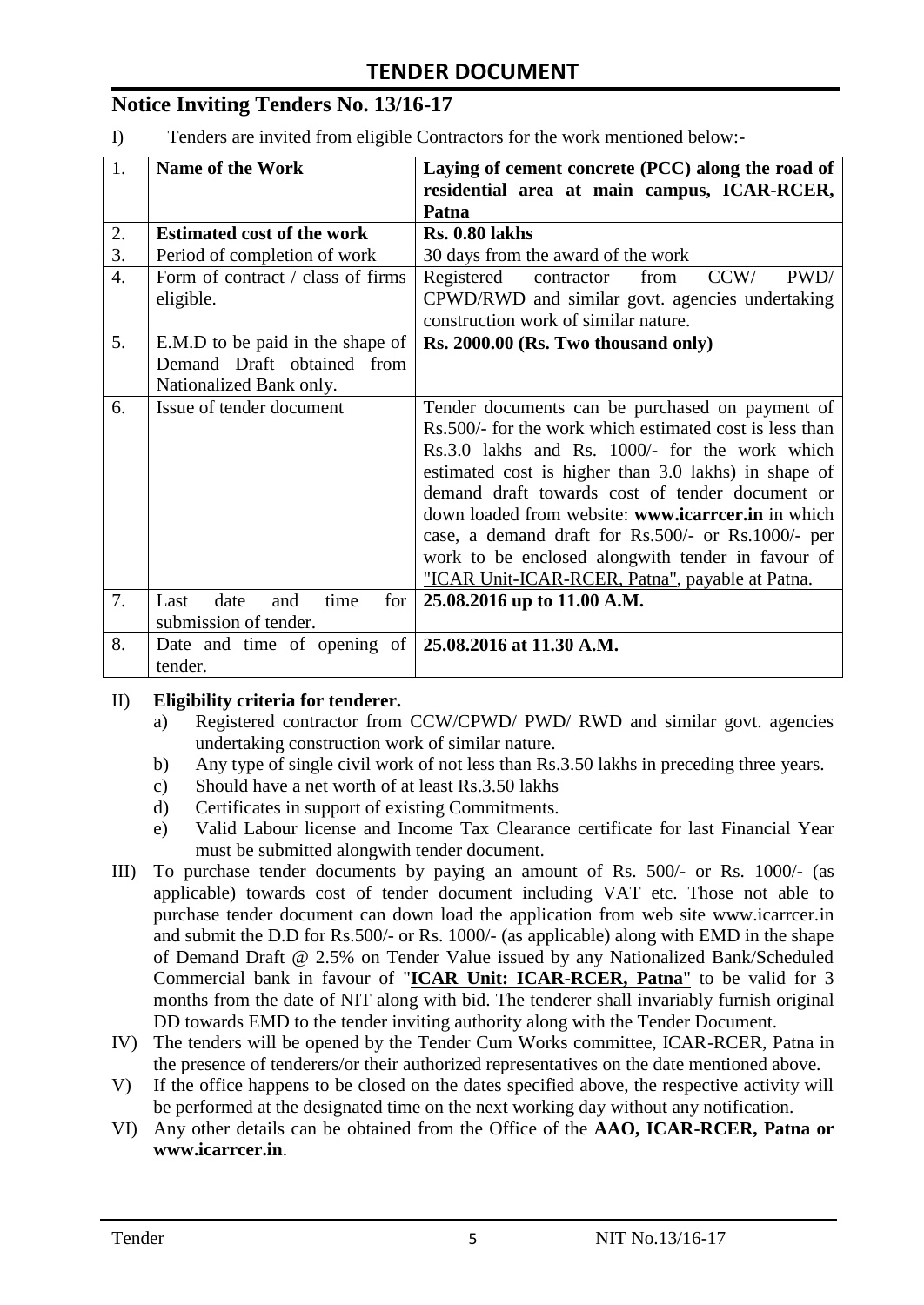#### **INSTRUCTIONS TO TENDERERS A – GENERAL**

#### **1. Name & Scope of work:**

1.1 Brief details of the work are as follows:

|                  | $A$ Brief description and <b>Laying of cement concrete (PCC) along the road of residential</b> |
|------------------|------------------------------------------------------------------------------------------------|
| location of work | area at main campus, ICAR-RCER, Patna                                                          |
| Scope of work:   | Civil work                                                                                     |
| Period           | of 30 days from the award of the work                                                          |
| Completion       |                                                                                                |

- **1.2** The Director, ICAR-RCER, Patna invites tenders along with EMD of Rs. 2000/- in the shape of Demand Draft issued by any Nationalized Bank**, Payable at Patna** to be valid for 3 months from the date of NIT along with bid. Bids without EMD will be summarily rejected.
- **1.3** The successful tenderer is expected to complete the work within the stipulated time period, as specified in 1.1 C.

#### **2. Firms Eligible to Tender:**

- 2.1 The Firms who are having;
	- a) Registered contractor from CCW/PWD/CPWD/RWD and similar govt. agencies undertaking construction work of similar nature.
	- b) Any type of single civil work of not less than **Rs.3.50** lakhs in preceding the years.
	- c) Should have net worth of at least **Rs.3.50** Lakhs.
	- d) Experience in any type of civil work.
	- e) Certificates in support of Existing Commitments.
	- f) Valid Labour license and Income Tax Clearance certificate for last Financial Year must be submitted alongwith tender document.

#### **3. Qualification data of the Tenderers:**

- 3.1 The tenderer shall furnish the following particulars in the formats enclosed, supported by documentary evidence as specified in the formats.
	- a) Check slip to accompany the tender **(in Annexure-I)**.
	- b) Attested copies of documents relating to experience in the similar type of works.
- 3.2 Even though the tenderers meet the above qualifying criteria, they are liable to be disqualified / debarred / suspended / blacklisted if they have
	- Furnished false / fabricated particulars in the forms, statements and /annexure submitted in proof of the qualification requirements and/or
	- Not turned up for entering into agreement, when called upon.
	- Record of poor progress such as abandoning the work, not properly completing the contract, inordinate delays in completion, litigation history or financial failures etc. and/or
	- Participated in the previous bidding for the same work and had quoted unreasonably high tender rate and
	- Even while execution of the work, if found that the work was awarded to the Contractor based on false / fake certificates of experience, the Contractor will be blacklisted and work will be taken over invoking relevant standard rules of GOI.
- 3.3 **A tenderer submitting a Tender which the tender accepting authority considers excessive and or indicative of insufficient knowledge of current prices or definite attempt of profiteering will render him liable to be debarred permanently from tendering or for such period as the tender accepting authority may decide. The tenderer overall quote should be based on the controlled prices for the materials, if any, fixed by the Government or the reasonable prices permissible for the tenderer**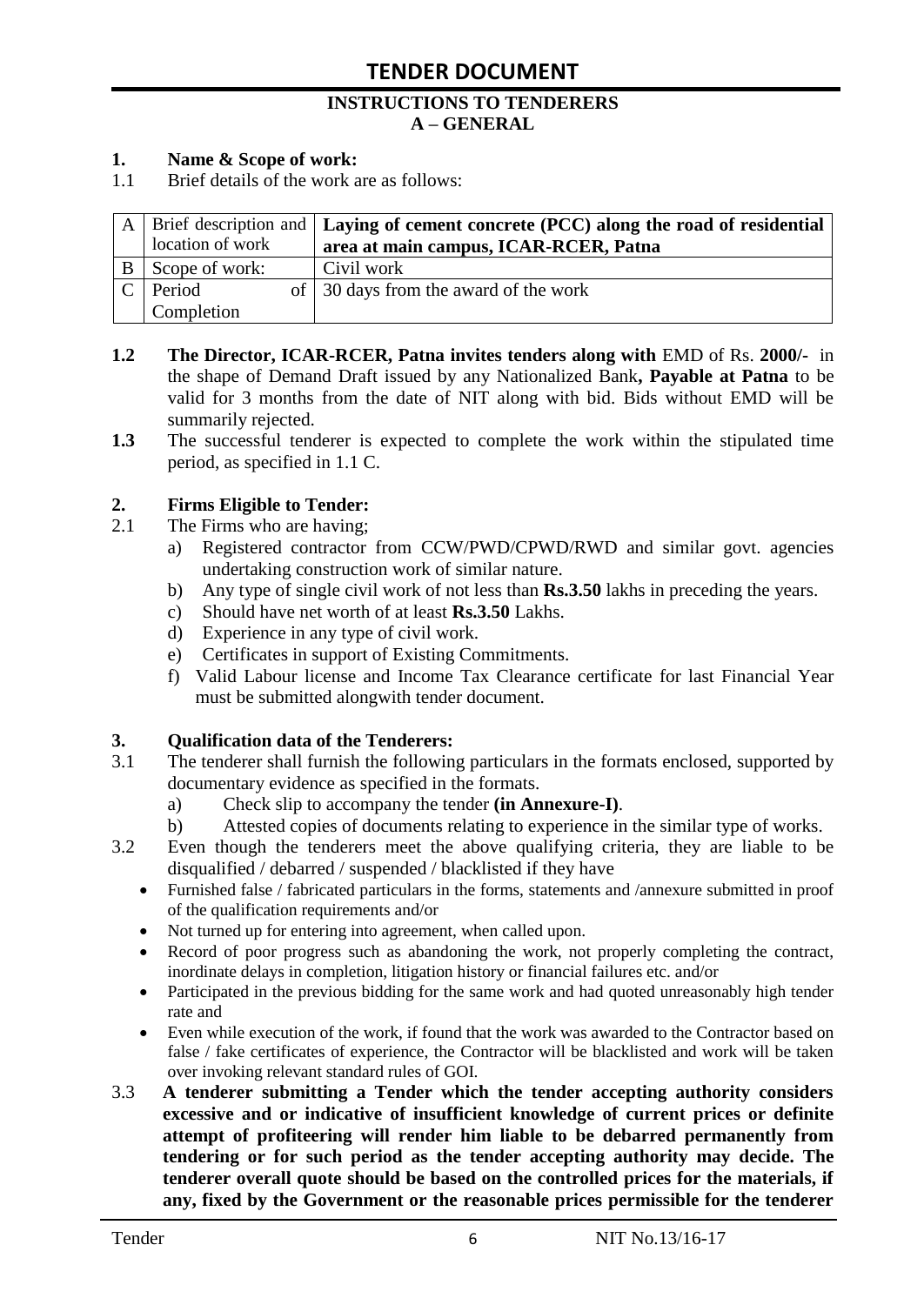**to charge a private purchaser under the provisions of clause-6 of the hoarding and profiteering prevention ordinance of 1943 as amended from time to time and on similar principle in regard to labour supervision on the construction.**

#### **4. One Tender per Tenderer:**

4.1 Each Tenderer shall submit only one Tender for the work. A Tenderer who submits more than one Tender will cause disqualification of all the Tenders submitted by the Tenderer.

#### **5. Cost of Tendering**

5.1 The Tenderer shall bear all costs associated with the preparation and submission of his Tender and the tender inviting authority will in no case be responsible and liable for those costs.

#### **6. Site Visit.**

6.1 The Tenderer, at the Tenderer"s own responsibility and risk is advised to visit and examine the Site of Work and its surroundings and obtain all information that may be necessary for preparing the Tender for entering into a contract, for construction of the work. The costs of visiting the site shall be at the Tenderer's own expenses.

### **B. TENDER DOCUMENT**

#### **7. Contents of Tender document.**

- 7.1 One set of Tender document, comprises of the following:
	- 1) **Notice Inviting Tenders (NIT)**
	- **2) Instruction to Tenderers**
	- **3) Forms of Tender and qualification information**
	- **4) Conditions of Contract.**
	- **5) Specifications.**
	- **6) Drawings.**
	- **7) Forms of Securities. i.e., EMD, Additional Security etc.**
	- **8) Bill of quantities and Price.**

#### **8. Clarification on Tender Documents.**

8.1 A prospective Tenderer requiring any clarification on Tender documents may contact the Administrative Officer at the address **indicated in the NIT**. The Administrative Officer will also respond to any request for clarification, received through post.

#### **9. Amendment to Tender Documents.**

- 9.1 Before the last date for submission of Tenders, the Tender Inviting Officer may modify any of the Contents of the Tender Notice, Tender documents by issuing amendment / Addendum.
- 9.2 Any addendum/amendments issued by the Tender Inviting Officer shall be part of the Tender Document and it shall either be communicated in writing to all the purchasers of the Tender documents or notified in the News Papers in which NIT was published.
- 9.3 To give prospective Tenderers reasonable time to take an addendum into account in preparing their bids, the Tender Inviting Officer may extend if necessary, the last date for submission of tenders.

# **C. PREPARATION OF TENDERS**

**10. Language of the Tender:** All documents relating to the tender shall be in the English Language only.

#### **11. Documents comprising of the Tender.**

- 11.1 The bidders are requested to submit a proposal as detail in this document.<br>11.2 The bidders, who are desirous of participating in the Tender, shall sign on
- The bidders, who are desirous of participating in the Tender, shall sign on all the statements, documents, certificates, tender document purchased by him, owning responsibility for their correctness/authenticity.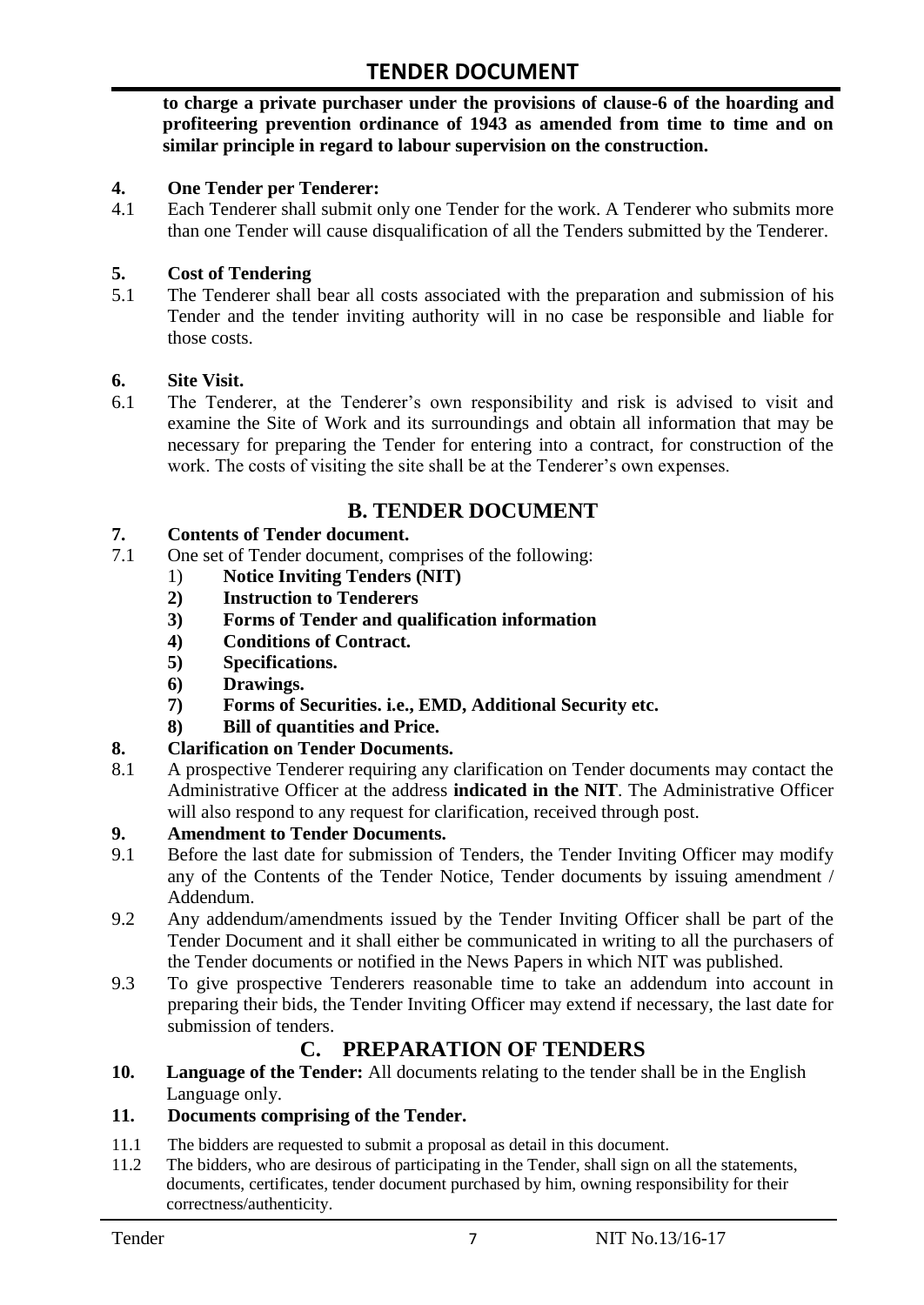- 11.3 **Earnest Money Deposit (EMD):** The bidders shall submit EMD as indicated earlier along with the Proposal. The proposals without EMD are liable for rejection.
- **11.4 The tenderer should place two bids in separate envelopes namely;**
	- **a) Technical bid**
	- **b) Financial bid or Price bid Both the envelope should clearly mention the NIT No. and type of bid i.e. technical or financial or price bid.**

#### **11.5 Proposal of Technical Bid**

- a. In preparing the Technical bid, bidders are expected to examine the documents comprising this tender document in detail. Material deficiencies in providing the information requested may result in rejection of a Proposal.
- b. While preparing the Technical bid, bidders must give particular attention to the following:
	- I) If a bidder considers that they do not have all the expertise for the Assignment, it may obtain a full range of expertise by associating with other firms as appropriate.
	- II) The Technical Proposal should provide the following information using the attached Standard Forms, where ever applicable
	- III) A brief description of the bidder organization and an outline of recent experience on assignments of a similar nature. For each assignment, the outline should indicate, inter alia, duration of the assignment, contract amount, and bidder involvement.
	- IV) List of equipment make, model etc with technical brochures, if any equipment is to be supplied.
	- V) List of personnel who will be looking after the work execution.
	- VI) Any comments or suggestions on the proposed scope of work, list of services, and any facilities expected to be provided by the **ICAR-RCER, Patna**.
	- VII) Any additional comments/ remarks.
- c. The Technical Proposal shall not include any financial information.
- **11.6** The Technical proposal will be reviewed by Tender cum Works Monitoring Committee of the **ICAR-RCER, Patna** and the clarifications, particulars if any required from the bidders will be obtained or in the conventional method by addressing the bidders.
- **11.7 The Tender Document will be opened in front of Tender cum Works Monitoring Committee of the ICAR-RCER, Patna at the time and date as specified in the tender documents.**

#### **12. Price Offer:**

- 12.1 The tenderer should however quote his lump sum tender based on this schedule of quantities. He should quote his offer as an overall tender percentage. The over all tender percentage should be written both in words and figures. The bid offers i.e., percentage shall be written both in figures and words legibly and free from erasures, over writings or corrections of figures. Corrections where unavoidable should be made by crossing out, and rewriting duly initialising with date.
- 12.2 The Schedule A contains not only the quantities but also the rates worked out by the department and the amount for each item and total value of the estimated contract. The tenderer should workout his own rates keeping in view the work, site conditions and quote his overall tender percentage with which he intends to execute the work.
- 12.3 The bid offer shall be for the whole work and not for individual items / part of the work.
- 12.4 All duties, taxes, and other levies payable by the contractor as per State / Central Government rules, shall be included in the tender percentage quoted by the tenderer.
- 12.5 **The tendered contract amount as computed based on overall tender percentage is subject to variation during the performance of the Contract in accordance with variation in quantities etc.**
- **13. Validity of Tenders:**
- 13.1 Tenders shall remain valid for a period of not less than six months from the last date for receipt of Tender.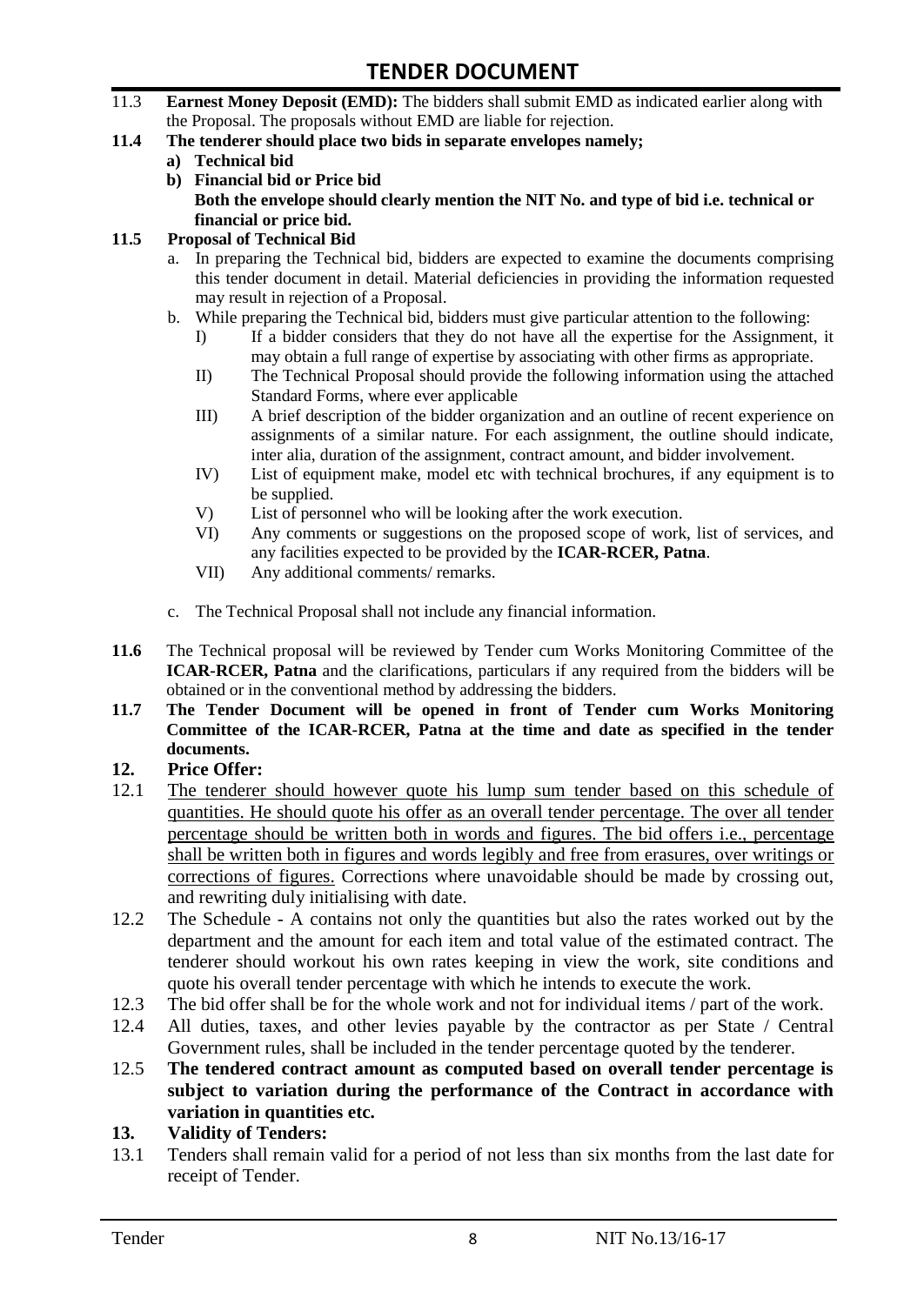- 13.2 During the above mentioned period no plea by the tenderer for any sort of modification of the tender based upon or arising out of any alleged misunderstanding or misconceptions or mistake or for any reason will be entertained.
- 13.3 In exceptional circumstances, prior to expiry of the original time limit, the Tender Inviting Officer may request the bidders to extend the period of validity for a specified additional period. Such request to the Tenderers shall be made in writing. A Tenderer may refuse the request without forfeiting his E.M.D. A tenderer agreeing to the request will not be permitted to modify his Tender, but will be required to extend the validity of his E.M.D for a period of the extension.

# 14. **Signing of Tenders**<br>14.1 If the tender is mag

- If the tender is made by an individual, it shall be signed with his full name and his address shall be given. If it is made by a firm, it shall be signed with the co-partnership name by a member of the firm, who shall also sign his own name, and the name and address of each member of the firm shall be given, if the tender is made by a corporation it shall be signed by a duly authorized officer who shall produce with his tender satisfactory evidence of his authorization. Such tendering corporation may be required before the contract is executed, to furnish evidence of its corporate existence. Tenders signed on behalf of G.P.A holder will be rejected.
- 14.2 The tender shall contain no alterations or additions, except those to comply with instructions issued by the tender inviting officer, or as necessary to correct errors made by the tenderer, in which case all such corrections shall be initialled by the person signing the tender.
- 14.3 No alteration which is made by the tenderer in the contract form, the conditions of the contract, the drawings, specifications or statements / formats or quantities accompanying the same will be recognized, and, if any such alterations are made the tender will be void.

# **D. SUBMISSION OF TENDERS.**

#### **15. Submission of Tenders:**

- 15.1 The tenderer shall invariably ensure that the following are to be submitted along with tender document.
	- **a) Check slip**
	- **b) Copy of Experience Certificate in Similar type of Work.**
	- **c) Any type of single civil work of not less than Rs.3.50 lakhs in preceding three years.**
	- **d) DD towards EMD.**
	- **e) Declaration towards the genuineness of the certificates**
- 15.2 The successful tenderer shall furnish the original hard copies of all the documents/ EMD / certificates / statements by them before concluding the agreement.
- 15.3 Submit tenders in as explained above. The tender should be submitted in a water proof covers and duly sealed. The cover should clearly indicate the Tender Number, Name of work tendered, due date for opening, address of the bidder and the Bid schedule. The EMD should be enclosed prominently along with the BID.

# **16. Last date / time for submission of the tenders.**

- 16.1 Tenders must be submitted not later than the date and time specified in NIT. In the event of the specified date / time for the submission of bids declared as holiday, the bids will be received on the next working day.
- 16.2 The Director, ICAR-RCER may extend the dates for issue and receipt of Tenders by issuing an amendment in which case all rights and obligations of the Incharge and the Tenderers will remain same as previously.

#### **17. Late tenders**

17.1 Any tender received after the last date / time prescribed will be summarily rejected.<br>18. Modification to the tender

# **18. Modification to the tender**<br>18.1 No tender shall be modified

No tender shall be modified after the last date / time of submission of tenders.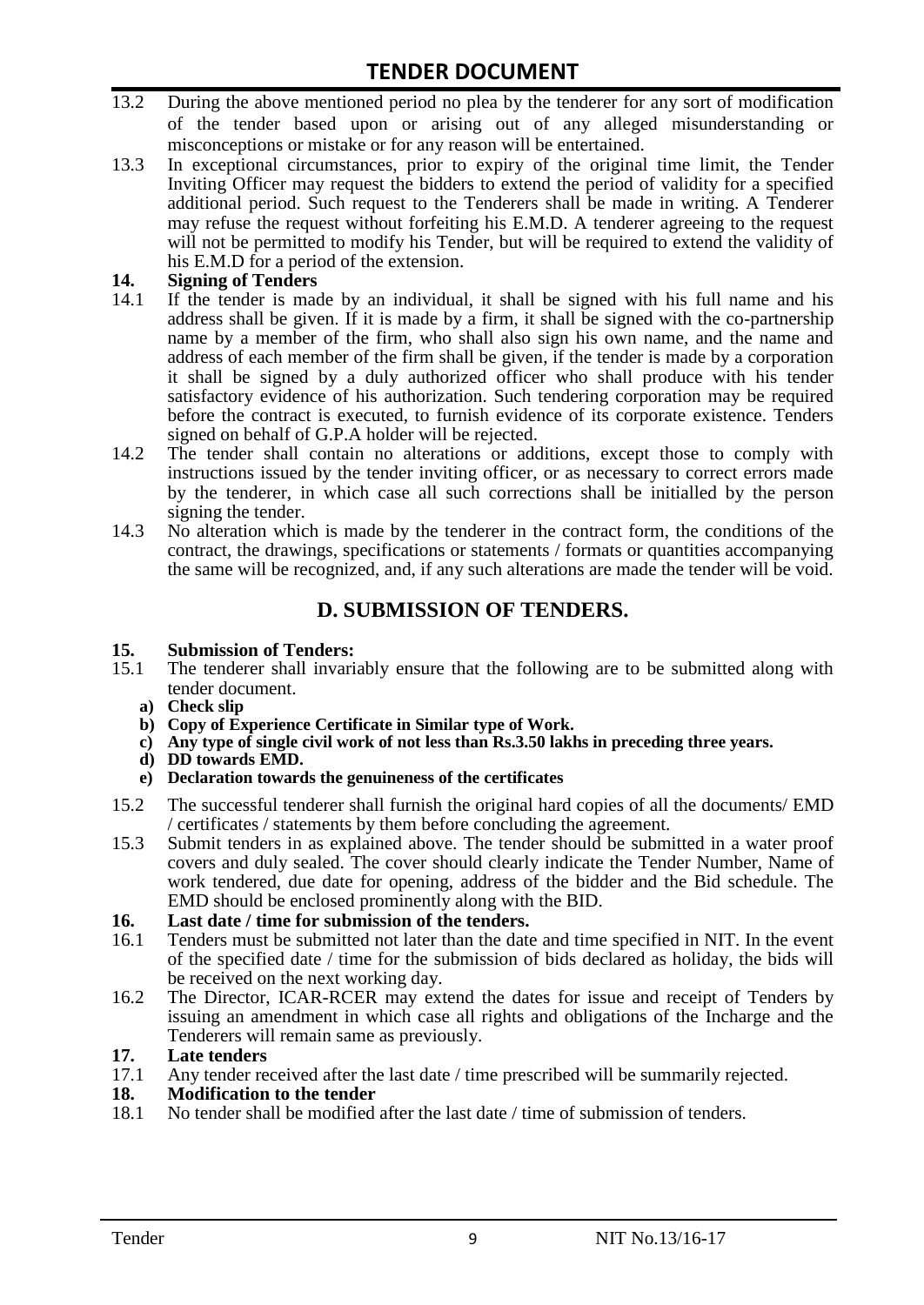### **E. TENDER OPENING AND EVALUATION**

- **19. Tender opening**
- 19.1 **The tenderers or their authorized representatives can be present at the time of opening of the tenders. Either the tenderer himself or one of his representative with proper authorization only will be allowed at the time of tender opening. If any of the tenderer is not present at the time of opening of tenders, the tender opening authority will, on opening the tender of the absentee tenderer, reads out and record the deficiencies if any, which shall be binding on the tenderer.**
- 19.2 **The technical bid containing qualification requirements as per Annexure: I and statement I to VII in 11:5 (b) will be evaluated by the tender opening authority and the minutes are recorded which will be signed by the tender opening authority as well as tenderers or their authorized representatives present.**

#### **20. Clarification of the Tender Document.**

- 20.1 The tender opening authority may call upon any tenderer for clarification on the statements, documentary proof relating to the Tender Document. The request for clarification and response thereto shall be in writing and it shall be only on the qualification information furnished by the tenderer. The clarification called for from the tenderers shall be furnished within the stipulated time, which shall not be more than a week.
- 20.2 The tenderer if so desirous, shall agree in writing to furnish the clarification called for within the stipulated time and, for disqualification and rejection of his tender in the event of failure to do so.

# **21. Examination of Tender Document and determination of responsiveness**

- 21.1 The Director, ICAR-RCER will evaluate whether each tenderer is satisfying the eligibility criteria prescribed in the tender document and declares them as a qualified tenderer.
- 21.2 If any alteration is made by the tenderer in the tender documents, the conditions of the contract, the drawings, specifications or statements / formats or quantities the tender will be rejected.
- 21.3 Tenders shall be scrutinized in accordance with the conditions stipulated in the Tender document. In case of any discrepancy of non-adherence conditions the tender accepting authority shall communicate the same which will be binding both on the tender opening authority and the tenderer. In case of any ambiguity, the decision taken by the tender accepting authority on tenders shall be final.
- 21.4 Those proposals which are found to meet the minimum standards as prescribed by the Director, ICAR-RCER will be treated as responsive bids.

# **22. Evaluation and comparison of price.**

- The committee will evaluate and compare the price of all the qualified tenderers.
- 22.2 Negotiations at any level are strictly prohibited. However, good gesture rebate, if offered by the lowest tenderer prior to finalization of tenders may be accepted by the tender accepting authority.
- 22.3 Selection of tenderer among the lowest and equally quoted tenderers will be in the following orders:
	- **a) The tenderer whose bid capacity is higher will be selected.**
	- **b) In case the bid capacity is also same the tenderer whose annual turnover is more will be preferred.**
	- **c) Even if the criteria incidentally become the same, the turnover on similar works and thereafter machinery available for the work and then the clean track record will be considered for selection.**

#### **23. Process to be confidential**

- 23.1 Information relating to the examination, clarification, evaluation and comparison of tenders and recommendations for the award of a contract shall not be disclosed to tenderers or any other persons not officially concerned with such process until the award to the successful tenderer has been announced by the tender accepting authority. Any effort by a tenderer to influence the processing of tenders or award decisions may result in the rejection of his tender.
- 23.2 No Tenderer shall contact the Director, ICAR-RCER or any authority concerned with finalisation of tenders on any matter relating to its Tender from the time of the Tender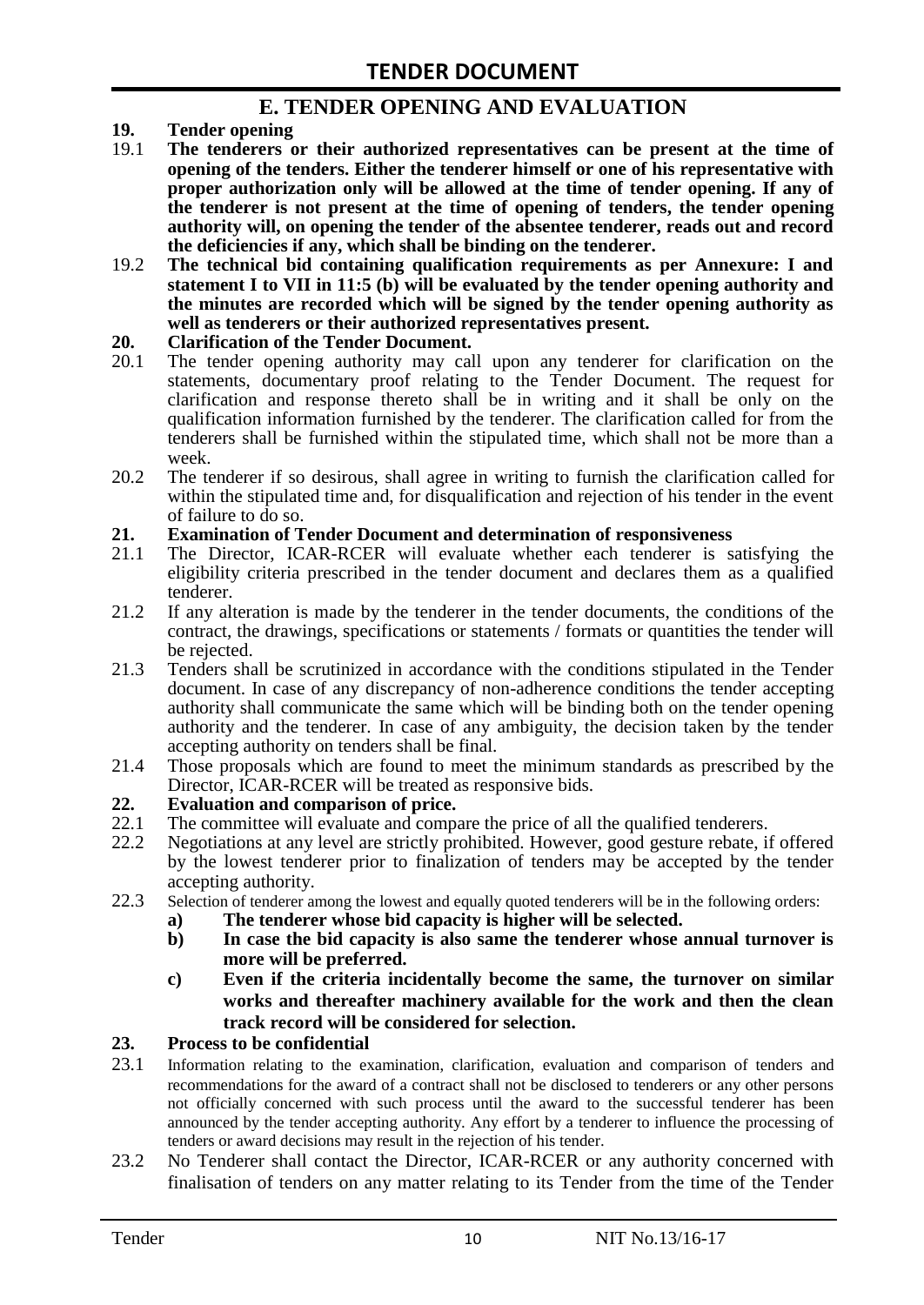opening to the time the Contract is awarded. If the Tenderer wishes to bring additional information to the notice of the Director, it should do so in writing.

23.3 Before recommending / accepting the tender, the tender recommending / accepting authority shall verify the correctness of certificates submitted to meet the eligibility criteria and specifically experience. The authenticated agreements of previous works executed by the lowest tenderer shall be called for.

# **F. AWARD OF CONTRACT**

### **24. Award Criteria**

- 24.1 The Director, ICAR-RCER will award or recommend to the competent tender accepting authority for award of the contract to the tenderer who is found technically qualified as per the tender conditions and whose price is lowest.
- 24.2 The tender accepting authority reserves the right to accept or reject any tender or all tenders and to cancel the tendering process, at any time prior to the award of contract, without thereby incurring any liability to the affected tenderer or tenderers or any obligation to inform the affected tenderer or tenderers of the reasons for such action.
- 25. Notification of award and signing of agreement
- 25.1 **The Tenderer whose Tender has been accepted will be notified of the award of the work by The Director ICAR-RCER prior to expiration of the Tender validity period by registered letter. This letter (hereinafter and in the Conditions of Contract called "Letter of Acceptance") will indicate the sum that the Government will pay the Contractor in consideration of the execution, completion, and maintenance of the Works by the Contractor as prescribed by the Contract (hereinafter and in the Contract called the "Contract Amount").**
- 25.2 The successful tenderer has to sign an agreement within a period of 15 days from the date of receipt of communication of acceptance of his tender. On failure to do so his tender will be cancelled duly forfeiting the E.M.D., paid by him without issuing any further notice and action will be initiated for black listing the tenderer.

#### **26. Corrupt or fraudulent practices**

- 26.1 The Government requires that the bidders / suppliers / contractors under Government financed contracts, observe the highest standard of ethics during the procurement and execution of such contracts. In pursuance of this policy, the Government
- (a) Define for the purposes of the provision, the terms set forth below as follows:
- (i) "corrupt practices" means the offering, giving, receiving or soliciting of anything of value to influence the action of a Government official in procurement process or in contract execution: and
- (ii) "fraudulent practice" means a misrepresentation of facts in order to influence a procurement process or the execution of a contract to the detriment of the Government and includes collusive practice among Tenderers (prior to or after Tender submission) designed to establish in Tender prices at artificial noncompetitive levels and to deprive the Government of the benefits of free and open competition.
- (b) Will reject a proposal for award if it determines that the tenderer recommended for award has engaged in corrupt or fraudulent practices in competing for the contract in question.
- (c) Will blacklist / or debar a firm, either indefinitely or for a stated period of time, if at any time determines that the firm has engaged in corrupt or fraudulent practices in competing for, or in executing a Government contract.
- (d) Further more, tenderers shall be aware of the provisions stated in the general conditions of contract.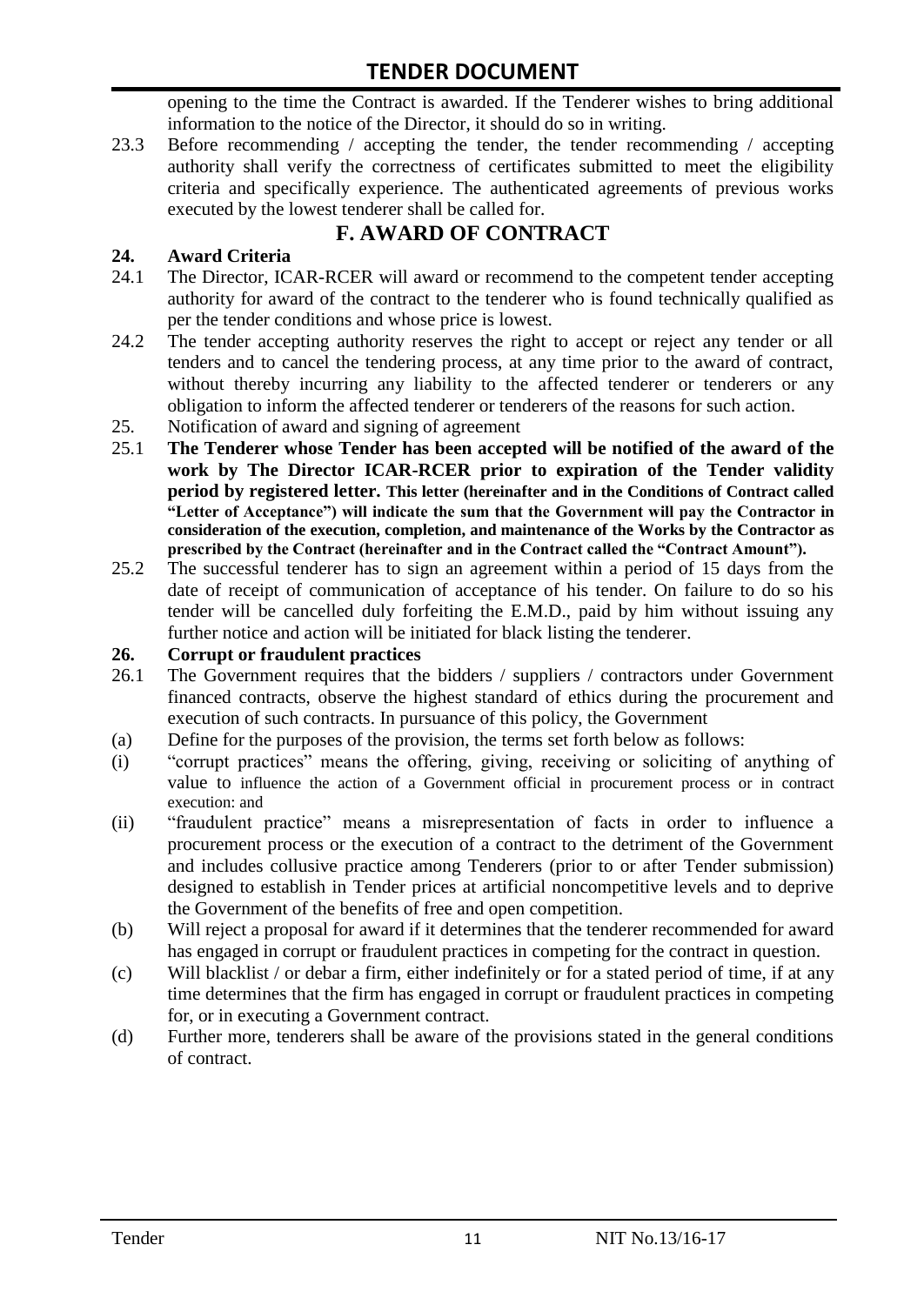# **QUALIFICATION INFORMATION Annexure –I**

| <b>CHECKLIST TO ACOMPANY THE TENDER</b> |  |
|-----------------------------------------|--|
|                                         |  |

| SI.<br>No.   | <b>Description</b>                                                                                                                                    | <b>Submitted</b><br>Yes/No | Page No.<br>(see Note<br>below) |  |  |  |
|--------------|-------------------------------------------------------------------------------------------------------------------------------------------------------|----------------------------|---------------------------------|--|--|--|
| 1            | 2                                                                                                                                                     | 3                          | 4                               |  |  |  |
| $\mathbf{1}$ | Attested photocopy of Registered contractor from<br>CCW/CPWD/ PWD/ RWD and similar govt. agencies<br>undertaking construction work of similar nature. | Yes / No                   |                                 |  |  |  |
| 2            | Any type of single civil work of not less than Rs.3.50<br>lakhs in preceding three years.                                                             | Yes / No                   |                                 |  |  |  |
| 3            | Certificates in support of Existing Commitments.                                                                                                      | Yes / No                   |                                 |  |  |  |
| 4            | DD towards EMD.<br>Yes / No                                                                                                                           |                            |                                 |  |  |  |
| 5            | Declaration towards the genuineness of the certificates<br>Yes / No                                                                                   |                            |                                 |  |  |  |
| 6            | <b>Experience :</b> Experience in any type of civil work<br>Yes / No                                                                                  |                            |                                 |  |  |  |
| $\tau$       | Valid Labour license and Income Tax Clearance<br>certificate for last Financial Year must be submitted<br>alongwith tender document.                  | Yes / No                   |                                 |  |  |  |

#### **Notes:-**

- 1) All the statements copies of the certificates, documents etc., enclosed to the Tender Document shall be given page numbers on the right corner of each certificate, which will be indicated in column (4) against each item. The statements furnished shall be in the formats appended to the tender document.
- 2) The information shall be filled-in by the Tenderer in the checklist and **statements VI & VII** of section 11.5 (b) and shall be enclosed to the Technical bid for the purposes of verification as well as evaluation of the tenderer"s Compliance to the qualification criteria as provided in the Tender document. All the Certificates, documents, statements as per check-list shall be submitted by the tenderer.
- 3) The bidder shall sign all the statements/documents/certificates received by him owing responsibility for their correctness/authenticity. The successful tenderer shall furnish the original hard copies of all the documents / certificates / statements received by them before concluding the Agreement.

#### **DECLARATION**

I / WE ………………………………………………………………. have gone through carefully all the Tender conditions and solemnly declare that the certificates or the documents uploaded by me/us are genuine and I/We will abide by any penal action such as disqualification or black listing or determination of contract or any other action deemed fit, taken by, the Institute against us, if it is found that the statements, documents, certificates produced by me/us are false/fabricated.

I / WE hereby declare that, I / WE have not been blacklisted / debarred / Suspended / demoted in any department in any State due to any reasons.

Signature of the Tenderer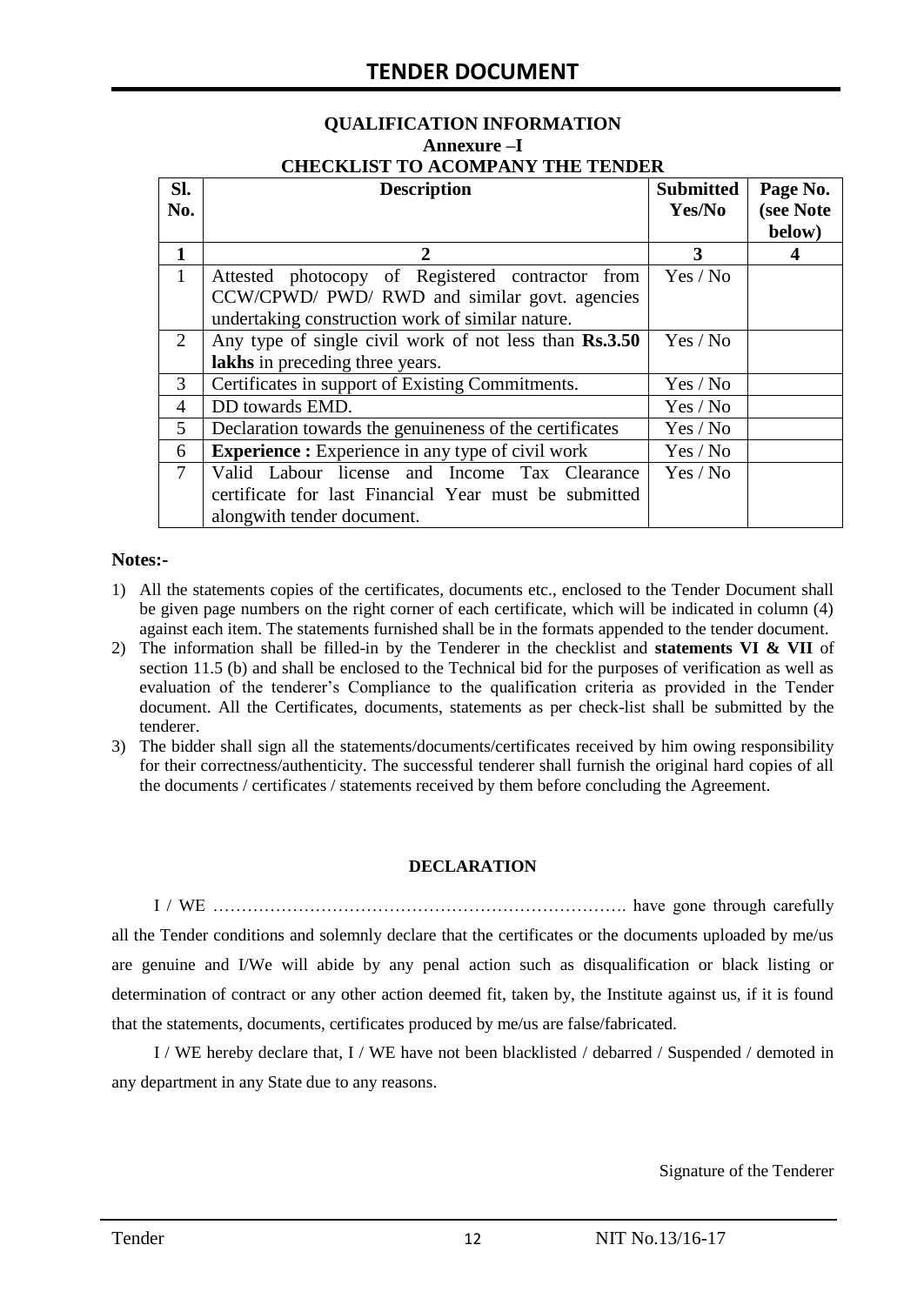### **CONDITIONS OF CONTRACT**

#### **TENDER**

Date: ……………

To The Director, ICAR-RCER, Patna

Sir,

I / We do hereby tender and if this tender be accepted, under take to execute the work entitled "**Laying of cement concrete (PCC) along the road of residential area at main campus, ICAR-RCER, Patna"** as shown in the drawings and as per specifications described in this document of ICAR-RCER, Patna for the sum of **Rs. 0.80 lakhs** or such other sum as may be arrived under the clause of the standard preliminary specifications relating to "Payment by final measurement at unit rates"

I/WE have also quoted rates in Schedule "A", annexed (in words and figures) for which I/We agree to execute the work when the lumpsum payment under the terms of the agreement is varied by payment on measurement quantities.

I/WE have quoted rates in Schedule "A" both in words & figures. In case of any discrepancy between the Percentage excess or less on E.C.V., in words and figures, the rates quoted words only shall prevail.

I/WE agreed to keep the offer in this tender valid a period of six month(s) mentioned in the tender notice and not to modify the whole or any part of it for any reason within above period. If the tender is withdrawn by me/us for any reasons whatsoever, the earnest money paid by me/us will be forfeited to Government

I/WE hereby distinctly and expressly, declare and acknowledge that, before the submission of my/our tender I/We have carefully followed the instructions in the tender notice and have read the preliminary specifications and that I/We have made such examination of the contract documents and the plans, specifications and quantities and of the location where the said work is to be done, and such investigation of the work required to be done, and in regard to the material required to be furnished as to enable me/us to thoroughly understand the intention of same and the requirements, covenants, agreements, stipulations and restrictions contained in the contract, and in the said plans and specifications and distinctly agree that I/We will not hereafter make any claim or demand upon the Government based upon or arising out of any alleged misunderstanding or misconception /or mistake on my/or our part of the said requirement, covenants, agreements, stipulations, restrictions and conditions.

I / WE enclosed to my/our application for tender schedule a crossed demand draft (No.

dated:  $\qquad \qquad$  ) for Rs:

as earnest money not to bear interest.

I / WE shall not assign the contractor or sublet any portion of the same. In case if it becomes necessary such subletting with the permission of the shall be limited to (1) Labour contract, (2) Material contract, (3) Transport contract and (4) Engaging specialists for special item of work.

IF MY / OUR tender is not accepted the sum shall be returned to me/us on application when intimation is sent to me/us of rejection or at the expiration of three months from last date of receipt of this tender, whichever is earlier. If my/our tender is accepted the earnest money shall be retained by the Government as security for the due fulfilment of this contract. If upon written intimation to me/us by the Office, I/We fail to attend the said office on the date herein fixed or if upon intimation being given to me/us or acceptance of my/our tender, and if I/We fail to make the additional security deposit or to enter into the required agreement as defined in tender document, then I/We agree the forfeiture of the earnest money. Any notice required to be served on me/us here under shall be sufficiently served on me/us if delivered to me/us hereunder shall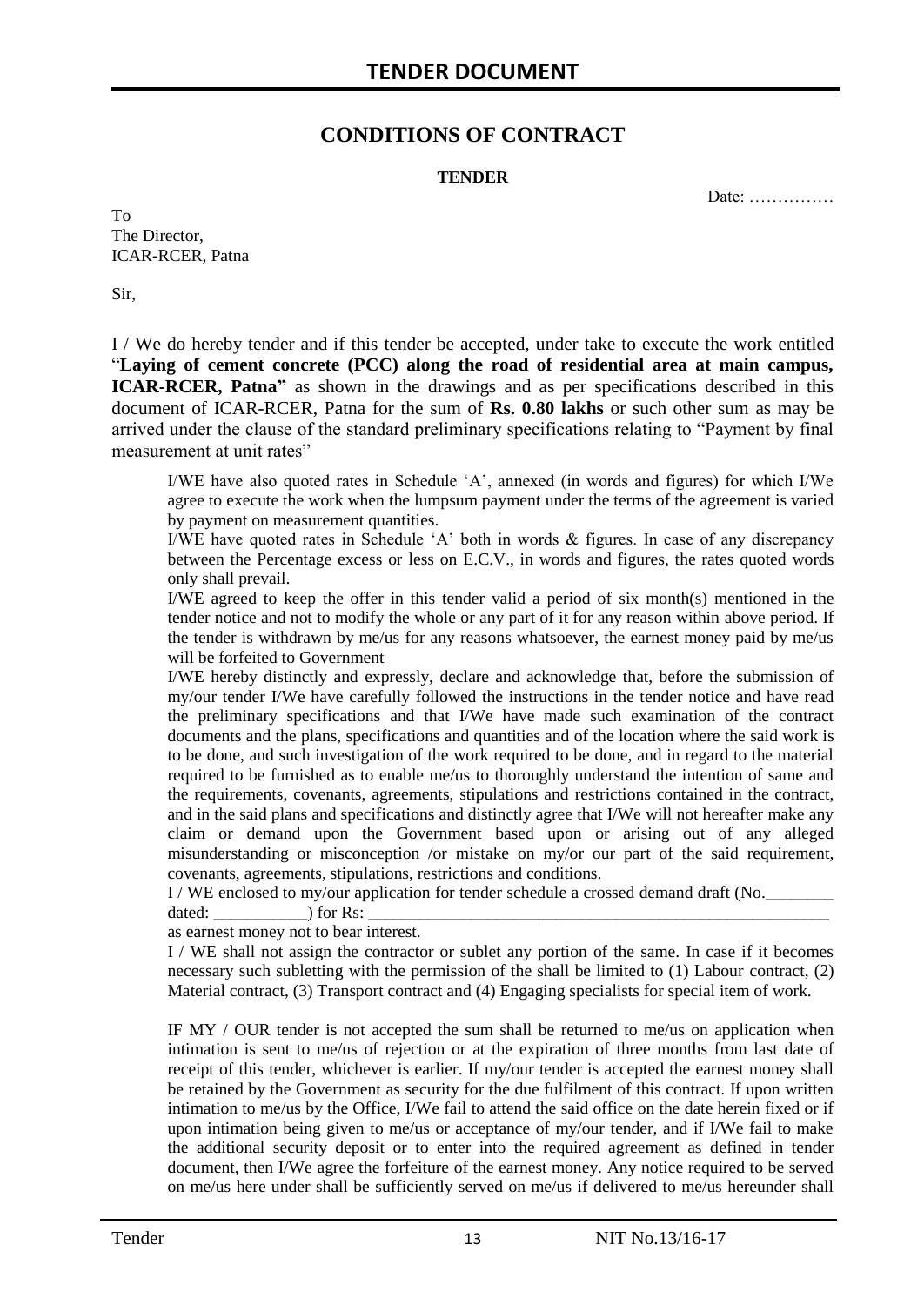be sufficiently served on me/us if delivered to me/us personally or forwarded to me/us by post to (registered or ordinary) or left at my/our address given herein. Such notice shall if sent by post be deemed to have been served on me/us at the time when in due course of post it would be delivered at the address to which it is sent.

I/WE fully understand that the written agreement to be entered into between me/us and Government shall be the foundation of the rights of the both the parties and the contract shall not be deemed to be complete until the agreement has first been signed by me/us and then by the proper officer authorized to enter into contract on behalf of Government.

I AM/WE ARE professionally qualified and my/our qualifications are given below:

| S. No. | Name | Qualification |
|--------|------|---------------|
|        |      |               |
|        |      |               |
|        |      |               |
|        |      |               |
|        |      |               |
|        |      |               |
|        |      |               |
|        |      |               |

I/WE will employ the following technical staff for supervising the work and will see that one of them is always at site during working hours, personally checking all items of works and paint extra attention to such works as required special attention (eg) Main panel boards, Cable connections etc.,

| S. No. | Name | Qualification |
|--------|------|---------------|
|        |      |               |
|        |      |               |
|        |      |               |
|        |      |               |
|        |      |               |
|        |      |               |

I / WE declare that I / WE agree to recover the salaries of the technical staff actually engaged on the work by the department, from the work bills, if I / We fail to employ technical staff as per the tender condition.

#### **TENDERERS / CONTRACTOR'S CERTIFICATE.**

- (1) I/WE hereby declare that I/We have perused in detail and examined closely the Indian Standard Specifications, all clauses of the preliminary specifications with all amendments and have either examined all the standards specifications or will examine all the standard specifications for items for which I/We tender, before I/We submit such tender and agree to be bound and comply with all such specifications for this agreement which I/We execute in the different Government Departments.
- (2)I/WE certify that I/We have inspected the site of the work before quoting my price, I /We have satisfied about the quality, availability and transport facilities for all the materials.
- (3)I / WE am/are prepared to furnish detailed data in support of all my quoted rates, if and when called upon to do so without any reservations.
- $(4)$  I / WE hereby declare that I / We will not claim any price escalation.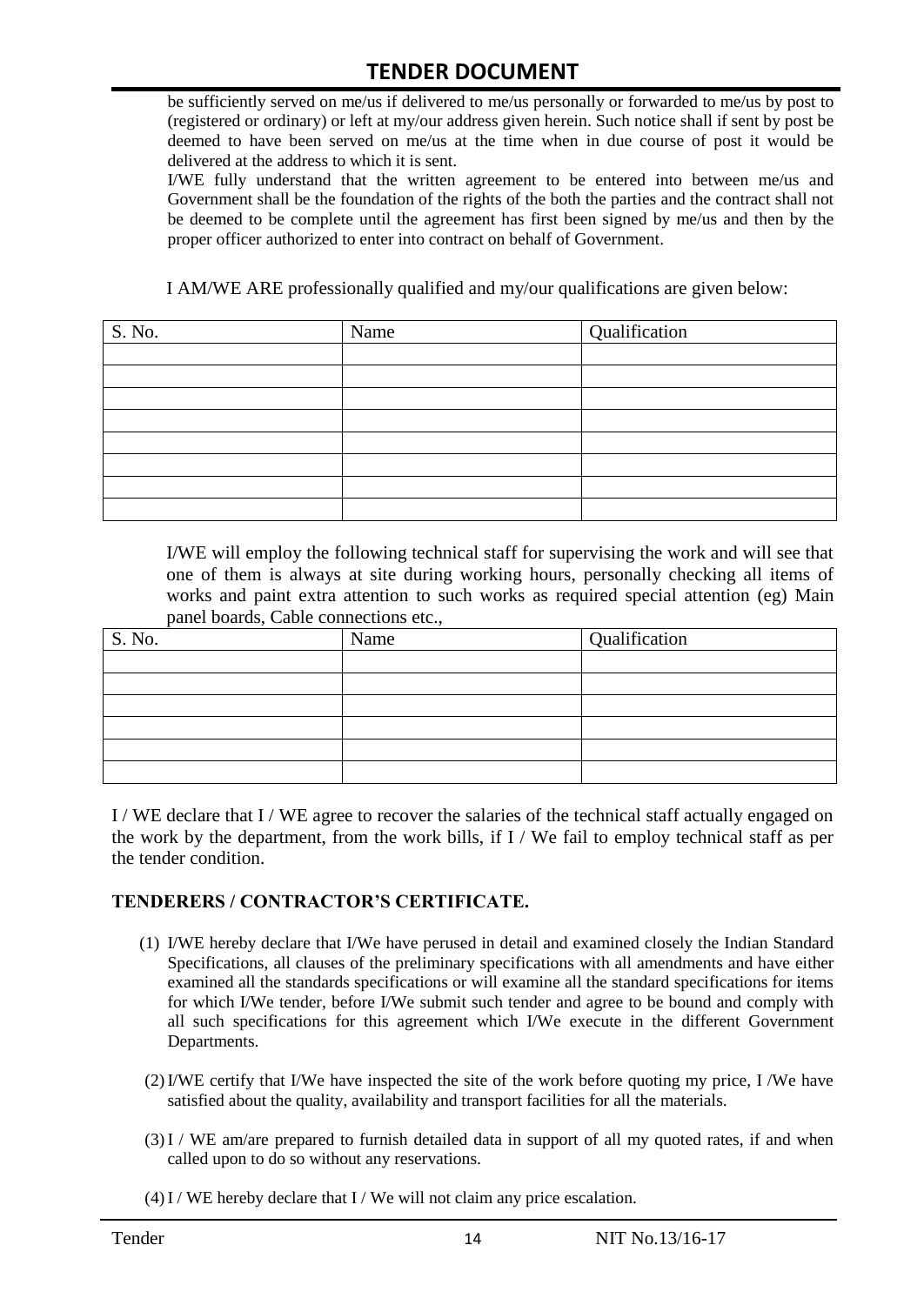- (5)I / WE hereby declare that I am / We are accepting for the defect liability period as 24 months.
- (6)I / WE declare that I / WE will not claim any extra amount towards any material used for the work other than the quoted works for respective schedule 'A' items.
- $(7)$ I / WE declare that I / WE will execute the work as per the mile stone programme, and if I / WE fail to complete the work as per the mile stone programme I abide by the condition to recover liquidated damages as per the tender conditions.
- $(8)$  I / WE declare that I / WE will abide for settlement of disputes as per the tender conditions.

#### **DECLARATION OF THE TENDERER**

- 1) I/WE have not been black listed in any department due to any reasons.
- 2) I/We declare that all the Certificates/Documents submitted by Me/US are Genuine.
- 3) I/WE agree to disqualify me/us for any wrong declaration in respect of the above and to summarily reject my/our tender.

Address of the Tenderer:

Phone No.: Fax No.: CONTRACTOR.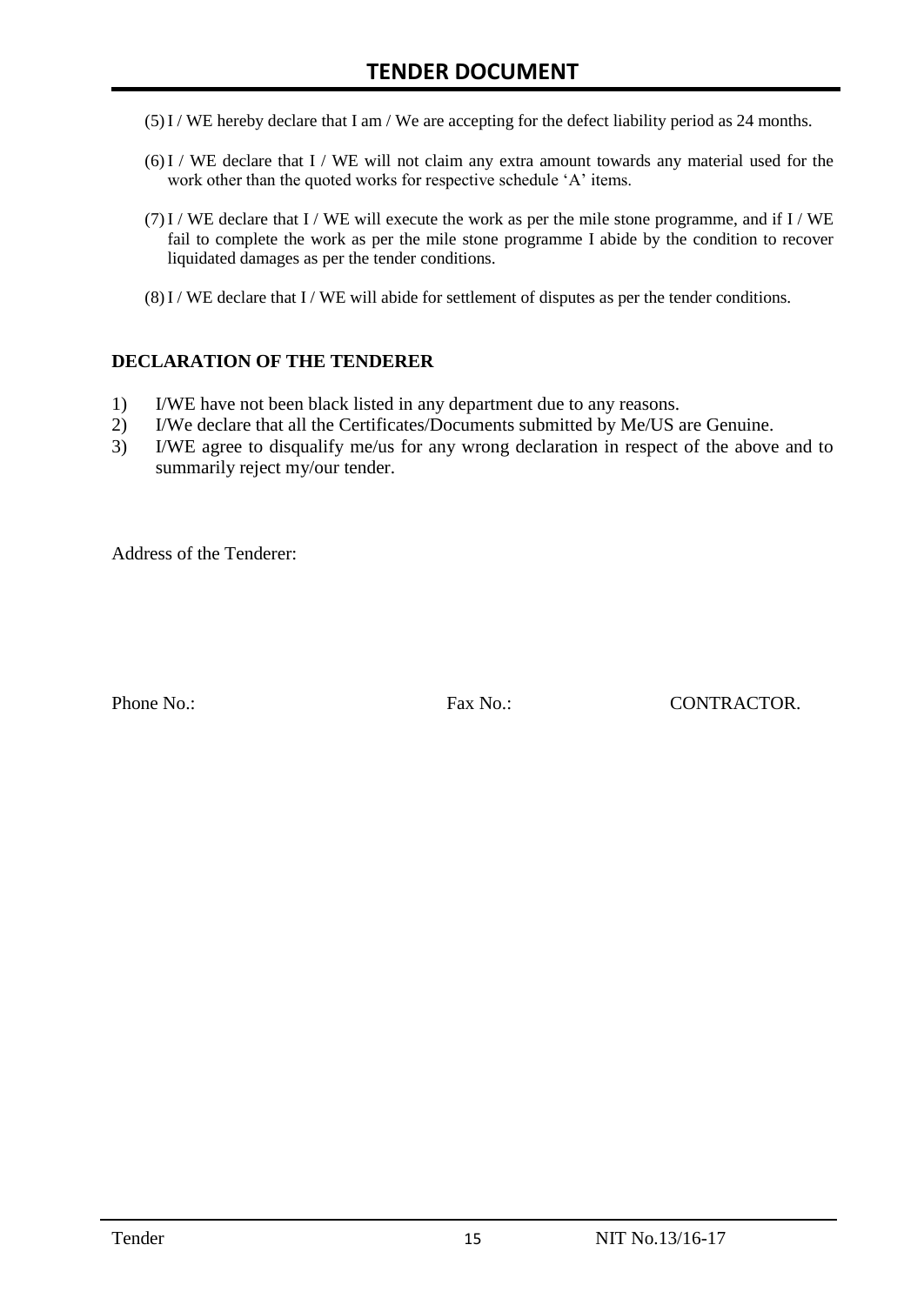# **CONDITIONS OF CONTRACT**

# **A. GENERAL**

#### **1. Interpretation:**

- 1.1 In interpreting these Conditions of Contract, singular also means plural, male also means female, and vice-versa. Headings have no significance. Works have their normal meaning under the language of the contract unless specifically defined. The Incharge will provide instructions clarifying queries about the conditions of Contract.
- 1.2 The documents forming the Contract shall be interpreted in the following order of priority:
- **1) Agreement**
- **2) Letter of Acceptance, notice to proceed with the works**
- **3) Contractor's Tender**
- **4) Conditions of contract**
- **5) Specifications**
- **6) Drawings**
- **7) Bill of quantities**
- **8) Any other document listed as forming part of the Contract.**

#### **2. Decisions:**

2.1 Except where otherwise specifically stated, the Director will decide the contractual matters between the Department and the Contractor in the role representing the Department.

#### **3. Delegation:**

3.1 The Director may delegate any of his duties and responsibilities to other officers and may cancel any delegation by an official order issued.

#### **4. Communications:**

4.1 Communications between parties, which are referred to in the conditions, are effective only when in writing. A notice shall be effective only when it is delivered **(in terms of Indian Contract Act)**

#### **5. Sub-contracting:**

**5.1 If the prime contractor desires to sub-let a part of the work, he should submit the same at the time of filing tenders itself or during execution, giving the name of the proposed Sub-contractor, along with details of his qualification and experience. The Tender Accepting Authority should verify the experience of the Sub-contractor and if the Sub-contractor satisfies the qualification criteria in proportion to the value of work proposed to be sub-let, he may permit the same. The total value of works to be awarded on sub-letting shall not exceed 50% of contract value. The extent of subletting shall be added to the experience of the sub-contractor and to that extent deducted from that of the main contractor.**

#### **6. Other Contractors:**

6.1 The Contractor shall cooperate and share the Site with other contractors, Public authorities, utilities, and the Department. The Contractor shall also provide facilities and services for them as directed by the Incharge.

#### **7. Personnel:**

- 7.1 The Contractor shall employ the required Key Personnel named in the Schedule of Key Personnel to carry out the functions stated in the Schedule or other personnel approved by the Incharge. The Incharge will approve any proposed replacement of Key Personnel only if their qualifications, abilities, and relevant experience are substantially equal to or better than those of the personnel listed in the Schedule.
- 7.2 Failure to employ the required technical personnel by the contractor the institute will depute its own technical person and expenditure of salary will be recovered from contractor.
- 7.3 The technical personnel should be on full time and available at site whenever required by Incharge to take instructions.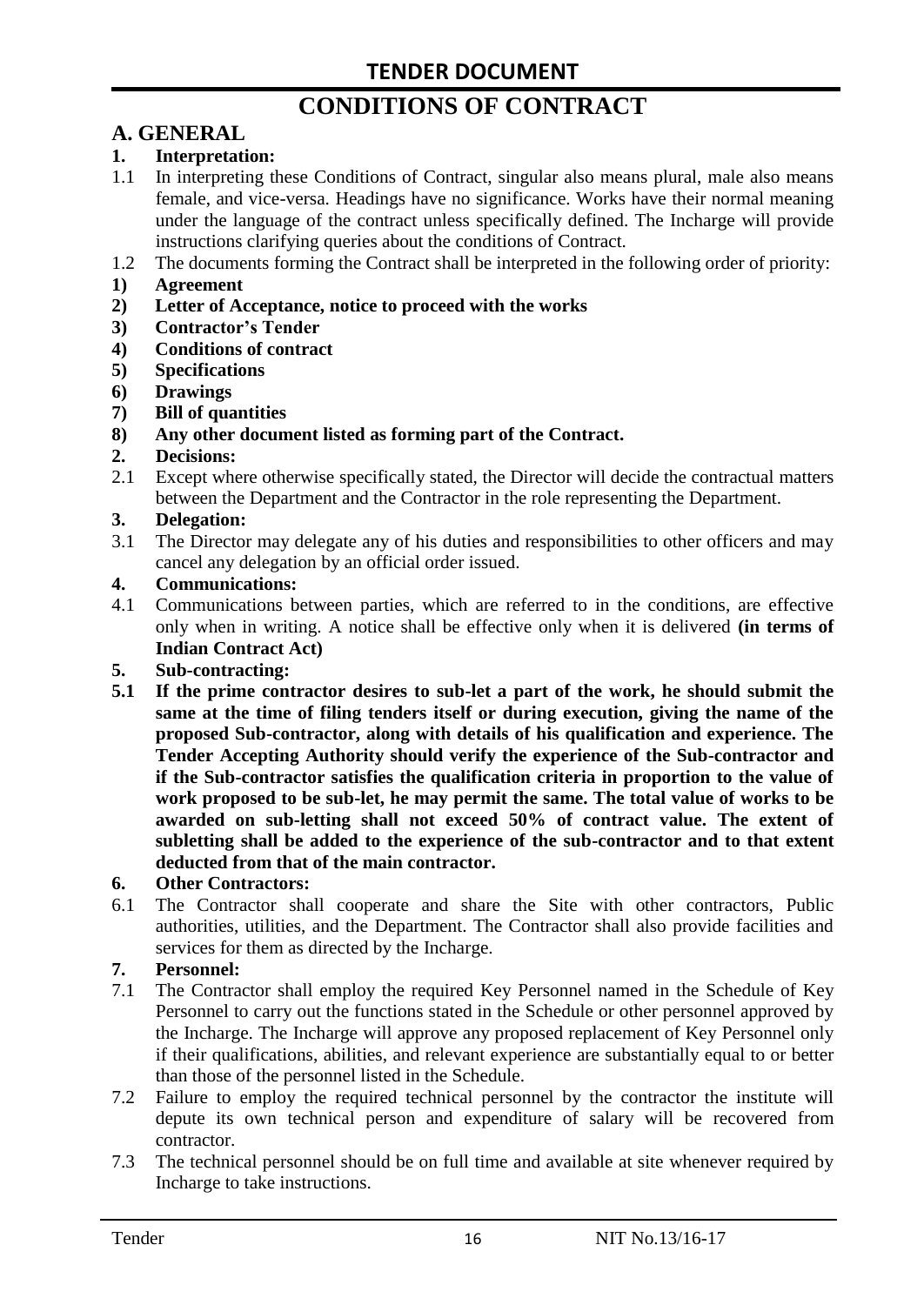- 7.4 The names of the technical personnel to be employed by the contractor should be furnished in the statement enclosed separately.
- 7.5 In case the contractor is already having more than one work on hand and has undertaken more than one work at the same time, he should employ separate technical personnel on each work.
- 7.6 If the contractor fails to employ technical personnel the work will be suspended or department will engage a technical personnel and recover the cost thereof from the contractor.
- 7.7 If the Incharge asks the Contractor to remove a person who is a member of Contractor"s staff or his work force stating the reasons the Contractor shall ensure that the person leaves the site forthwith and has no further connection with the work in the contract.

#### **8. Contractor's Risks:**

- 8.1 All risks of loss of or damage to physical property and of personnel injury and death, which arise during and in consequence of the performance of the Contract are the responsibility of the Contractor.
- **9. Insurance:**
- **9.1 The Contractor shall provide, in the joint names of the Department and the contractor, insurance cover from the Start Date to the end of the Defects Liability Period i.e., 24 months after completion for the following events which are due to the Contractor's risks.**
- **a) loss of or damage to the Works, Plant and Materials;**
- **b) loss of or damage to the Equipment;**
- **c) loss of or damage of property in connection with the Contract; and**
- **d) Personal injury or death of persons employed for construction.**
- **9.2 Policies and certificates of insurance shall be delivered by the Contractor to the Incharge at the time of concluding Agreement. All such insurance shall provide for compensation to be payable to rectify the loss or damage incurred.**
- **i) The contractor shall furnish insurance policy in force in accordance with proposal furnished in the Tender and approved by the Department for concluding the agreement.**
- **ii) The contractor shall also pay regularly the subsequent insurance premia and produce necessary receipt to the Incharge well in advance.**
- **iii) In case of failure to act in the above said manner the department will pay the premium and the same will be recovered from the Contractors payments.**
- **9.3 Alterations to the terms of insurance shall not be made without the approval of the Incharge.**

#### **10. Site Inspections:**

- 10.1 The contractor should inspect the site and also proposed quarries of choice for materials source of water and quote his rate including quarrying, conveyance and all other charges etc.
- 10.2 The responsibility for arranging the land for borrow area rests with the Contractor and no separate payment will be made for procurement or otherwise. The contractor's quoted rate will be inclusive of land cost.

#### **11. Contractor to Construct the Works:**

11.1 The Contractor shall construct and Commission the Work in accordance with the specifications and Drawings.

#### **12. Power Supply.**

- 12.1 The contractor shall make his own arrangements for obtaining power from the Electricity dept., at his own cost. The contractor will pay the bills of Electricity Department for the cost of power consumed by him till the **(Name of work**) is handed over to ICAR-RCER.
- 12.2 **The contractor shall satisfy all the conditions and rules required as per Indian Electricity Act 1910 and under Rule-45(I) of the Indian Electricity Rules, 1956 as amended from time to time and other pertinent rules.**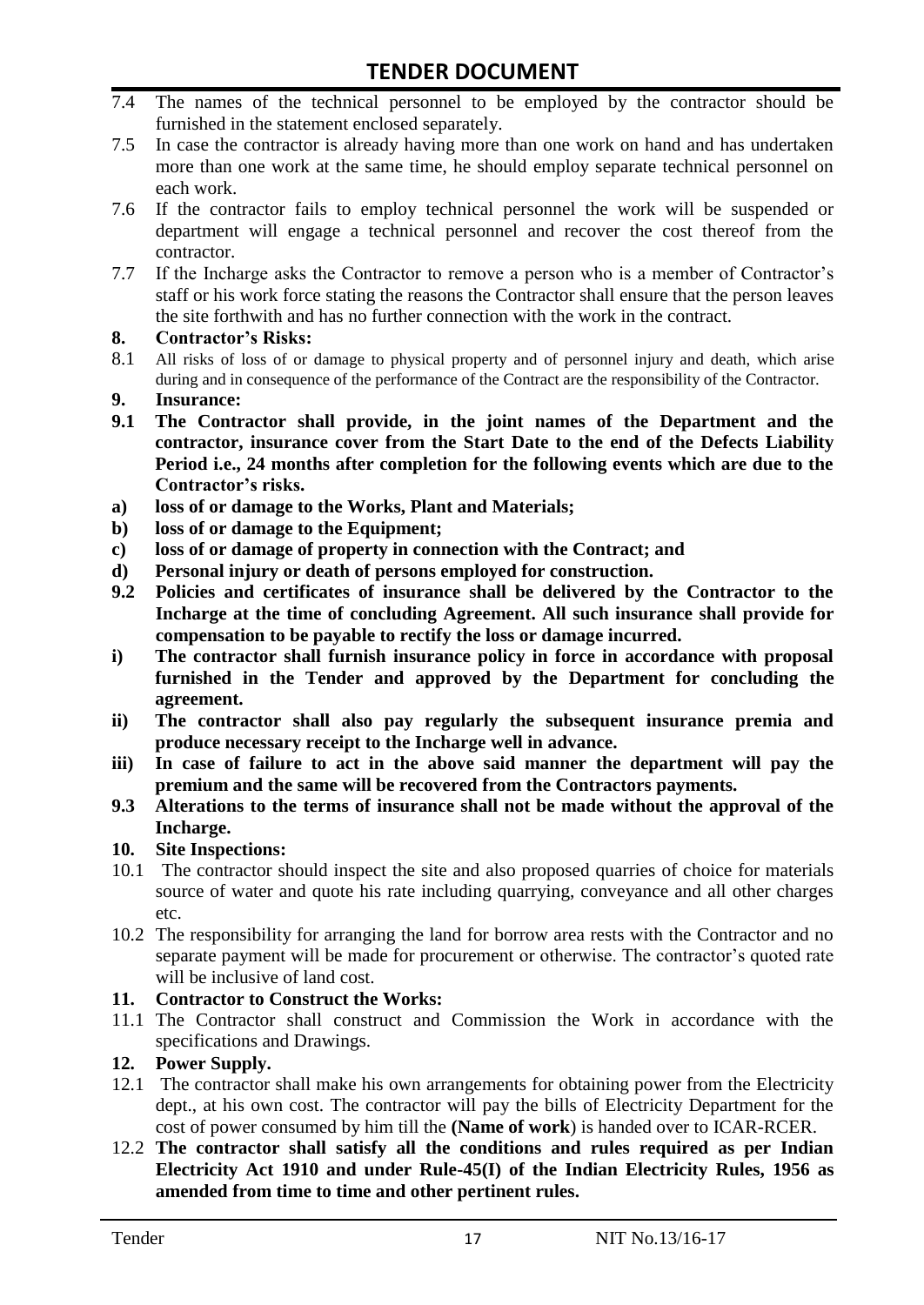12.3 The power shall be used for bonafide Departmental work only.

#### **13. Monsoon Damages:**

Damages due to rain or flood shall have to be made good by the contractor till the work is handed over to the Department. The responsibility of damages making good the damages due to rain or flood rests with the contractor. **No extra payment is payable** for such operations and the contractor shall therefore, have to take all necessary precautions to protect the work done during the construction period.

#### **14. The works to be Completed by the Intended Completion Date:**

14.1 The Contractor may commence execution of the Works on the Start Date and shall carry out the Works in accordance with the programme submitted by the Contractor, as updated with the approval of the Incharge, and complete the work by the Intended Completion Date.

#### **15. Safety:**

15.1 The Contractor shall be responsible for the safety of all activities on the Site.

#### **16. Discoveries:**

16.1 Anything of historical or other interest or of significant value unexpectedly discovered on the Site is the property of the Government. The Contractor is to notify the Incharge of such discoveries and carry out the Incharge instructions for dealing with them.

#### **17. Possession of the Site.**

17.1 The Department shall give possession of the site to the Contractor.

#### **18. Access to the Site:**

18.1 The Contractor shall provide the Incharge and any person authorised by the Incharge, access to the site and to any place where work in connection with the Contract is being carried out or is intended to be carried out.

#### **19. Instructions:**

- 19.1 The Contractor shall carry out all instructions of the Incharge and comply with all the applicable local laws where the Site is located.
- **20. Settlement of disputes:**
- 20.1 **If any dispute of difference of any kind whatsoever arises between the department and the Contractor in connection with, or arising out of the Contract, whether during the progress of the works or after their completion and whether before or after the termination, abandonment or breach of the Contract, it shall in the first place, be referred to and settled by the Incharge who shall, within a period of thirty days after being requested by the Contractor to do so, give written notice of his decision to the Contractor. Upon receipt of the written notice of the decision of the Incharge the Contractor shall promptly proceed without delay to comply with such notice of decision.**
- 20.2 **If the Incharge fails to give notice of his decision in writing within a period of thirty days after being requested or if the Contractor is dissatisfied with the notice of the decision of the Incharge the Contractor may within thirty days after receiving the notice of decision appeal to the Department who shall offer an opportunity to the contractor to be heard and to offer evidence in support of his appeal, the Department shall give notice of his decision within a period of thirty days after the Contractor has given the said evidence in support of his appeal, subject to arbitration, as hereinafter provided. Such decision of the Department in respect of every matter so referred shall be final and binding upon the Contractor and shall forthwith be given effect to by the Contractor, who shall proceed with the execution of the works with all due diligence whether he requires arbitration as hereinafter provided, or not. If the Department has given written notice of his decision to the Contractor and no claim to arbitration, has been communicated to him by the Contractor within a period of thirty days from receipt of such notice the said decision shall remain final and binding upon the Contractor. If the Department fail to give notice of his decision, as**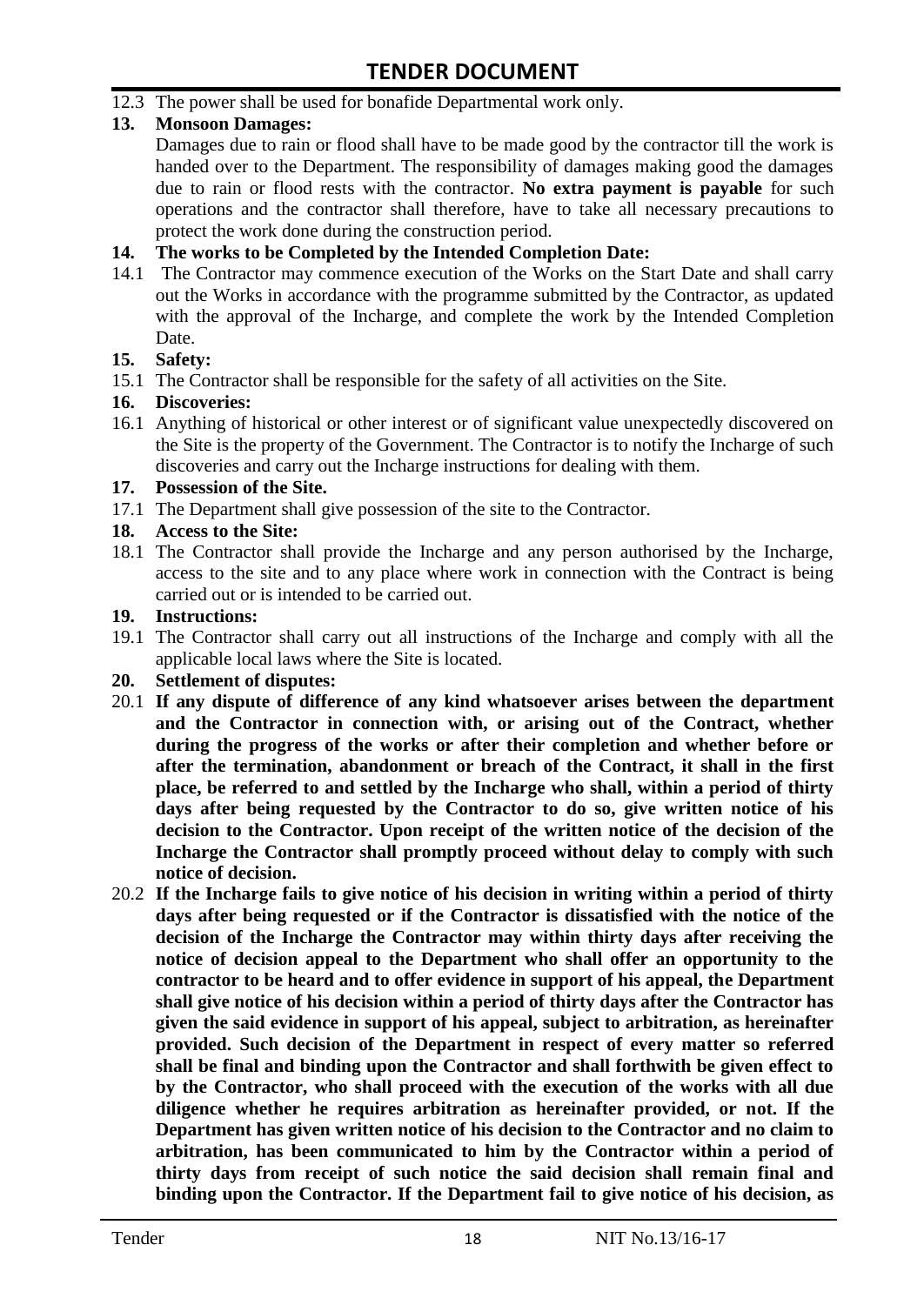**aforesaid within a period of thirty days after being requested as aforesaid, or if the Contractor be dissatisfied with any such decision, then and in any such case the contractor within thirty days after the expiration of the first named period of thirty days as the case may be, require that the matter or matters in dispute be referred to arbitration: jurisdiction of Patna limits.**

### **B. TIME FOR COMPLETION**

#### **21. Program:**

- 21.1 The total period of completion is (**duration of 30 days**) from the date of receipt of Work Order.
- 21.2 The attention of the tenderer is directed to the contract requirement at the time of beginning of the work. The rate of progress and proportionate value of work done from time to time as will be indicated by the Certificate for the value of work done will be required. Date of commencement of their programme will be the date for concluding agreement but not the date of handing over site.
- 21.3 After signing the agreement, the contractor shall forthwith begin the work, shall regularly and continuously proceed with them.
- 21.4 The contractor shall commence the works on site within the period specified under condition 23.1 to 23.2 after the receipt by him of a written order to this effect from the concerned authority and shall proceed with the same with due expedition and without delay, except as may be expressly sanctioned or ordered.
- 21.5 Save in so far as the contractor may prescribe, the extent of portions of the site of which the contractor is to be given possession from time to time and the order in which such portions shall be made available to him and, Subject to any requirement in the contract as to the order in which the works shall be executed, the "s written order to commence the works, give to the contractor possession of so much of the site as may be required to enable the contractor to commence proceed with the execution of the works in accordance with the programme if any, and otherwise in accordance with such reasonable proposals of the contractor as he shall by written notice to the Incharge, make and will from time to time as the works proceed, give to the contractor possession of such further portions of the site as may be required to enable the contractor to proceed with the execution of the works with due dispatch in accordance with the said programme or proposals as the case maybe; if the contractor suffers delay or incurs cost from failure on the part of the Concerned authority to give possession in accordance with the terms of this clause, the Concerned authority shall grant an extension of time for the completion of works.
- 21.6 The contractor shall bear all costs and charges for special or temporary way leases required by him in connection with access to the site. The contractor shall also provide at his own cost any additional accommodation outside the site required by him for the purposes of the work.
- 21.7 Subject to any requirement in the contract as to completion of any section of the works before completion of the whole of the works shall be completed in accordance with provisions of clauses in the Schedule within the time stated in the contract calculated from the last day of the period named in the statement to the tender as that within which the works are to be commenced or such extended time as may be allowed.

#### 21.8 **Delays and extension of time:**

No claim for compensation on account of delays or hindrances to the work from any cause whatever shall lie, except as hereafter defined. Reasonable extension of time will be allowed by the or by the office competent to sanction the extension, for unavoidable delays, such as may result from causes, which in the opinion of the , are undoubtedly beyond the control of the contractor. The shall assess the period of delay or hindrance caused by any written instructions issued by him, at twenty five per cent in excess or the actual working period so lost.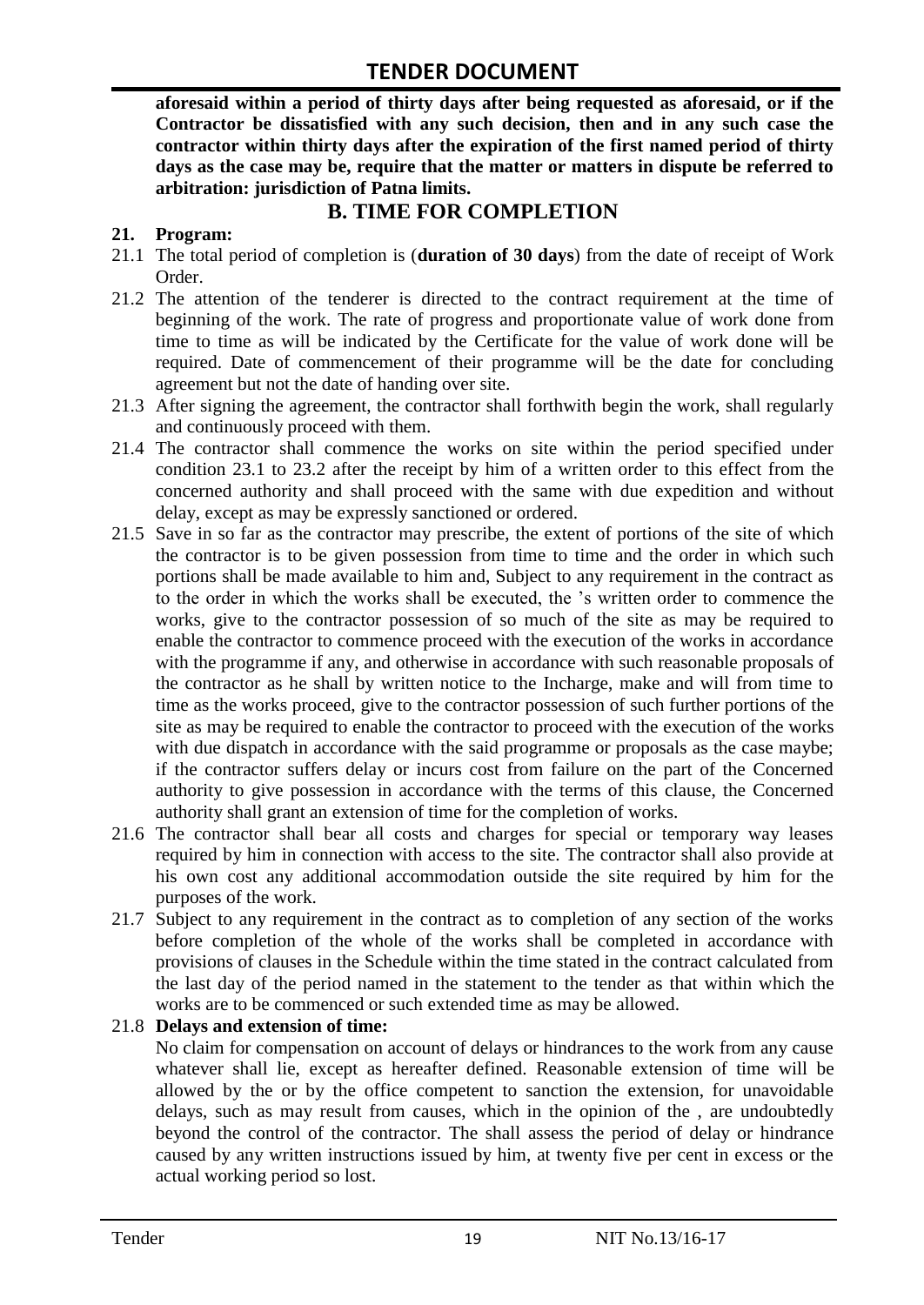In the event of the failing to issue necessary instructions and thereby causing delay and hindrance to the contractor, the latter shall have the right to claim an assessment of such delay by the Director, ICAR-RCER whose decision will be final and binding. The contractor shall lodge in writing with the statement of claim for any delay or hindrance referred to above, within fourteen days from its commencement, otherwise no extension of time will be allowed.

Whenever authorised alterations or additions made during the progress of the work are of such a nature in the opinion of the as to justify an extension of time in consequence thereof, such extension will be granted in writing by the or other competent authority when ordering such alterations or additions.

#### **22. Construction Programme:**

- 22.1 The Contractor shall furnish within 15 days of the order of the work a programme showing the sequence in which he proposed to carry out the work, monthly progress expected to be achieved, also indicating date of procurement of materials plant and machinery. The schedule should be such that it is practicable to achieve completion of the whole work within the time limit fixed and shall obtain the approval of the Incharge. Further rate of the progress as in the program shall be kept up to date. In case it is subsequently found necessary to alter this program, the contractor shall submit sufficiently in advance the revised program incorporating necessary modifications and get the same approved by the Incharge. No revised program shall be operative with out approval of Incharge.
- 22.2 The Director, ICAR-RCER shall have all times the right, without any way violating this contract, or forming grounds for any claim, to alter the order of progress of the works or any part thereof and the contractor shall after receiving such directions proceed in the order directed. The contractor shall also report the progress to the Director, ICAR-RCER within 7 days of the Incharge direction to alter the order of progress of works.
- 22.3 The Contractor shall give written notice to the Incharge whenever planning or progress of the works is likely to be delayed or disrupted unless any further drawings or order including a direction, instruction or approval is issued by the Incharge within a reasonable time. The notice shall include details of the drawing or order required and of why and by when it is required and of any delay or disruption likely to be suffered if it is late.
- 22.4 Rate of progress/percentage of work:

#### i) **(30 days) 100% of contract value**

#### **23. Speed of Work**

- 23.1 The Contractor shall at all times maintain the progress of work to conform to the latest operative progress schedule approved by the Incharge. The contractor should furnish progress report indicating the programme and progress once in a month. The Incharge may at any time in writing direct the contractor to slow down any part or whole of the work for any reason (which shall not be questioned) whatsoever, and the contractor shall comply with such orders of the Incharge. The compliance of such orders shall not entitle the contractor to any claim of compensation. Such orders of the Incharge for slowing down the work will however be duly taken into account while granting extension of time if asked by the contractor for which no extra payment will be entertained.
- 23.2 Delays in Commencement or progress or neglect of work and forfeiture of earnest money, Security deposit and withheld amounts:

If, at any time, the Incharge shall be of the opinion that the Contractor is delaying Commencement of the work or violating any of the provisions of the Contractor is neglecting or delaying the progress of the work as defined by the tabular statement. "Rate of progress" in the Articles of Agreement", he shall so advise the Contractors in writing and at the same time demand compliance in accordance with conditions of Tender notice. If the Contractor neglects to comply with such demand within seven days after receipt of such notice, it shall then or at any time there after, be lawful for the Director, ICAR-RCER to take suitable action in accordance with relevant Clauses.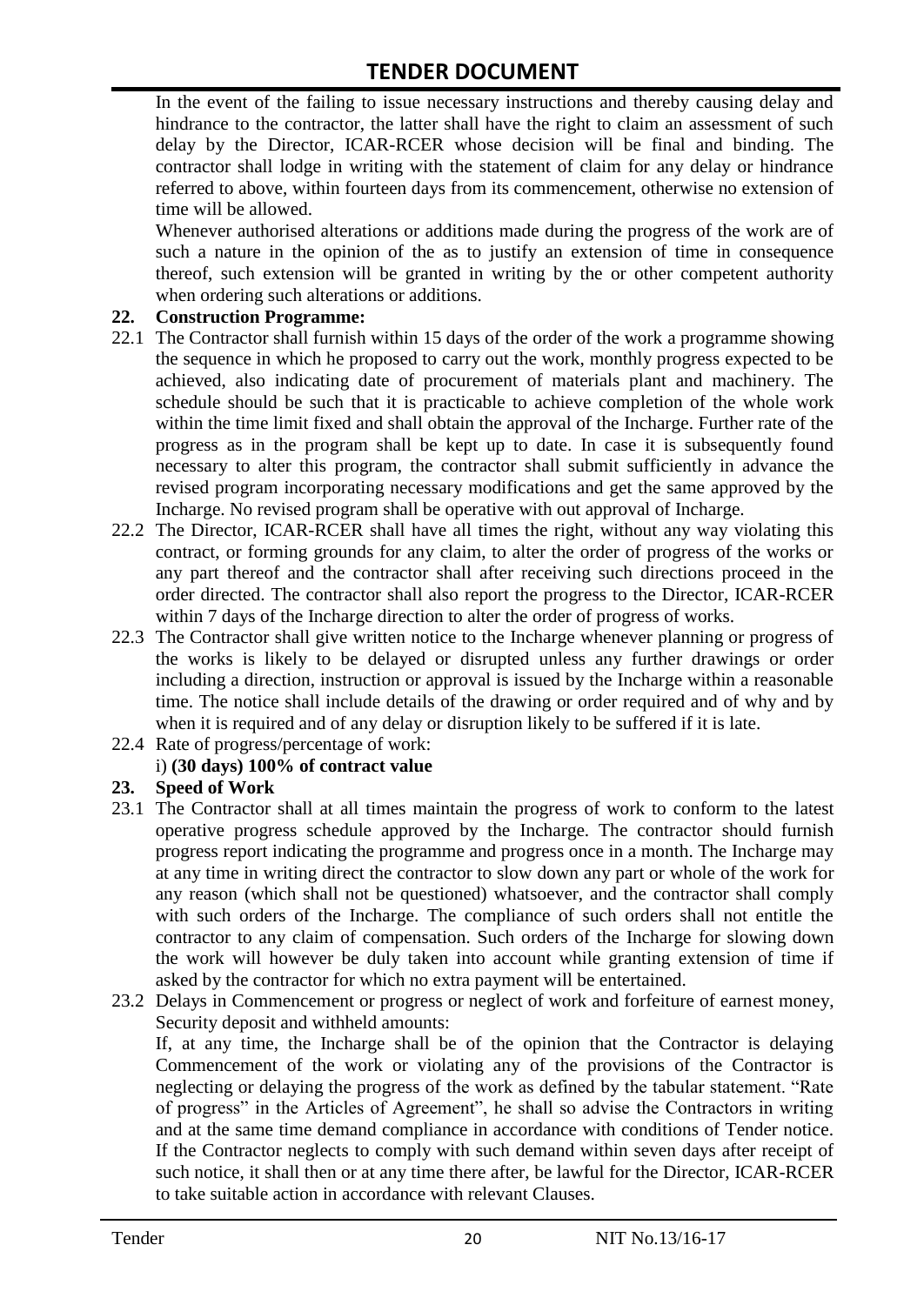#### **24. Suspension of works by the Contractor:**

- 24.1 If the Contractor shall suspend the works, or sublet the work without sanction of the Incharge, or in the opinion of the Incharge shall neglect or fail to proceed with due diligence in the performance of his part of the Contract as laid down in the Schedule rate of progress, or if he shall continue to default or repeat such default in the respects mentioned in relevant rules of GOI, Incharge shall take action in accordance with related Clauses.
- 24.2 If the Contractor stops work for 28 days and the Stoppage has not been authorised by the Incharge the Contract will be terminated as per the law.
- 24.3 If the Contractor has delayed the completion of works the Contract will be terminated under relavant Clauses.

#### **25. Extension of the Intended Completion Date:**

- 25.1 The Incharge shall extend or recommend for extension, in accordance with the Government orders in force, the Intended Completion Date if a Variation is issued which makes it impossible for Completion to be achieved by the Intended Completion Date.
- 25.2 The Incharge shall decide whether and by how much to extend the Intended Completion Date within 21 days of the Contractor asking the Engineer for a decision upon the effect of a Variation and submitting full supporting information. If the Contractor has failed to give early warning of a delay or has failed to cooperate in dealing with a delay, the delay by this failure shall not be considered in assessing the new Intended Completion Date.

#### **26. Delays Ordered by the Incharge**

26.1 The Incharge may instruct the Contractor to delay the start or progress of any activity within the Work.

#### **27. Early Warning:**

- 27.1 The contractor is to warn the Incharge at the earliest opportunity of specific likely future events or circumstances that may adversely affect the Execution of Works.
- 27.2 The Contractor shall cooperate with the Incharge in making and considering proposals for how the effect of such an event or circumstance can be avoided or reduced by anyone involved in the work and in carrying out any resulting instruction of the Incharge.

#### **28. Management Meetings:**

28.1 **The Incharge may require the Contractor to attend a management meeting. The business of a management meeting shall be to review the progress work.**

# **C. QUALITY CONTROL**

#### **29. Identifying Defects:**

29.1 The Incharge shall check the Contractor's work and notify the Contractor of any Defects that are found. Such checking shall not affect the Contractor"s responsibilities. The Incharge may instruct the Contractor to verify the Defect and to uncover and test any work that the Engineer considers may be a Defect.

#### **30. Tests:**

30.1 If the Incharge instructs the Contractor to carry out a test not specified in the Specification to check whether any work has a Defect and the Contractor shall pay for the test and any samples.

#### **31. Correction of Defects:**

- 31.1 The Incharge shall give notice to the Contractor of any Defects before the end of the Defects Liability Period, which begins on Completion. The defects liability period shall be extended for as long as defects remain to be corrected by the Contractor.
- 31.2 Every time notice of a Defect is given, the Contractor shall correct the notified defect within the length of time specified by the Incharge's notice.

#### **32. Uncorrected defects**

32.1 If the contractor has not corrected the defect within the time specified in the Incharge"s notice, the Incharge will assess the cost of having the defect corrected and the contractor will pay this amount.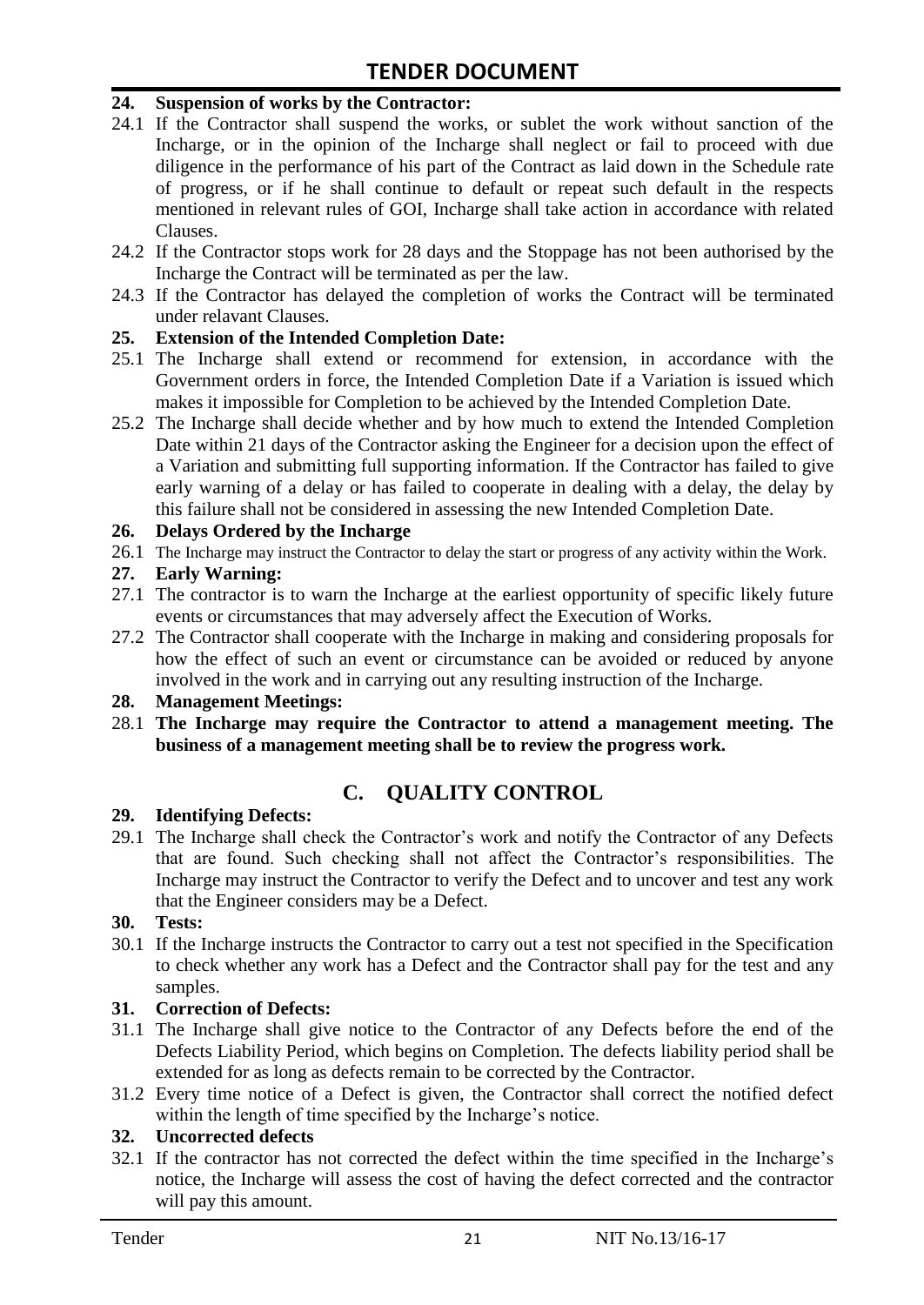#### **33. Quality Control:**

In addition to the normal inspection by the regular staff in charge of the execution of work, the work may also be inspected by the, Quality control Circle or by the State or District level Vigilance Cell Unit and any other authorised external Agency if any sub-standard work or excess payments are noticed with reference to measurement books etc., during inspection, action will be taken based on their observations and these will be effected by the Incharge of the execution of the work.

# **D. COST CONTROL**

#### **34. Bill of Quantities:**

- 34.1 The Bill Quantities shall contain items for the construction work to be done by the Contractor.
- 34.2 The Contractor is paid for the quantity of the work done as per quoted rate in the Bill of Quantities for each item.

#### **35. Changes in the Quantities:**

- 35.1 The contractor is bound to execute all supplemental works that are found essential, incidental and inevitable during execution of main work.
- 35.2 The payment of rates for such supplemental items of work will be regulated as under; Supplemental items directly deducible from similar items in the original agreement.
- 35.2.1 The rates shall be derived by adding to or subtracting from the agreement rate of such similar item the cost of the difference in the quantity of materials labour between the new items and similar items in the agreement worked out with reference to the Standard Schedule of Rates adopted in the sanctioned estimate with which the tenders are accepted.
- 35.2.2 (a) Similar items but the rates of which cannot be directly deduced from the original agreement.

(b) Purely new items which do not correspond to any item in the agreement.

35.2.3 The rates of all such items shall be Estimated Rates plus or minus overall Tender premium.

#### **36. Extra Items:**

- 36.1 Extra items of work shall not vitiate the contract. The contractor shall be bound to execute extra items of work as directed by the Incharge. The rates for extra items shall be worked out by the as per the conditions of the Contract and the same are binding on the Contractor.
- 36.2 The contractor shall before the 15th day of each month, submit in writing to the a statement of extra items if any that they have executed during the preceding month failing which the contractor shall not be entitled to claim any.

#### **36.3 Entrustment of additional items:**

- 36.3.1 Where ever additional items not contingent on the main work and outside the scope of original agreement are to be entrusted to the original contractor dispensing with bids and if the value of such items exceeds the limits up to which the officer is empowered to entrust works initially to contractor without calling for tenders, approval of next higher authority shall be obtained. Entrustment of such items on nomination shall be at rates not exceeding the estimated rates.
- 36.3.2 Entrustment of the additional items contingent on the main work will be authorised by the officers upto the monetary limits upto which they themselves are competent to accept items in the original agreement so long as the total amounts upto which they are competent to accept in an original agreement rates for such items shall be worked out in accordance with the procedure (I) For all items of work in excess of the quantities shown in the Bill of Quantities of the Tenders, the rate payable for such items shall be estimate rates for the items accepted by the competent authority.
- 36.3.3 Entrustment of either the additional or supplemental items shall be subject to the provisions of the agreement entered into by a Competent Authority after the tender is accepted. The Director being the authority next higher to the Director, who entered into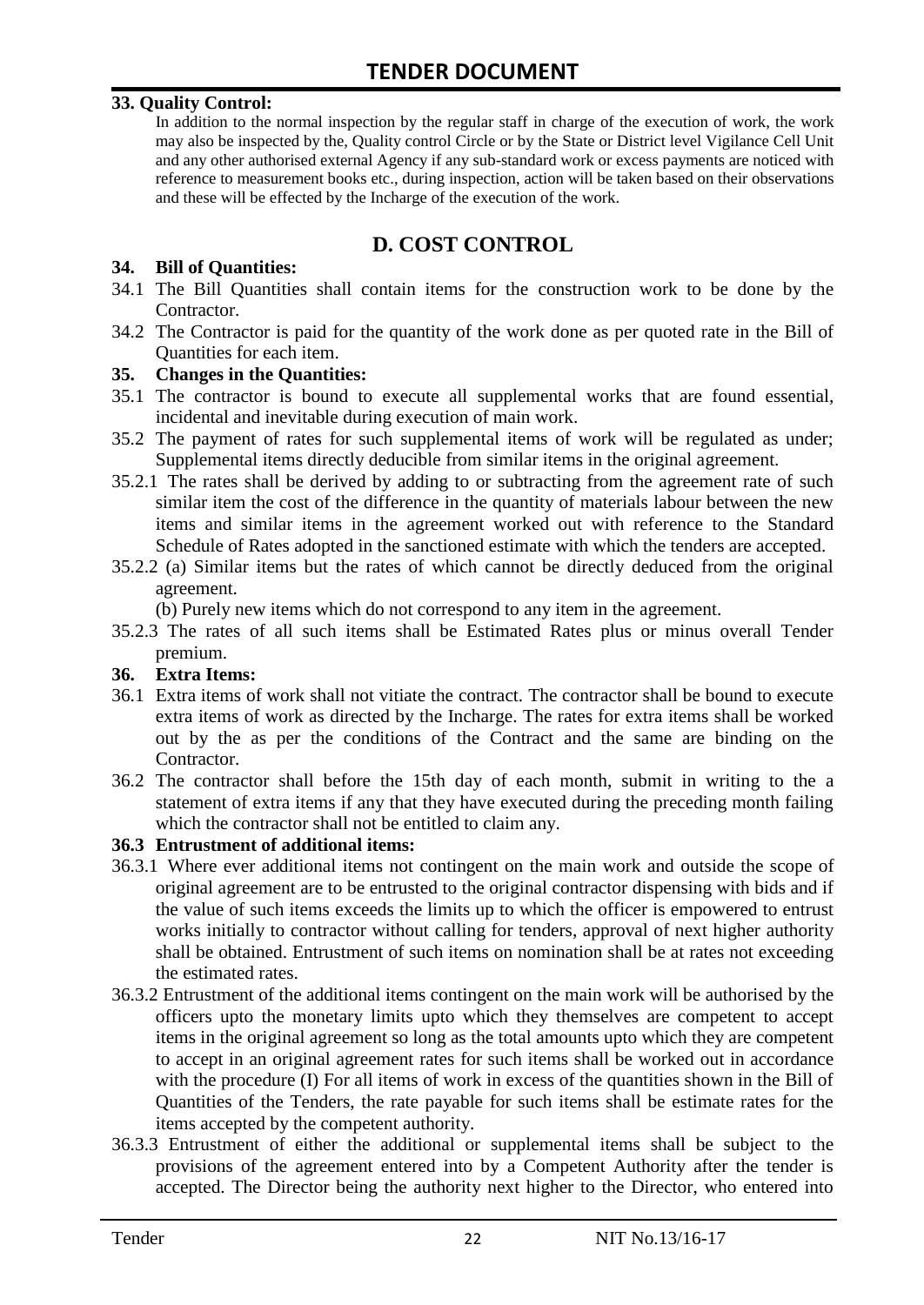the agreement approves the rate for the items / variation in quantity in the current agreement. The items shall not be ordered by an officer on his own responsibility if the revised estimate or deviation statement providing for the same requires the sanction of Director.

- Note:It may be noted that the term Estimate Rate used above means the rate in the sanctioned estimate with which the tenders are accepted, or if no such rates is available in the estimate, the rate derived will be with reference to the Standard Schedule of Rates adopted in the sanctioned estimate with which tenders are accepted.
- **37. Cash flow forecasts:**
- **37.1 When the program is updated, the contractor is to provide the Incharge with an updated cash flow forecast.**
- **38. Payment Certificates:**
- **38.1 The Contractor shall submit to the Incharge monthly statements of the estimated value of the work completed less the cumulative amount certified previously.**
- **38.2 The Incharge shall check the Contractor's monthly statement within 14 days.**
- **38.3 The value of work executed shall be determined by the Incharge.**
- **38.4 The value of work executed shall comprise the value of the quantities of the items in the Bill of Quantities completed.**
- **38.5 The Incharge may exclude any item certified in a previous certificate or reduce the proportion of any item previously certified in any certificate in the light of later information.**
- **39. Payments:**
- **39.1 Payment will be made after satisfactory completion of the work.**
- 39.2 Part Payment if any will be consider as per Govt. of India norms.
- 39.3 Part payment if any will be adjusted against the final payment
- **39.3 Payments and Certificates:**
- 39.3.1 In case of over payments or wrong payment if any made to the contractor due to wrong interpretation of the provisions of the contract a n d c ontract conditions etc., such unauthorized payment will be deducted in the subsequent bills or final bill for the work or from the bills under any other contracts with the Government or at any time there after from the deposits available with the Government.
- 39.3.2 Any recovery or recoveries advised by the Government Department either state or central, due to non-fulfilment of any contract entered into with them by the contractor shall be recovered from any bill or deposits of the contractor.
- 39.3.3 No claim shall be entertained, if the same is not represented in writing to the Incharge within 15 days of its occurrence.
- 39.3.4 The contractor is not eligible for any compensation for inevitable delay in handing over the site or for any other reason. In such case, suitable extensions of time will be granted after considering the merits of the case.

#### **40. Interest on Money due to the Contractor:**

- 40.1 No omission by the or the sub-divisional officer to pay the amount due upon certificates shall vitiate or make void the contract, nor shall the contractor be entitled to interest upon any guarantee fund or payments in arrear, nor upon any balance which may, on the final settlement of his accounts, found to be due to him.
- **41. Certificate of Completion of works:**
- **41.1 Certificate of Completion of works:**
- **41.1.1 When the whole of the work has been completed and has satisfactory passed any final test that may be prescribed by the Contract, the Contractor may give a notice to that effect to the Incharge accompanied by an undertaking to carryout any rectification work during the period of maintenance, such notice and undertaking shall be in writing and shall be deemed to be request by the Contractor for the Incharge to issue a Certificate of completion in respect of the Works. The Incharge**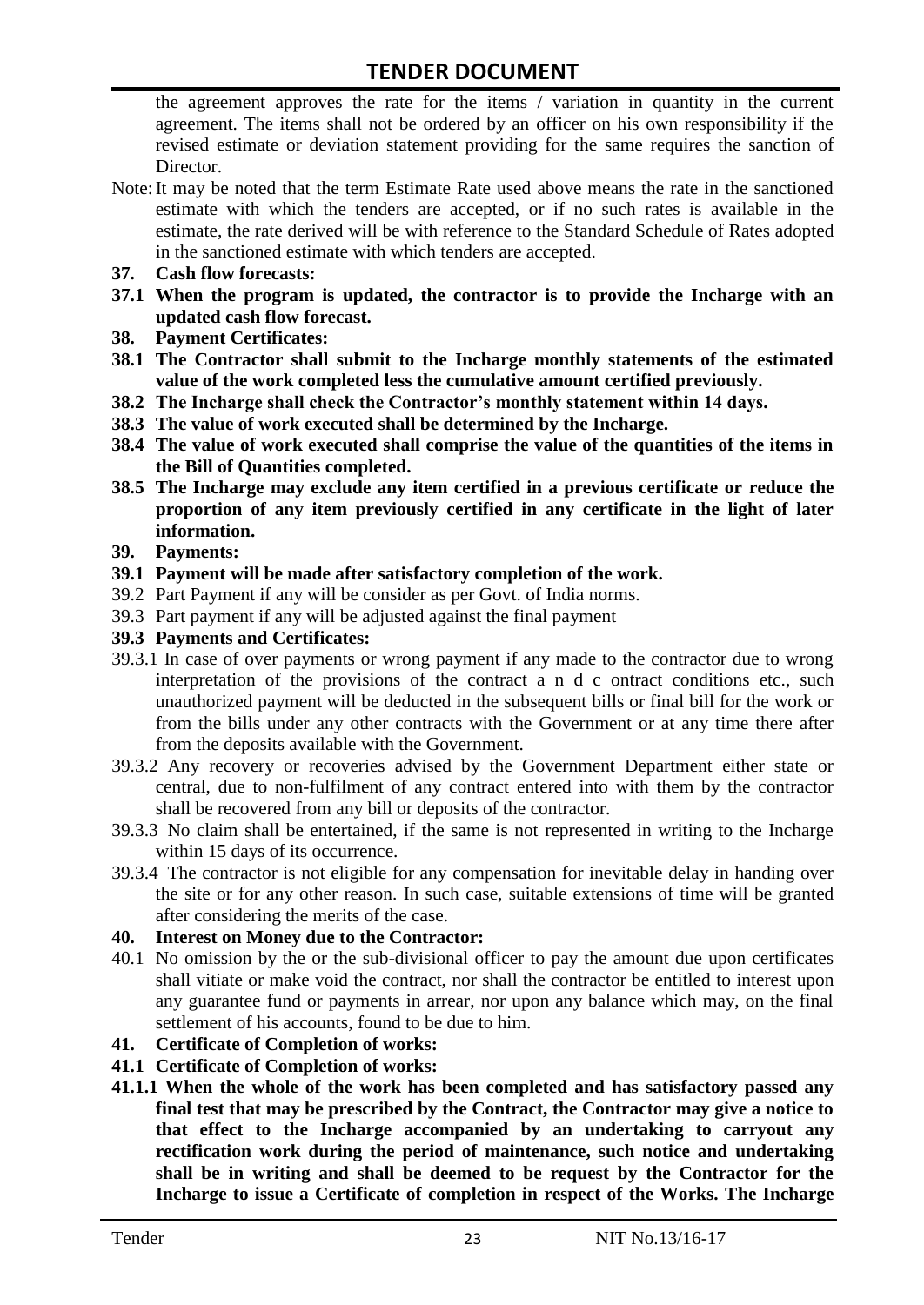**shall, within twenty one days of the date of delivery of such notice either issue to the Contractor, a certificate of completion stating the date on which, in his opinion, the works were completed in accordance with the Contract or give instructions in writing to the Contractor specifying all the Works which, in the Incharge'' opinion, required to be done by the Contractor before the issue of such Certificate.**

- **41.1.2 Incharge shall also notify the Contractor of any defects in the Works affecting completion that may appear after such instructions and before completion of the Works specified there in. The Contractor shall be entitled to receive such Certificate of the Completion within twenty one days of completion to the satisfaction of the Incharge of the Works so specified and making good of any defects so notified.**
- **41.1.3 Similarly, the Contractor may request and the Incharge shall issue a Certificate of Completion in respect of:**
- **a) Any section of the Permanent works in respect of which a separate time for completion is provided in the Contract, and**
- **b) Any substantial part of the Permanent Works which has been both completed to the satisfaction of the Incharge and occupied or used by the Department.**
- **41.1.4 If any part of the Permanent Works shall have been completed and shall have satisfactorily passed any final test that may be prescribed by the Contract, the Incharge may issue such certificate, and the Contractor shall be deemed to have undertaken to complete any outstanding work in that part of the Works during the period of Maintenance.**

#### **42. Taxes included in the Price:**

42.1 The rates quoted by the contractor shall be deemed to be inclusive of the sales Tax and other taxes on all materials that the contractor will have to purchase for performance of this contract.

#### **43. Liquidated Damages:**

- 43.1 If for any reason, which does not entitle the contractor to an extension of item, the rate of progress of works, or any section is at any time, in the opinion of the Director, ICAR-RCER too slow to ensure completion by the prescribed time or extended time for completion Director, ICAR-RCER shall so notify the contractor in writing and the contractor shall there upon take such steps as are necessary and the Director, ICAR-RCER may approve to expedite progress so as to complete the works or such section by the prescribed time or extended time. The contractor shall not be entitled to any additional payment for taking such steps. If as a result of any notice given by the Director, ICAR-RCER under this clause the contractor shall seek the Director, ICAR-RCER permission to do any work at night or on Sundays, if locally recognised as days or rest, or their locally recognised equivalent, such permission shall not be unreasonably refused.
- 43.2 If the contractor fails to complete whole of the works or any part thereof or section of the works within the stipulated periods of individual mile stones (including any bonafide extensions allowed by the competent authority without levying liquidated damages), the Director, ICAR-RCER may without prejudice to any other method of recovery will deduct one hundreds of one percent of contract value per calendar day or part of the day for the period of delays subject to a maximum of 10% of the contract value not as a penalty from any monies in his hands due or which may become due to the contractor. The payment or deductions of such damages shall not relieve the contractor from his obligation to complete the works, or from any other of his obligations and liabilities under the contract
- 43.3 The liquidated damages for the whole of the work are @0.05% of value of contract per day for delay. The maximum amount of liquidated damages for the whole of the works is ten percent of final contract price.

The effective date will be from the date of handing over of the site after agreement and after obtaining a Program of the work.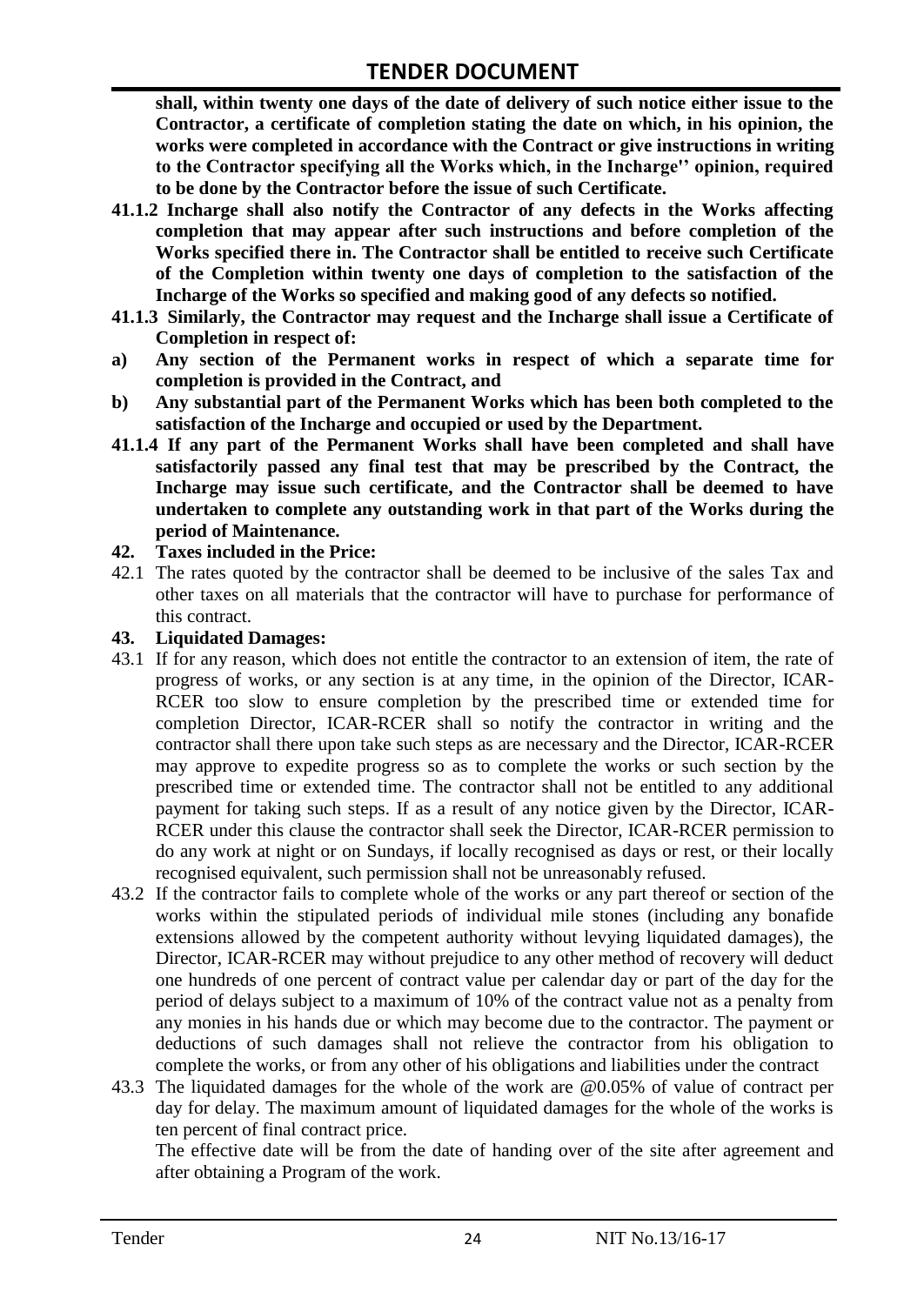#### **44. Cost of Repairs:**

44.1 Loss or damage to the works or materials to the works between the start date and the end of the defects correction periods shall be remedied by the contractor at the contractor"s cost if the loss or damage arises from the contractor's acts or omissions.

# **E. FINISHING THE CONTRACT**

#### **45. Completion:**

45.1 The Contractor shall request the Incharge to issue a Certificate of completion of the Works and the Incharge will do so upon deciding that the work is completed.

#### **46. Taking Over:**

- 46.1 The Department shall takes over the Site and the Works within seven days of the Incharge issuing a certificate of Completion based on the report given by the Consultant.
- *47. Final Account:*
- **47.1 The Contractor shall supply to the Incharge a detailed account of the total amount that the Contractor considers payable under the Contract before the end of the Defects Liability Period. The Incharge shall issue a Defects Liability Certificate and certify any final payment that is due to the Contractor within 56 days of receiving the Contractor's account if it is correct and complete. If it is not, the Incharge shall issue within 56 days a schedule that states the scope of the corrections or additions that are necessary. If the final Account is still unsatisfactory after it has been resubmitted, the Incharge shall decide on the amount payable to the Contractor and issue a payment certificate with in 56 days of receiving the Contractor's revised account.**

#### **48. Termination:**

- 48.1 The Department may terminate the Contract if the contractor causes a fundamental breach of the Contract.
- 48.2 Fundamental breaches of Contract include, but shall not be limited to the following.
- a) The Contractor stops work for 28 days when no stoppage of work is shown on the current program and the stoppage has not been authorised by the Incharge.
- b) The Contractor is made bankrupt or goes into liquidation other than for a reconstruction or amalgamation.
- c) The Incharge gives Notice that failure to correct a particular Defect is a fundamental breach of Contract and the Contractor fails to correct it within a reasonable period of time determined by the Incharge; and
- d) The Contractor does not maintain a security which is required and
- e) The Contractor has delayed the completion of works by the number of days for which the maximum amount of liquidated damages can be paid as defined.
- f) If the contractor, in the judgement of the Department has engaged in corrupt or fraudulent practices in competing for or in the executing the contract.

For the purpose of this paragraph: "corrupt practice" means the offering, giving, receiving or soliciting of any thing of value to influence the action of a public official in the procurement process or in contract execution. "Fraudulent practice" means a misrepresentation of facts in order to influence a procurement process or the execution of a contract to the detriment o the Government and includes collusive practice among Tenderers (prior to or after Tender submission) designed to establish Tender prices at artificial non-competitive levels and to deprive the Government of the benefits of free and open competition.

- 48.3 Notwithstanding the above the Department may terminate the contract for convenience.
- 48.4 If the Contract is terminated, the Contractor shall stop work immediately, make the Site safe and secured leave the Site as soon as reasonably possible.

#### **49. Payment upon Termination:**

**49.1 If the Contract is terminated because of a fundamental breach of Contract by the Contractor, the Incharge shall issue a certificate for the value of the work done less**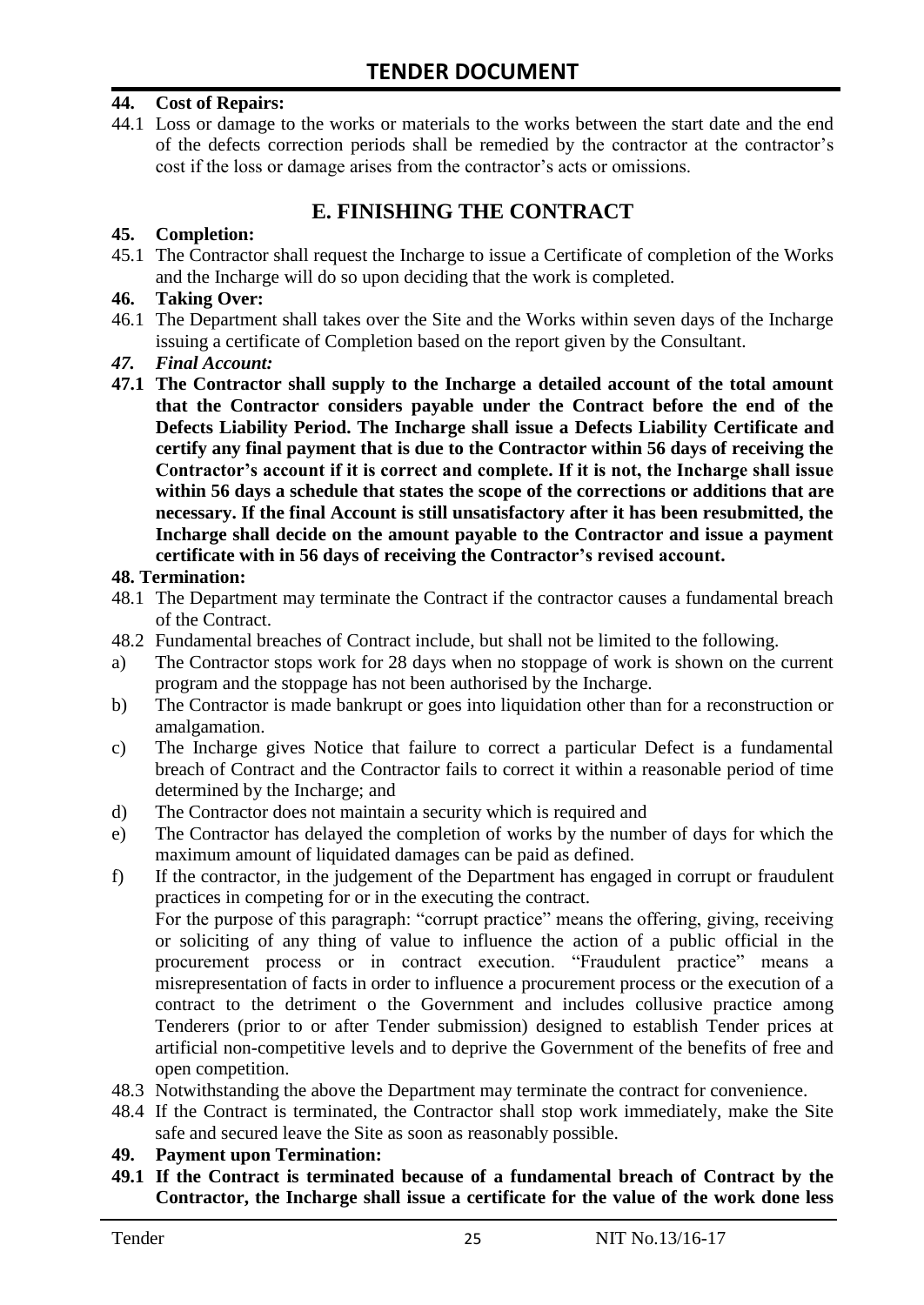**advance payments received upon the date of the issue of the certificate, less other recoveries due in terms of the Contract, less taxes due to be deducted at source as per applicable law and less the rate to apply to the work not completed.. If the total amount due to the Department exceeds any payment due to the Contractor the difference shall be a debt payable to the Department.**

- **50. Property:**
- 50.1 All materials on the Site, Plant, Equipment, Temporary Works and Works are deemed to be the property of the Department if the Contract is terminated because of Contractor's default.
- **51. Release from Performance:**
- 51.1 **If the Contract is frustrated by the outbreak of war or by any other event entirely outside the control of either the Department or the Contractor the Incharge shall certify that the contract has been frustrated. The Contractor shall make the site safe and stop work as quickly as possible after receiving this certificate and shall be paid for all works carried out before receiving it and for any work carried out after wards to which commitment was made.**

# **F. Special Conditions**

#### **52. Water Supply:**

The Contractor has to make his own arrangements for water required for the work and to the colonies and work sites, which are to be established by the Contractor.

#### **53. Electrical Power:**

The Contractors will have to make their own arrangements for drawing electric power from the nearest power line after obtaining permission from the PESU at his own cost. In case of failure of electricity, the Contractor has to make alternative arrangements for supply of electricity by Diesel Generator sets of suitable capacity at place of work. If the supply is arranged by the Department, necessary Tariff rates shall have to be paid based on the prevailing rates.

The contractor will pay the bills of Electricity Board for the cost of power consumed by him.

**The contractor shall satisfy all the conditions and rules required as per Indian Electricity Act 1910 and under rule –45(I) of the Indian Electricity Rules, 1956 as amended from time to time and other pertinent rules.**

The power shall be used for bonafide Departmental works only.

#### **53.1 Electric Power for Domestic Supply:**

- a) The contractor has to make his own arrangements for the supply of electric power for domestic purposes and the charges for this purpose have to be paid by him at the rates as fixed by the Bihar State Electricity Board from time to time.
- b) The contractor will have to make his own arrangements to lay and maintain the necessary distribution lines and wiring for the camp at his own cost. The layout and the methods of laying the lines and wiring shall have the prior approval of the Incharge. All camp area shall be properly electrified. All lines, streets, approaches for the camp etc., shall be sufficiently lighted for the safety of staff and labour of the contractor, at the cost of the Contractor and it will be subject to the approval of the Incharge.

#### **54. Land:**

#### **54.1 Land for Contractor's use:**

The contractor will be permitted to use Government land for execution of work. The contractor shall have to make his own arrangements for acquiring and clearing the site, leveling, providing drainage and other facilities for labour staff colonies, site office, workshop or stores and for related activities. The Contractor shall apply to the Department within a reasonable time after the award of the contract and atleast 30 days in advance of its use, the details of land required by him for the work at site and the land required for his camp and should any private land which has not been acquired, be required by the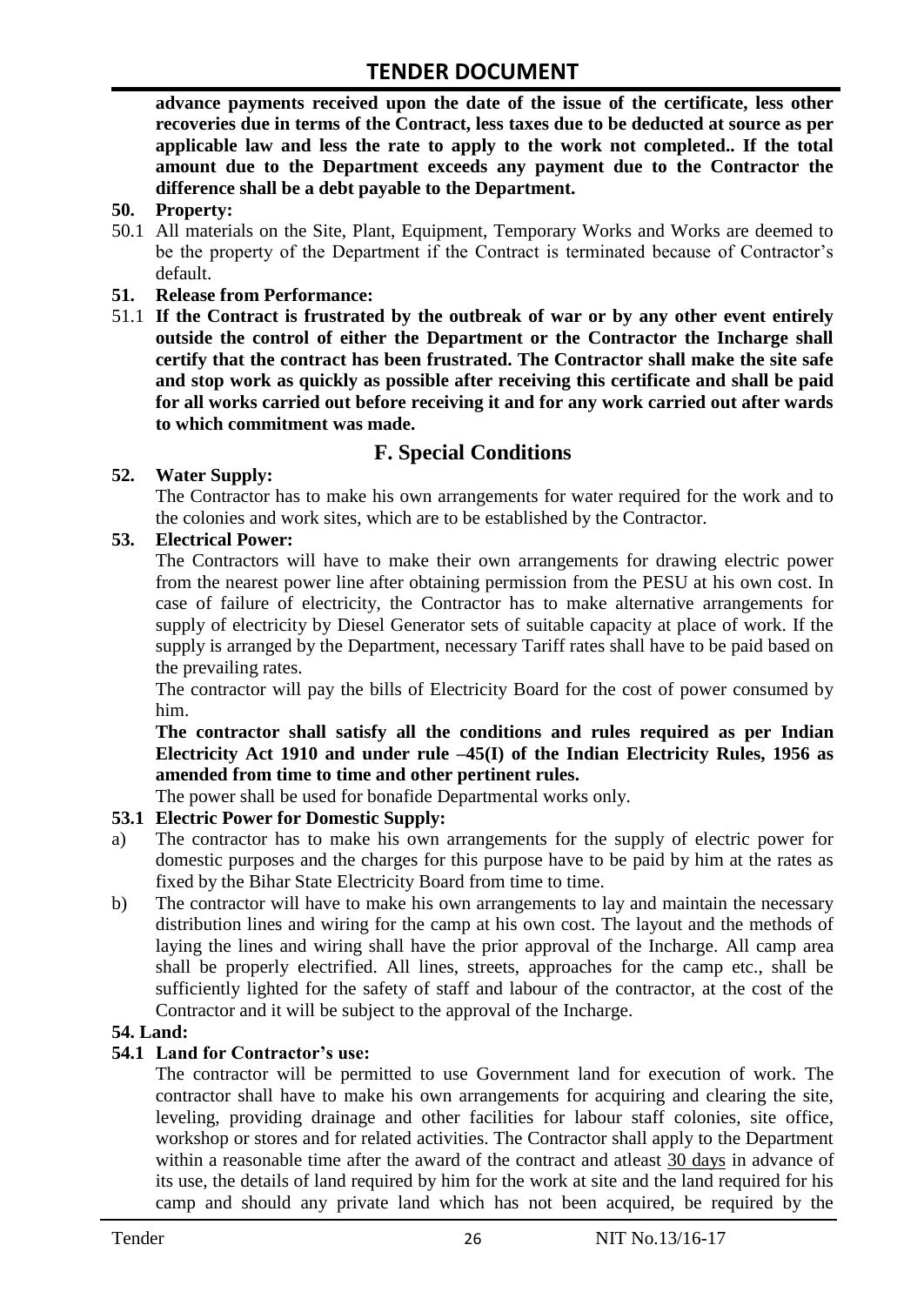contractor for his use. The same may be acquired by the contractor at his own cost by private negotiations and no claim shall be admissible to him on this account. The Incharge reserves the right to refuse permission for use of any government land for which no claim or compensation shall be admissible to the contractor. The contractor shall, however, not be required to pay cost or any rent for the Government land given to him.

#### **54.2 Surrender of occupied land**

- a) The Government land as here in before mentioned shall be surrendered to the Incharge within seven days, after issue of completion certificate. Also no land shall be held by the contractor longer than the Incharge shall deem necessary and the contractor shall on the receipt of due notice from the Incharge, vacate and surrender the land which the Incharge may certify as no longer required by the Contractor for the purpose of the work.
- b) The contractor shall make good to the satisfaction of the Incharge any damage to areas, which he has to return or to other property or land handed over to him for purpose of this work. Temporary structures may be erected by the contractor for storage sheds, offices, residences etc., for non-commercial use, with the permission of the on the land handed over to him at his own cost. At the completion of the work these structures shall be dismantled site cleared and handed over to the. The land required for providing amenities will be given free of cost from Government lands if available otherwise the contractor shall have to make his own arrangements.

#### **54.3 Contractor not to dispose off Spoil etc.,**

The contractor shall not dispose off or remove except for the purpose of fulfilment of this contract, sand, stone, clay ballast, earth, trees and shrubs or other materials obtained in the excavation made or lying on the site of the work, and all such materials and produce shall remain property of the Government. The Department may upon request from the contractor, or if so stipulated in the conditions of the contract allow the contractor to use any of the above materials for the works either free of cost or after payment as may be specifically mentioned or considered necessary during the execution of the work.

#### **55. Roads:**

In addition to existing public roads and roads Constructed by Government, if any, in work area all additional approach roads inside work area and camp required by the Contractor shall be constructed and maintained by him at his own cost. The layout design, construction and maintenance etc. of the roads shall be subject to the approval of the Incharge. The contractor shall permit the use of these roads by the Government free of charge.

It is possible that work at, or in the vicinity of the work site will be performed by the Government or by other contractors engaged in work for the Government during the contract period. The contractor shall without charge permit the government and such other contractor and other workmen to use the access facilities including roads and other facilities, constructed and acquired by the contractor for use in the performance of the works.

The contractor's heavy construction traffic or tracked equipment shall not traverse any public roads or bridges unless the contractor has made arrangement with the authority concerned. In case contractor"s heavy construction traffic or tracked equipment is not allowed to traverse any public roads or bridges and the contractor is required to make some alternative arrangements, no claim on this account shall be entertained. The contractor is cautioned to take necessary precautions in transportation of construction materials to avoid accidents.

#### **56. Payment for Camp Construction**

No payment will be made to the contractor for construction, operation and maintenance of camp and other camp facilities and the entire cost of such work shall be deemed to have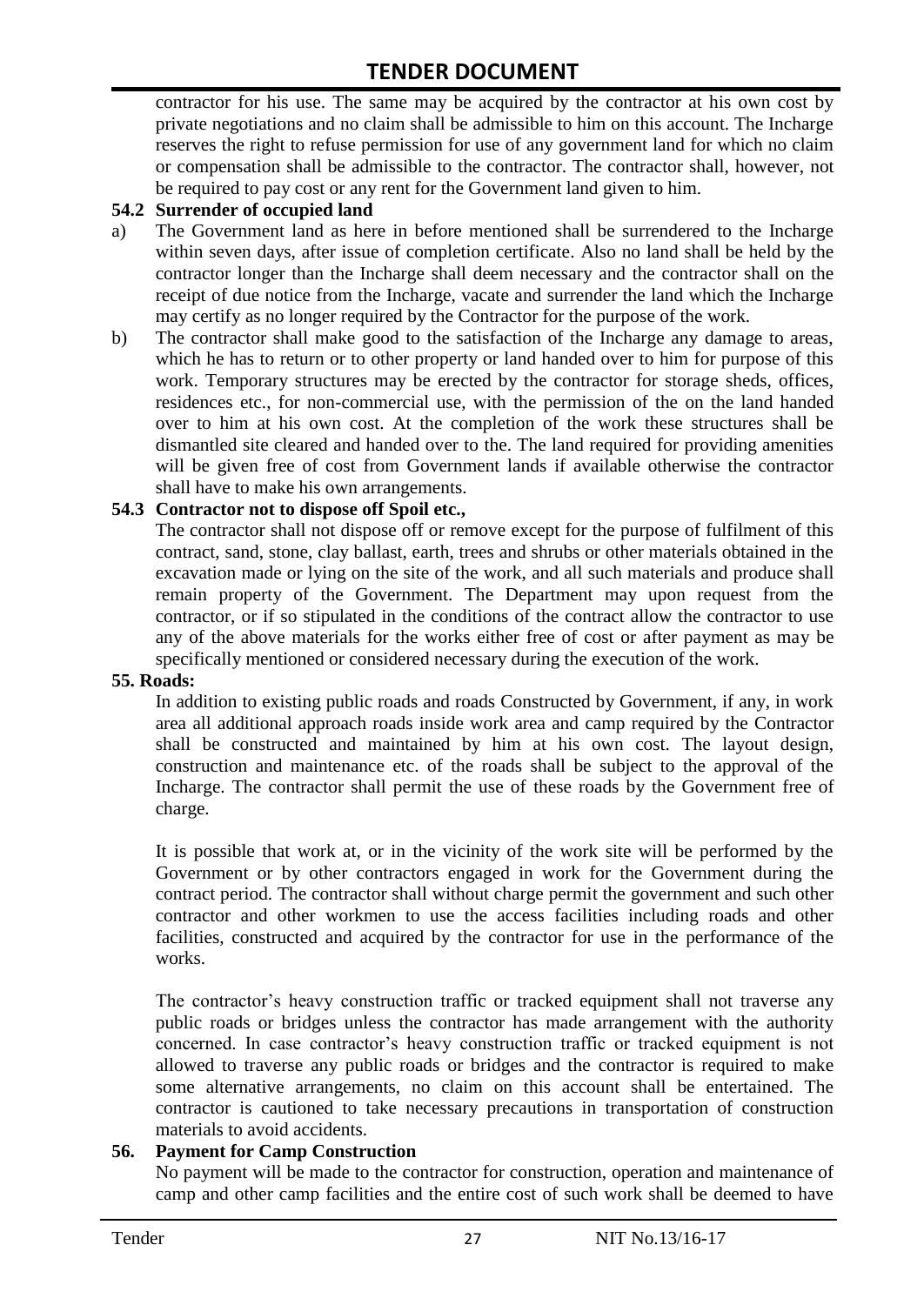been included in the tendered rate for the various items of work in the schedule of quantities and bids.

#### **57. Explosive And Fuel Storage Tanks**

No explosive shall be stored within ½ (half) KM of the limit of the camp sites. The storage of gasoline and other fuel oils or of Butane, Propane and other liquefied petroleum gases, shall confirm to the regulations of Andhra Pradesh State Government and Government of India. The tanks, above ground and having capacity in excess of 2000 liters, shall not be located within the camp area, nor within 200m, of any building.

#### **58. Labour:**

The contractor shall, make his own arrangements for the engagement of all staff and labour, local or other, and for their payment, housing, feeding and transport.

Labour importation and amenities to labour and contractor's staff shall be to the contractor's account. His quoted rate shall include the expenditure towards importation of labour amenities to labour and staff;

The contractor shall, if required by the Incharge deliver to the Incharge a written in detail, is such form and at such intervals as the Incharge may prescribe, showing the staff and the numbers of the several classes of labour from time to time employed by the contractor on the Site and such information respecting Contractor"s Equipment as the Incharge may require.

#### **58.1 Transportation of Labour:**

- I. The contractor shall make his own arrangement for the daily transportation of the labour and staff from labour camps colonies to the work spot and no labour or staff of the contractor shall stay at the work spot. No extra payment will be made to the contractor for the above transportation of the labour and his quoted rate to the work shall include the transportation charges of labour from colonies to work spot and back.
- **II. The contractor will at all times duly observe the provisions of employment of children Act XXVI of 1938 and any enactment or modification of the same and will not employ or permit any person to do any work for the purpose under the provisions of this agreement in contravention of said Act. The contractor here by agrees to indemnify the department from and against all claims, penalties which may be suffered by the department or any person employed by the department by any default on the part of the contractor in the observance and performance of the provisions of the employment of children Act. XXVI of 1938 or any enactment or modification of the same.**

**The contractor shall obtain the insurance at his own cost to cover the risk on the works to labour engaged by him during period of execution against fire and other usual risks and produce the same to the concerned before commencement of work as per govt. guidelines.**

#### **59. Safety Measures:**

- 1. The contractor shall take necessary precautions for safety of the workers and preserving their health while working in such jobs, which require special protection and precautions. The following are some of the measures listed but they are not exhaustive and contractor shall add to and augment these precautions on his own initiative where necessary and shall comply with directions issued by the or on his behalf from time to time and at all times.
- 2. Providing protective foot wear to workers situations like mixing and placing of mortar or concrete sand in quarries and places where the work is done under much wet conditions.
- 3. Providing protective head wear to workers at places like under ground excavations to protect them against rock falls.
- 4. Providing masks to workers at granulates or at other locations where too much fine dust is floating about and sprinkling water at frequent intervals by water hoses on all stone crushing area and storage bins abate to dust.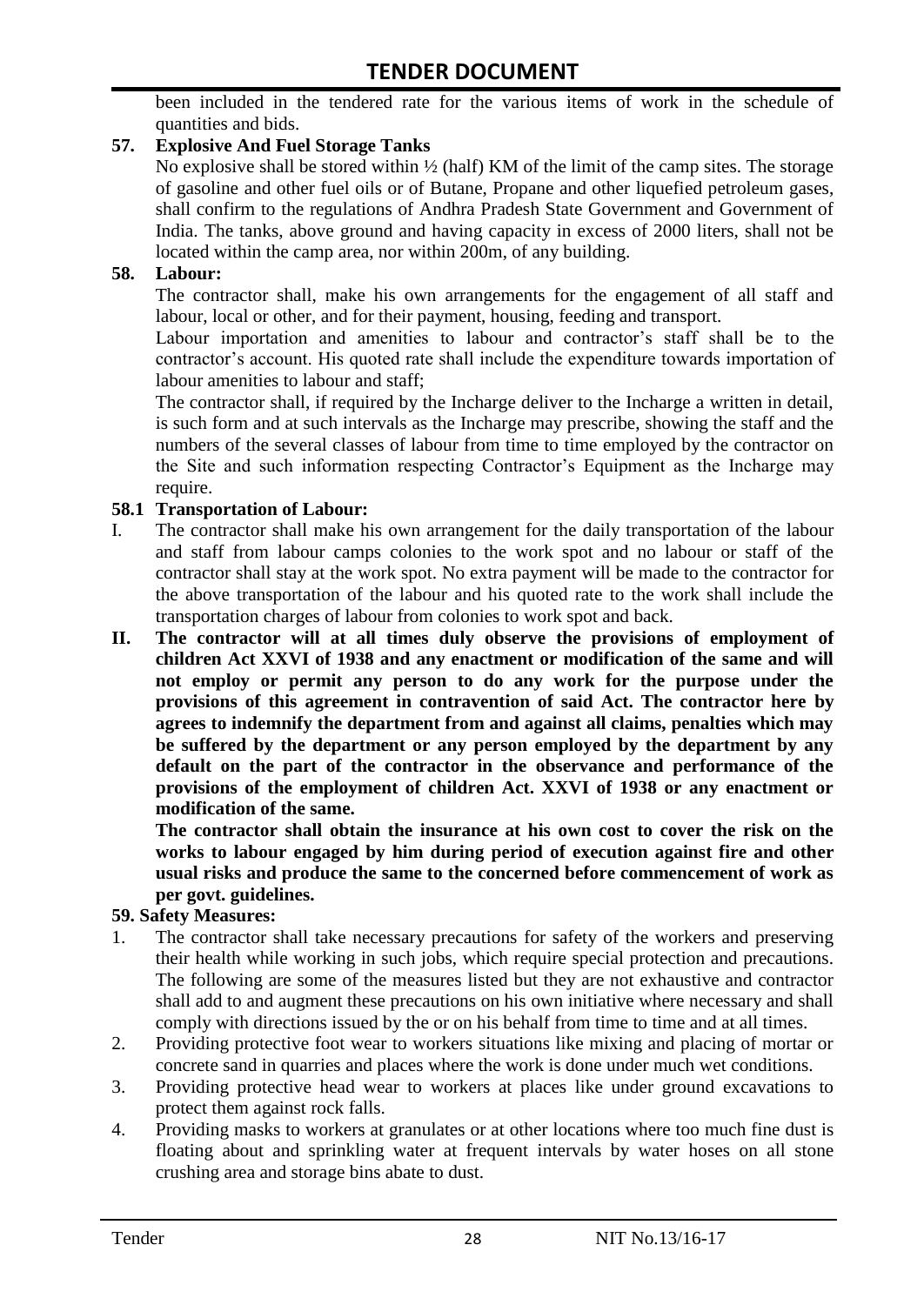- 5. Getting the workers in such jobs periodically examined for chest trouble due to too much breathing in to fine dust.
- 6. Taking such normal precautions like fencing and lightening in excavation of trenches, not allowing rolls and metal parts of useless timber spread around, making danger areas for blasting providing whistles etc.
- 7. Supply work men with proper belts, ropes etc., when working in precarious slopes etc.
- 8. Avoiding named electrical wire etc., as they would electrocute the works.
- 9. Taking necessary steps towards training the workers concerned on the machinery before they are allowed to handle them independently and taking all necessary precautions in around the areas where machines hoists and similar units are working.

#### **60. Fair Wage Clause:**

- 1. The contractor shall pay not less than fair wages to labourers engaged by him on the work.
- 2. "Fair" wages means wages whether for time of piecework notified by the Government from time in the area in which the work is situated.
- 3. The contractor shall not with-standing the revisions of any contract to the contrary cause to be paid to the labour, in directly engaged on the work including any labour engaged by the sub-contractor in connection with the said work, as if the laborers had been directly employed by him.
- 4. In respect of labour directly or indirectly employed in the works for the purpose of the contractors part of the agreement the contractor shall comply with the rules and regulations on the maintenance of suitable records prescribed for this purpose from time to time by the Government. He shall maintain his accounts and vouchers on the payment of wages to the laborers to the satisfaction of the Incharge.
- 5. The shall have the right to call for such record as required to satisfy himself on the payment of fair wages to the labourers and shall have the right to deduct from the contract amount a suitable amount for making good the loss suffered by the worker or workers by reason of the "fair wages" clause to the workers.
- 6. The contractor shall be primarily liable for all payments to be made and for the observance of the regulations framed by the Govt. from time to time without prejudice to his right to claim indemnity from his sub-contractors.
- **7. As per contract labour (Regulation and abolition) Act. 1970 the contractor has to produce the license obtained from the licensing officers of the labour department along with the tender or at the time of agreement.**
- 8. Any violation of the conditions above shall be deemed to be a breach of his contract.
- 9. Equal wages are to be paid for both men and women if the nature of work is same and similar.
- 10. The contractor shall arrange for the recruitment of skilled and unskilled labour local and imported to the extent necessary to complete the work within the agreed period as directed by the Engineer-in-charge in writing.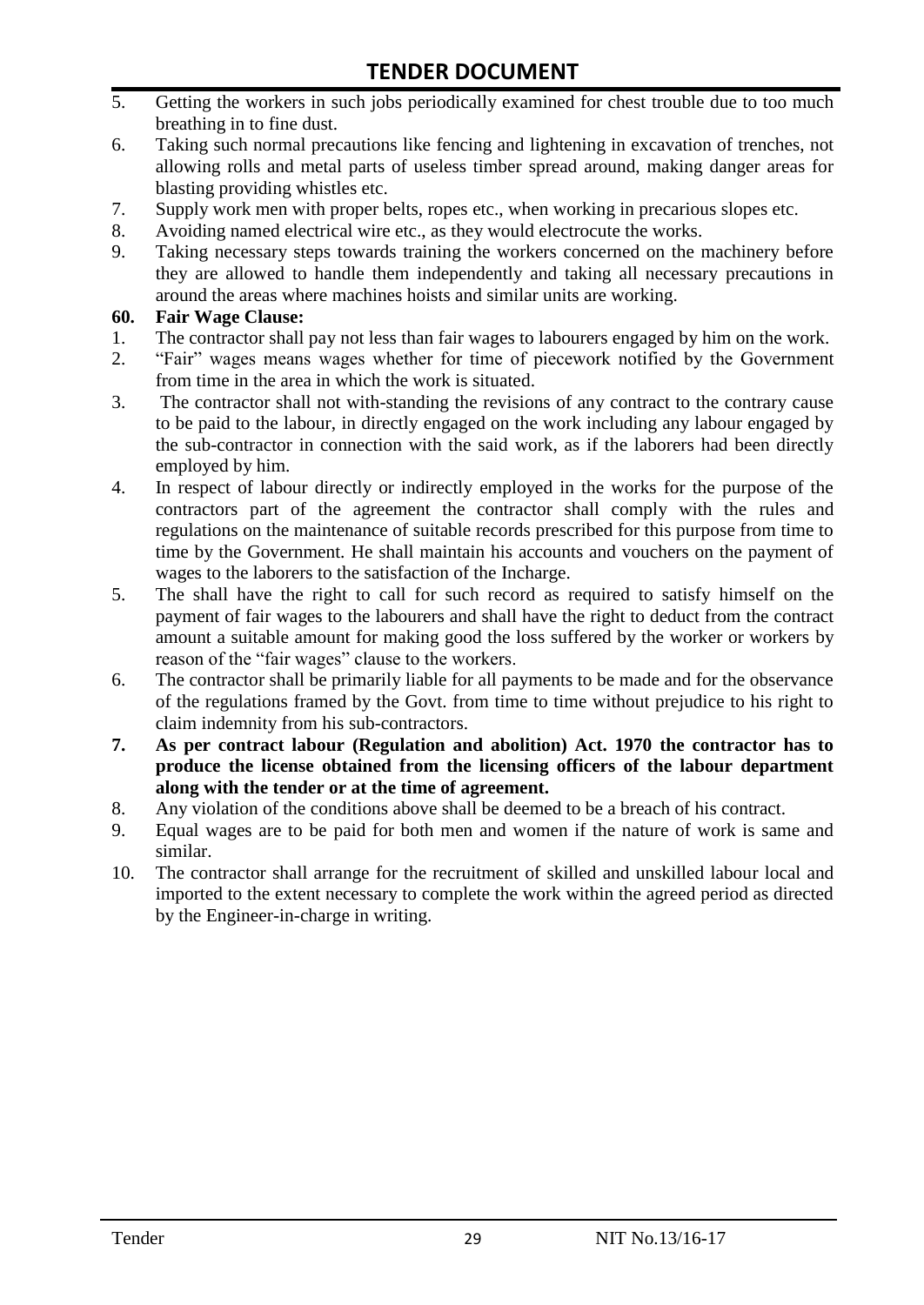#### **61. Indemnity Bond:**

**Name of work: Laying of cement concrete (PCC) along the road of residential area at main campus, ICAR-RCER, Patna.**

**I …………………………………. contractor S/o……………………………………..... aged ……………………………Resident of ……………………………………………. do hereby bind myself to pay all the claims may come (a) under Workmen's Compensation Act. 1933 with any statutory modification there of and rules there under or otherwise for or in respect of any damage or compensation payable in connection with any accident or injury sustained (b) under Minimum wages Act 1948 (c) under payment of wages Act.1936 (d) under the Contractor labour (Regulation and Abolition) Act. 1970 by workmen engaged for the performance of the business relating to the above contract i.e., failing such payment of claims of workmen engaged in the above work, I abide in accepting for the recovery of such claims, effected from any of my assets with the departments.**

**62. Compliance with Labour Regulations:**

**During continuance of the contract, the contractor and his sub contractors shall abide at all times by all existing labour enactments and rules made there under, regulations, notifications and bye laws of the State or Central Government or local authority and any other labour law (including rules), regulations, bye laws that may be passed or notifications that may be issued under any labour law in future either by the State or the Central Government or the local authority and also applicable labour regulations, health and sanitary arrangements for workmen, insurance and other benefits. Salient features of some of the major labour laws that are applicable to construction industry are given below. The contractor shall keep the Department indemnified in case any action is taken against Department by the competent authority on account of contravention of any of the provisions of any Act or rules made there under, regulations or notifications including amendments. If the Department is caused to pay or reimburse, such amounts as may be necessary to cause or observe, or for non-observance of the provision stipulated in the notifications/bye laws/Acts/Rules/regulations including amendments, if any, on the part of the contractor, the Incharge /Department shall have the right to deduct any money due to the contractor including his amount of performance security. The Department/Incharge shall also have right to recover from the contractor any sum required or estimated to be required for making good the loss or damage suffered by the Department.**

**The employees of the Contractor and the Sub-contractor in no case shall be treated as the Department of the Department at any point of time.**

- **63. Salient features of some major labour laws applicable to establishment engaged in buildings and other construction work:**
- **(a) Workmen compensation Act 1923: The Act provides for compensation in case if injury by accident arising out of and during the course of employment.**
- **(b) Payment of Gratuity Act 1972: Gratuity is payable to an employee under the Act on satisfaction of certain conditions on separation if any employee has completed 5 years service or more, or on death, the rate of 15 days wages for every completed year of service. The Act is applicable to all establishments, employing 10 or more employees.**
- **(c) Employees P.F. and Miscellaneous provision Act 1952: The Act provides for monthly contributions by the Department plus workers @ 10% or 8.33%. The benefits payable under the Act are:**
- **(i) Pension or family pension on retirement or death, as the case may be.**
- **(ii) Deposit linked insurance on the death in harness of the worker.**
- **(iii) Payment of P.F. accumulation on retirement/death etc.,**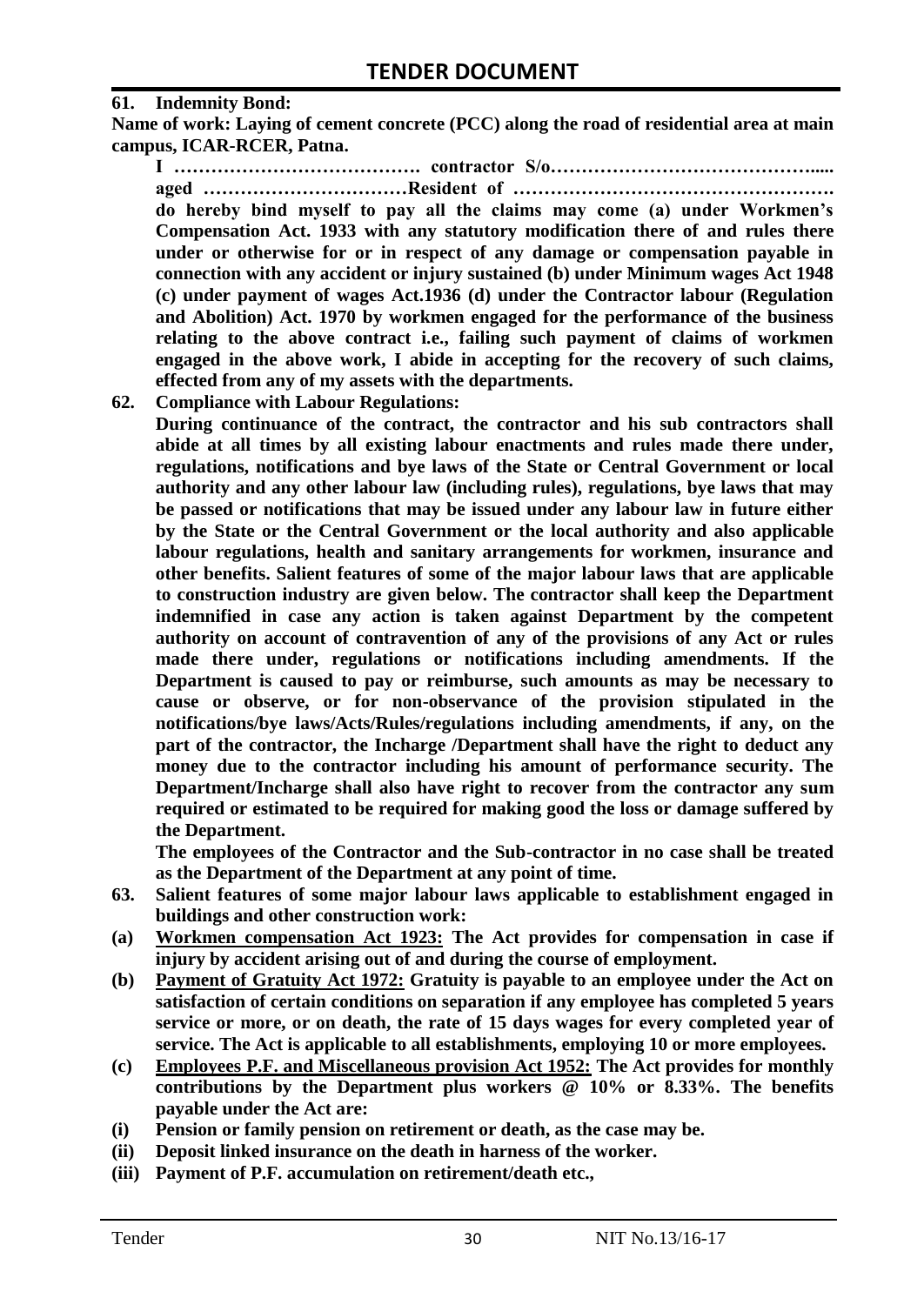- **(d) Maternity Benefit Act 1951: The Act provides for leave and some other benefits to women employees in case of confinements or miscarriage etc.**
- **(e) Contract Labour (Regulation & Abolition) Act 1970: The Act provides for certain**  welfare measures to be provided by the contractor to contract labour and in case the **Contractor fails to provide, the same are required to be provided by the Principal Department by Law. The Principal Department is required to take certificate of Registration and the contractor is required to take license from the designated Officer. The Act is applicable to the establishments or Contractor of Principal Department if they employ 20 or more contract labour.**
- **(f) Minimum wages Act 1948: The Department is supposed to pay not less than the Minimum wages fixed by appropriate Government as per provisions of the Act if the employment is a scheduled employment construction of Buildings, Roads, Runways are scheduled employments.**
- **(g) Payment of wages Act 1936: It lays down as to by what date the wages are to be paid, when it will be paid and what deductions can be made form the wages of the workers.**
- **(h) Equal Remuneration Act 1979: The Act provides for payment of equal wages for work of equal nature to Male or Female workers and for not making discrimination against Female employee in the matters of transfers, training and promotions etc.**
- **(i) Payment of Bonus Act 1965: The Act Is applicable to all establishments employing 20 or more employees. The Act provides for payment of annual bonus subject to a minimum of 8.33% of wages and maximum of 20% of wages to employees drawing Rs. 3500/- per month or less. The bonus to be paid to employees getting Rs.2500/- per months or above and upto Rs.3500/- per month shall be worked out by taking wages as Rs.2500/- per monthly only. The Act does not apply to certain establishments. The newly set-up establishments are exempted for five years in certain circumstances. Some of the State Governments have reduced the employment size from 20 to 10 for the purpose of applicability of this Act.**
- **(j) Industrial Disputes Act 1947: The Act lays down the machinery and procedure fo resolution of Industrial disputes, in what situations a strike or lock- out becomes illegal and what are the requirements for laying off or retrenching the employees or closing down the establishment.**
- **(k) Industrial Employment (Standing Orders) Act 1946: It is applicable to all establishments employing 100 or more workmen (employment size reduced by some of the State and Central Government to 50). The Act provides for laying down rules governing the conditions of employment by the Department on matters provided in the Act and get the same certified by the designated Authority.**
- **(l) Trade Unions Act 1926: The Act lays down the procedure for registration of trade unions of workmen and Departments. The Trade Unions registered under the act have been given certain immunities from civil and criminal liabilities.**
- **(m) Child Labour (Prohibition & Regulation) Act 1986: The Act prohibits employment of children below 14 years of age in certain occupations and processes and provides for regulation of employment of children in all other occupations and processes, Employment Child Labour is prohibited in Building and Construction Industry.**
- **(n) Inter-State Migrant workmen's (Regulation of Employment & Conditions of service) Act 1979: The Act applicable to an establishment, which employs 5 or more interstate migrant workmen through an intermediary (who has recruited workmen in one state for employment in the establishment situated in another State). The inter State migrant workmen, in an establishment to which this Act becomes applicable, are required to be provided certain facilities such as housing, medical aid, traveling expenses from home upto the establishment and back, etc.**
- **(o) The Building and Other Construction workers (regulation of Employment and conditions of service) Act 1996 and the Cess Act of 1996: All the establishments who**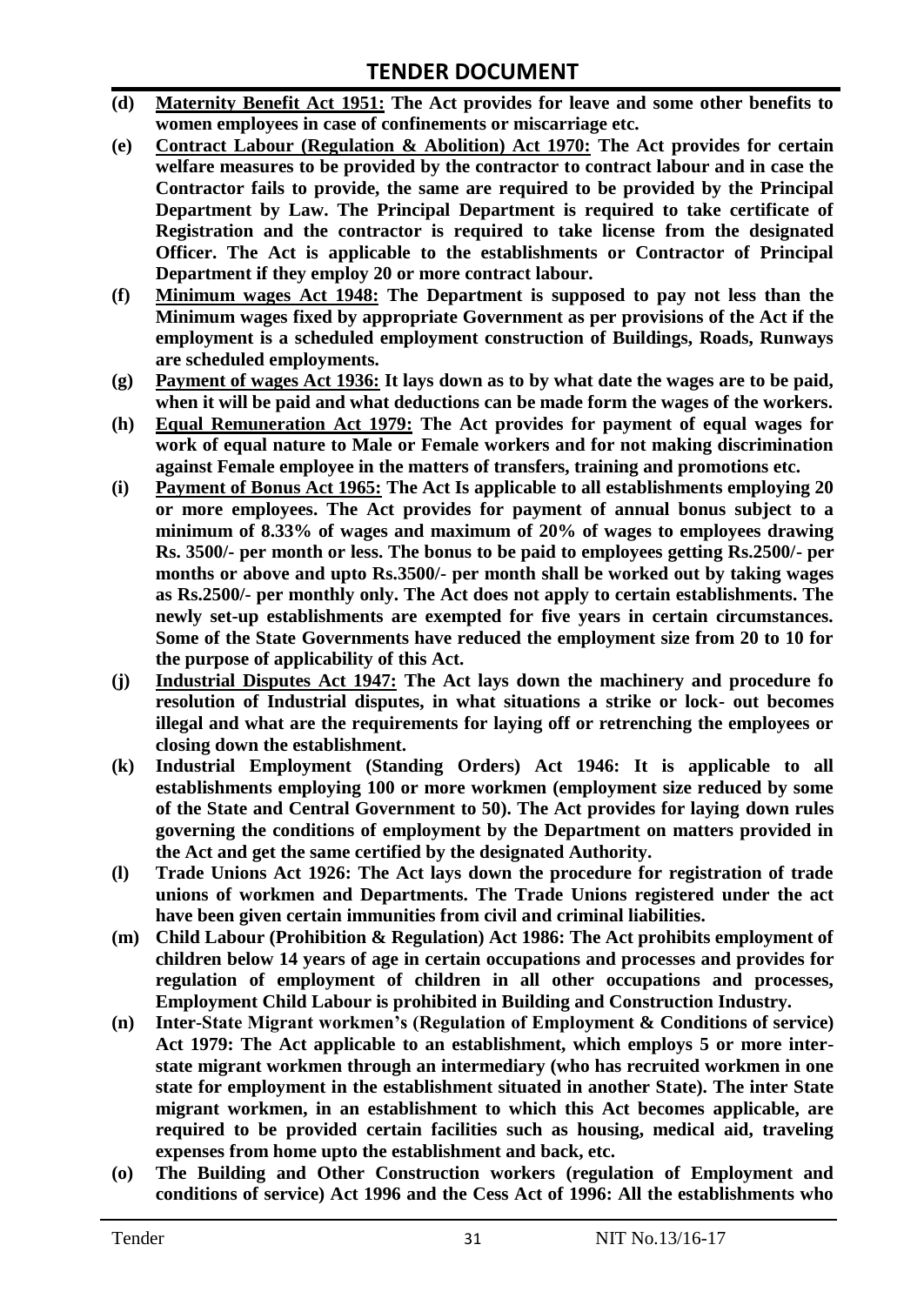**carryon any building or other construction work and employs 10 or more workers are covered under this Act. All such establishments are required to pay cess at the rate not exceeding 2% of the cost of construction as may be modified by the Government. The Department of the establishment is required to provide safety measures at the Building or construction work and other welfare measures, such as Canteens, First-aid facilities, Ambulance, Housing accommodations for workers near the work place etc. The Department to whom the Act applies has to obtain a registration certificate from the Registering Officer appointed by the Government.**

**(p) Factories Act 1948: The Act lays down the procedure for approval of plans before setting up a factory, health and safety provisions, welfare provisions, working hours, annual earned leave and rendering information regarding accidents or dangerous occurrences to designated authorities. It is applicable to premises employing 10 person or more with aid of power or 20 or more persons without the aid of power engaged in manufacturing process.**

#### **64. Liabilities of the Contractor**

64.1 Accident Relief and workmen compensation:

The contractor should make all necessary arrangements for the safety of workmen on the occurrence of the accident, which results in the injury or death of any of the workmen employed by the contractor, the contractor shall within 24 hours of the happenings of the accident and such accidents should intimate in writing to the Consultant and Incharge of the Centre. The contractor shall indemnify Centre against all loss or damage sustained by the Centre resulting directly or indirectly from his failure to give intimation in the manner aforesaid including the penalties or fines if any payable by Centre as a consequence of Centre failure to give notice under workmen"s compensation Act or otherwise conform to the provisions of the said Act in regard to such accident.

- 64.2 In the event of an accident in respect of which compensation may become payable under the workmen"s compensation Act VIII 23 whether by the contractor, by the Government it shall be lawful for the Incharge to retain such sum of money which may in the opinion of the Incharge be sufficient to meet such liability. The opinion of the Incharge shall be final in regard to all matters arising under this clause.
- 64.3 The contractor shall at all times indemnify the Centre against all claims which may be made under the workmen"s compensation act or any statutory modification thereafter or rules there under or otherwise consequent of any damage or compensation payable in consequent of any accident or injuries sustained or death of any workmen engaged in the performance of the business relating to the contractor.

#### **65. Contractor's Staff, Representatives and Labour:**

- (a) The contractor shall, at all times, maintain on the works, staff of qualified Engineers, and Supervisors of sufficient experience of similar other jobs to assure that the quality of work turned out shall be as intended in the specifications. The contractor shall also maintain at the works, a Work Manager or sufficient status, experience and office and duly authorize him to deal with all aspects of the day-today work. All communications to any commitments by the Work Manager shall be considered as binding on the Contractor.
- (b) The Contractor shall at all times submit details of skilled and unskilled labour and equipment employed to the Incharge in prescribed proforma as he may require to assess and ensure the proper progress of work.
- (c) If the contractor does not employ the technical person agreed to on the work a fine may be imposed as decided by the Competent Authority.

#### **66. Accommodation and food:**

The contractor should arrange accommodation he needs, at his own cost. The contractor shall make his own arrangements for supply of food grains, fuel and other provision to his staff and labourers including controlled commodities.

#### **67. Relationship :**

Contractor shall have to furnish information along with tender, about the relationship he is having with any officer of the Centre.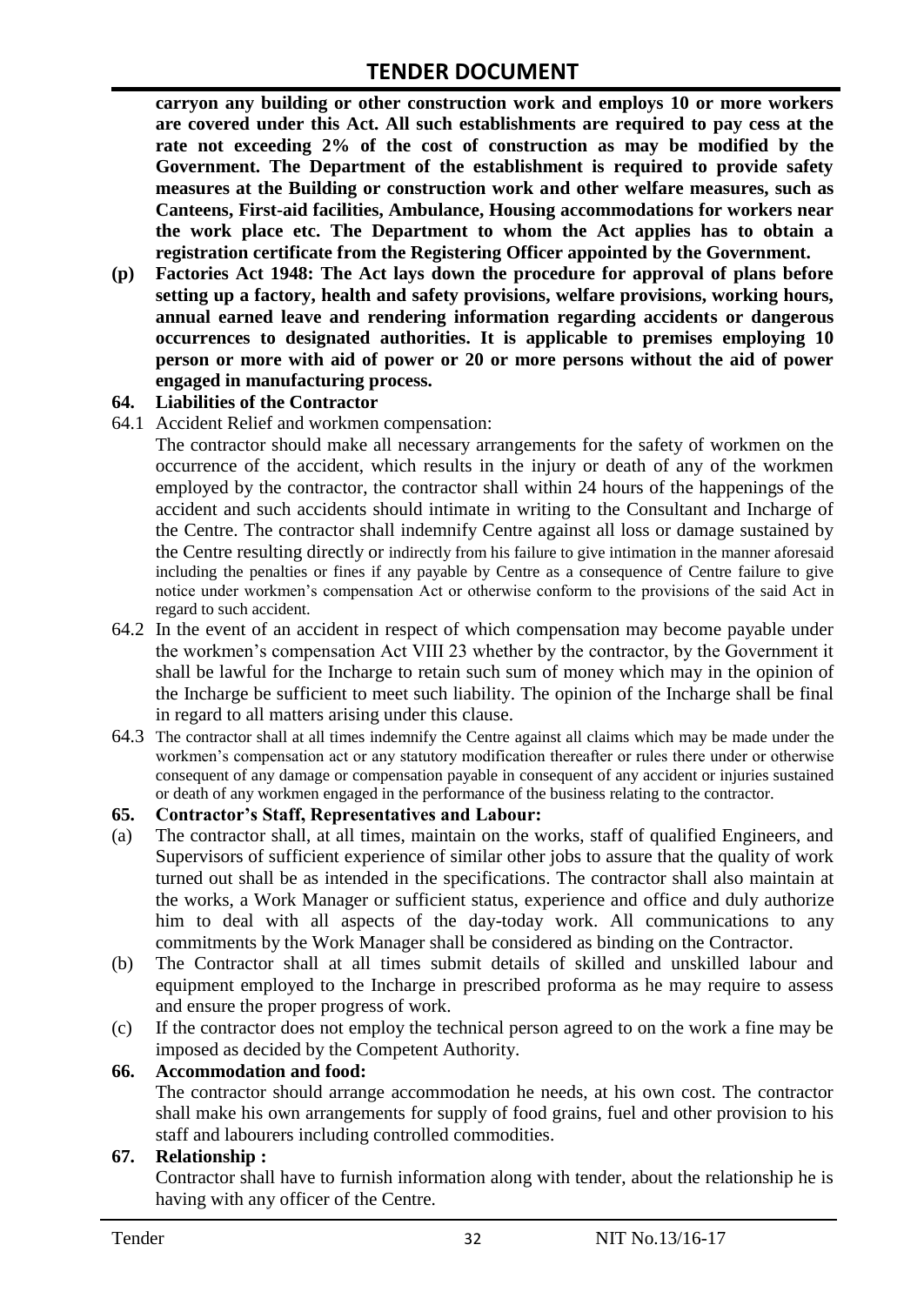#### **68. Protection of adjoining premises:**

The contractor shall protect adjoining sites against structural, decorative and other damages that could be caused by the execution of these works and make good at his cost any such damages.

#### **69. Work during night or on Sundays and holidays:**

The works can be allowed to be carried out during night, Sundays or authorised holidays in order to enable him to meet the schedule targets and the work shall require almost round the clock working keeping in view:

- (i) The provisions of relevant labour laws being adhered to:
- (ii) Adequate lighting, supervision and safety measures are established to the satisfaction of the and
- (iii) The construction programme given by the Contractor and agreed upon by the envisages such night working or working during Sundays or authorised holidays

#### **70. Layout of materials stacks:**

The contractor shall deposit materials for the purpose of the work on such parts only of the ground as may be approved by the Incharge before starting work. A detailed survey, clearly indicating position and areas where materials shall be stacked and sheds built is to be conducted by the contractor at his own cost and only after obtaining necessary approval of the plan for use of sites by the Incharge, the Contractor can use the sites accordingly.

#### **71. Use of blasting materials:**

Procurement of blasting materials and its storage is the responsibility of the contractor. The contractor shall engage licensed blaster for blasting operation. The contractor is to act in accordance with Indian Explosive Act and other rules prevailing, during the execution of work. It is the responsibility of the contractor to see, that works by other agencies in the vicinity are not hampered, in such cases if any claim is made by other agencies that should be borne by the contractor. Carriage of blasting materials, from the magazine to the work site, is the responsibility of the contractor.

#### **72. Plant and Equipment:**

- 72.1 The contractor shall have sufficient plant, equipment and labour and shall work such hours and shifts as may be necessary to maintain the progress on the work as per the approval progress schedule. The working and shifts hours shall comply with the Govt. Regulations in force.
- 72.2 It is to expressly and clearly understood that contractor shall make his own arrangements to equip himself with all machinery and special tools and plant for the speedy and proper execution of the work and the department does not undertake responsibility towards their supply.
- 72.3 The department shall supply such of the machinery that may be available on hire basis but their supply cannot be demanded as matter of right and no delay in progress can be attributed to such non-supply of the plant by the department and the department cannot be made liable for any damage to the contractor. The Contractor shall be responsible for safe custody of the departmental machinery supplied to him (which will be delivered to contractor at the machinery yard at site of work) and he has to make good all damages and losses if any other than fire, wear and tear to bring it to the conditions that existed at the time of issue to the contractor before handing over the same to the department. The hire charges for the machinery handed over to the contractor will be recovered at the rate prevalent at the time of supply. The contractor will have to execute supplemental agreement with at the time of supply of the machinery.
- 72.4 The acceptance of departmental machinery on hire is optional to the contractor.

#### **73. Steel forms:**

Steel forms should be used for all items involving and use of centering and shuttering shall be single plane without any dents and undulations.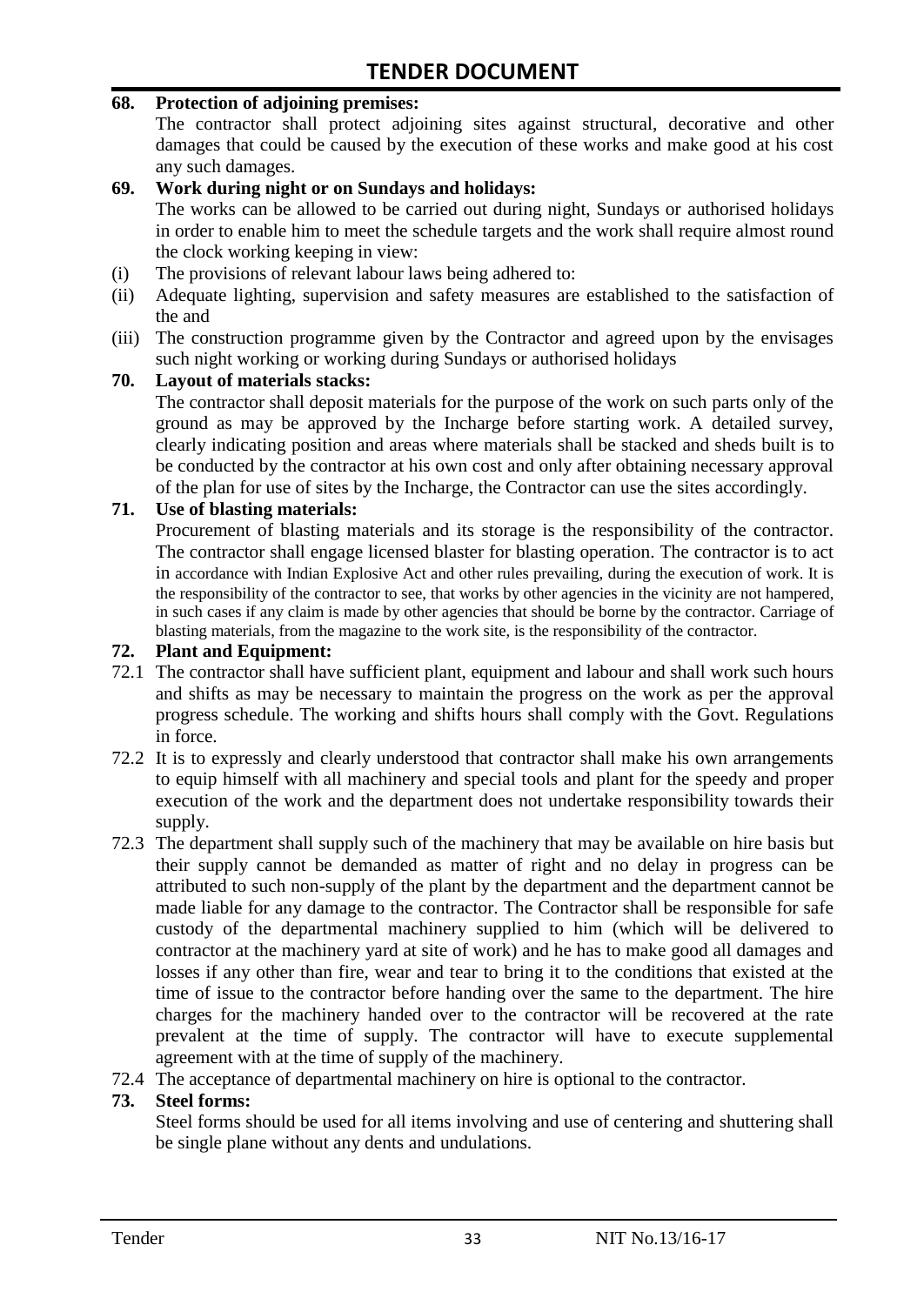#### **74. Inconvenience to public:**

The contractor shall not deposit materials at any site, which will cause inconvenience to public. The Incharge may direct the contractor to remove such materials or may undertake the job at the cost of the contractor.

**75. Conflict of interest:**

**Any bribe, commission, gift or advantage given, promised or offered by on behalf of contractor or his partner, agent or servant or any one on his behalf to any officer, servant, representatives, agents of Incharge or any persons on their behalf, in relation to the obtaining or to execution of this, or any other contract with Incharge shall in addition to any criminal liability, which it may occur, subject to the cancellation of this or all other contracts and also to payment of any loss or damage resulting from any such cancellation. Incharge shall then be entitled to deduct the amount, so payable from any money, otherwise due to the contractor under this or any other contract.**

#### **76. Contract documents and materials to be treated as confidential:**

All documents, correspondences, decisions and orders, concerning the contract shall be considered as confidential and/or restricted in nature by the contractor and he shall not divulge or allow access to them by any unauthorized person

#### **77. General obligations of Contractor:**

- 77.1 The contractor shall, subject to the provision of the contract and with due care and diligence, execute and maintain the works in accordance with specifications and drawings.
- 77.2 The contractor shall promptly inform the Department and the Incharge of any error, omission, fault and such defect in the design of or specifications for the works which are discovered when reviewing the contract documents or in the process of execution of the works.
- 77.3 If Contractor believes that a decision taken by the Incharge was either outside the authority given to the Incharge by the Contract or that the decision was wrongly taken, the decision shall be referred to the technical expert within 14 days of the notification of the Incharge"s decisions.
- 77.4 Pending finalisation of disputes, the contractor shall proceed with execution of work with all due diligence

#### **78. Security measures:**

- a) Security requirements for the work shall be in accordance with the Government's general requirements including provisions of this clause and the Contractor shall conform to such requirements and shall be held responsible for the actions of all his staff, employees and the staff and employees of his sub-contractors
- b) All contractors' employees, representatives and sub-contractor's employees shall wear identifications badges provided by the contractor. Badges shall identify the contractor, showing and employee's number and shall be worn at all times while at the site. Individual labour will not be required to wear identification badges.
- c) All vehicles used by the contractor shall be clearly marked with contractor"s name.
- d) The contractor shall be responsible for the security of the works for the duration of the contract and shall provide and maintain continuously adequate security personnel to fulfil these obligations. The requirements of security measures shall include, but not limited to maintenance of order on the site, provision of all lighting, fencing, guard flagmen and all other measures necessary for the protection of the works within the colonies, camps and elsewhere on the site, all materials delivered to the site, all persons employed in connection with the works continuously throughout working and non working period including nights, Sundays and holidays for duration of the contract.
- e) Other contractors working on the site concurrently with the contractor will provide security for their own plant and materials. However, their security provisions shall in no way relieve the contractor of his responsibilities in this respect.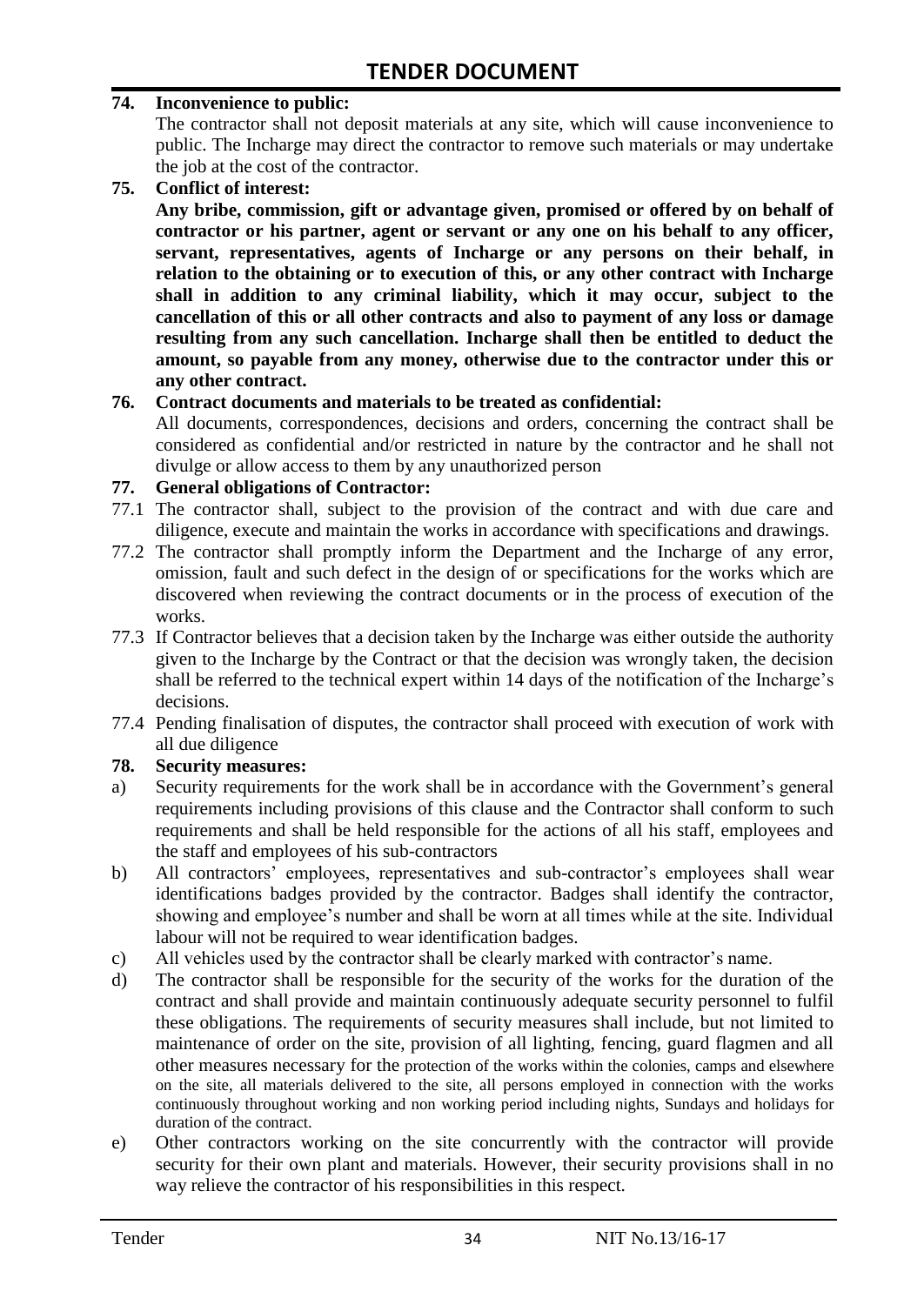f) Separate payment will not be made for provision of security services.

#### **79. Fire fighting measures:**

- a) The contractor shall provide and maintain adequate fire fighting equipment and take adequate fire precaution measures for the safety of all personnel and temporary and permanent works and shall take action to prevent damage to destruction by fire of trees shrubs and grasses.
- b) Separate payment will not be made for the provision of fire prevention measures.

#### **80. Sanitation:**

The contractor shall implement the sanitary and watch and ward rules and regulations for all forces employed under this contract and if the Contractor fails to enforce these rules, the Incharge may enforce them at the expenses of the Contractor.

#### **81. Training of personnel:**

The contractor, shall, if and as directed by the Incharge provide free of any charge adequate facilities, for vocational training of Government Officers, students, Engineers, supervisors, foremen, skilled workmen etc. not exceeding six in number at any one time on the contractor"s work. Their salaries, allowances etc. will be borne by the Government and the training schemes will be drawn up by the Incharge in consultation with the contractor.

#### **82. Ecological balance:**

- a) The contractor shall maintain ecological balance by preventing de-forestation, water pollution and defacing of natural landscape. The contractor shall so conduct his construction operation as to prevent any unnecessary destruction, scarring, or defacing of the natural surrounding in the vicinity of the work. In respect of the ecological balance, Contractor shall observe the following instructions.
- i) Where unnecessary destruction, scarring, damage or defacing may occur, as result of the operation, the same shall be repaired replanted or otherwise corrected at the contractor"s expense. The contractor shall adopt precautions when using explosives, which will prevent scattering of rocks or other debris outside the work area. All work area including borrow areas shall be smoothened and graded in a manner to conform to the natural appearances of the landscape as directed by the Incharge.
- ii) All trees and shrubbery which are not specifically required to be cleared or removed for construction purposes shall be preserved and shall be protected from any damage that may be caused by the contractor's construction operation and equipment. The removal of trees and shrubs will be permitted only after prior approval by the Incharge. Special care shall be exercised where trees or shrubs are exposed to injuries by construction equipment, blasting, excavating, dumping, chemical damage or other operation and the contractor shall adequately protect such trees by use of protective barriers or other methods approval by the Incharge. Trees shall not be used for anchorages. The contractor shall be responsible for injuries to trees and shrubs cause by his operations. The term "injury" shall include, without limitation bruising, scarring, tearing and breaking of roots, trunks or branches. All injured trees and shrubs be restored as nearly as practicable without delay to their original condition at the contractor"s expense.
- (iii) The contractor's construction activities shall be performed by methods that will present entrance or accidental spillage of solid matter contaminants, debris and other objectionable pollutants and wastage into river. Such pollutant and waste include earth and earth products, garbage, cement concrete, sewage effluent, industrial wastes, radio-active substances, mercury, oil and other petroleum products, aggregate processing, mineral salts and thermal pollution. Pollutants and wastes shall be disposed off in a manner and at sites approved by the Incharge.
- (iv) In conduct of construction activities and operation of equipments the contractor shall utilize such practicable methods and devices as are reasonably available to control, prevent and otherwise minimize the air pollution. The excessive omission of dust in to the atmosphere will not be permitted during the manufacture, handling and storage of concrete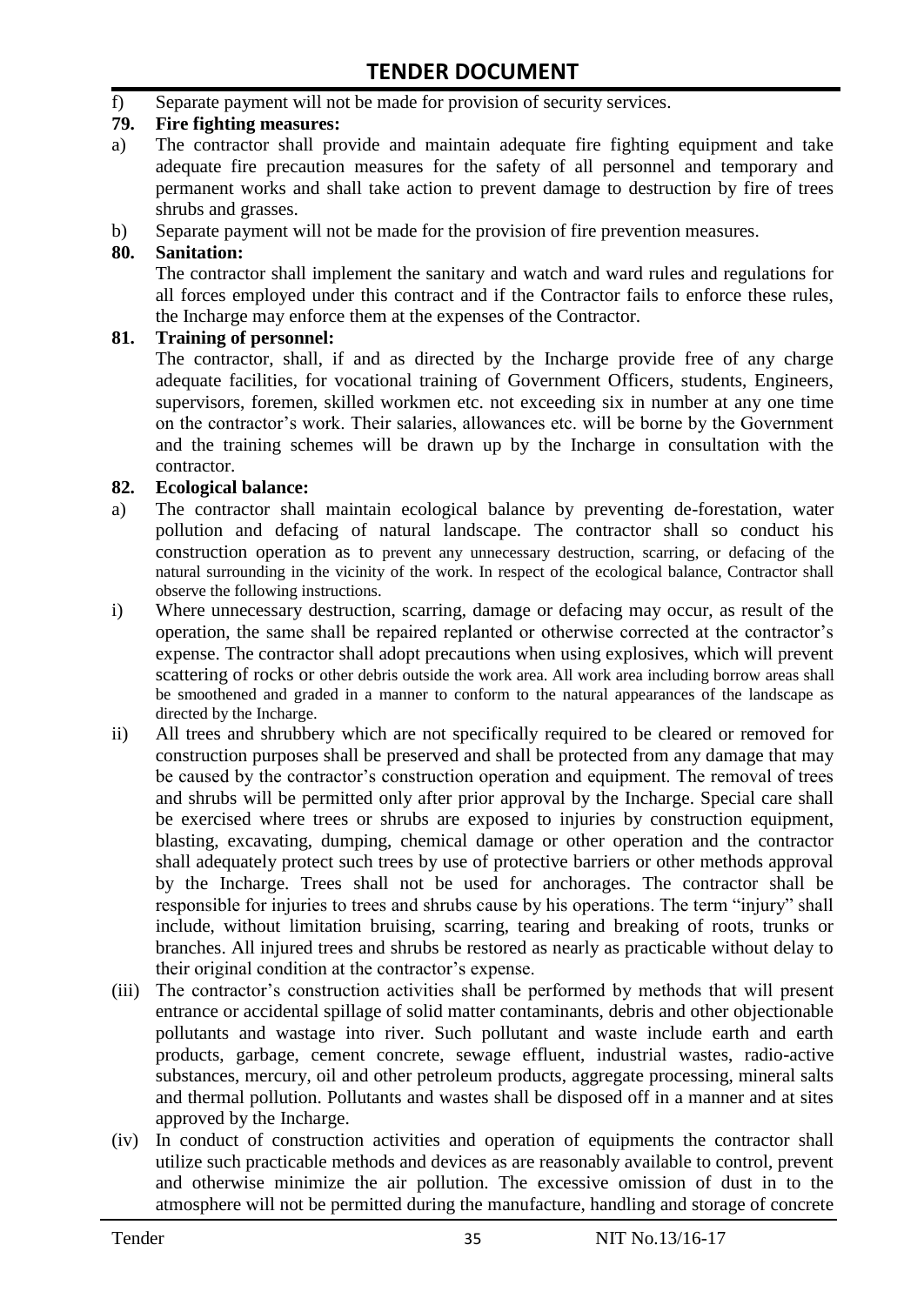aggregates and the contractor shall use such methods and equipment as a necessary for collection and disposal or prevention of dust during these operation. The contractor's methods of storing and handling cement shall also include means of eliminating atmospheric discharges of dust, equipment and vehicles that give objectionable omission of exhaust gases shall not be operated. Burning of materials resulting from clearing of trees, bushes, combustible construction materials and rubbish may be permitted only when atmospheric conditions for burning are considered favourable.

b) Separate payment will not be made for complying with the provisions of this clause and all cost shall be deemed to have been included in the unit rates and prices included in the contract if any provision is not complied with within a reasonable time even after issue of a notice in this respect, the necessary operations would be carried out by the Incharge at the cost of the Contractor, Orders of the Incharge in this respect would be final and binding on the contractor.

#### **83. Preservation of existing vegetation:**

- a) The contractor will preserve and protect all existing vegetation such as trees, on or adjacent to the site which do not unreasonably interfere with the construction as may be determined by the Incharge. The contractor will be held responsible for all unauthorized cutting or damage of trees, including damage due to careless operation of equipment, stockpiling of materials or tracking of grass areas by equipment. Care shall be taken by the Contractor in felling tress authorised for removal to avoid any unnecessary damages to vegetation and tress that are to remain in place and to structures under construction or in existence and to workmen.
- b) All the produce from such cutting of trees by the contractor shall remain the property of Government and shall be properly stacked at site, approved by the Incharge. No payment whatsoever, shall be made for such cutting and its stacking by the Contractor. If an produce from such cutting is not handed over to the Government by the contractor, he shall be charged for the same at the rates to be decided by the Incharge. The recovery of this amount shall be made in full from the intermediate bill that follows.
- c) The contractor shall also make arrangements of fuel deposits for supply of required fuel for the labourer to be employed for cooking purpose at his own cost in order to prevent destruction of vegetation growth in the surrounding area of the work site.

#### **84. Possession prior to completion:**

The Incharge shall have the right to take possession of or use any completed part of work or works or any part there of under construction either temporarily or permanently. Such possession or use shall not be deemed as an acceptance of any work either completed or not completed in accordance with the contract, except where expressly otherwise specified by the Incharge.

#### **85. Payment upon termination:**

If the contract is terminated because of a fundamental breach of contract by the contractor, the Incharge shall issue a certificate for the value of the work done less advance payment received upon the date of the issue of the certificate and less the rate to apply to the work not completed as indicated in the contract data. Additional liquidated damages shall not apply. If the total amount due to the Department exceeds any payment due to the contractor the difference shall be a debt payable to the Department. In case of default for payment within 28 days from the date of issue of notice to the above effect, the contractor shall be liable to pay interest at 12% per annum for the period of delay.

#### **86. Access to the contractor's books:**

Whenever it is considered necessary by the Incharge to ascertain the actual cost of execution of any particular extra item of work or supply of the plant or material on which advance is to be made or of extra items or claims, he shall direct the contractor to produce the relevant documents such as payrolls, records of personnel, invoices of materials and any or all data relevant to the item or necessary to determine its cost etc. and the contractor shall when so required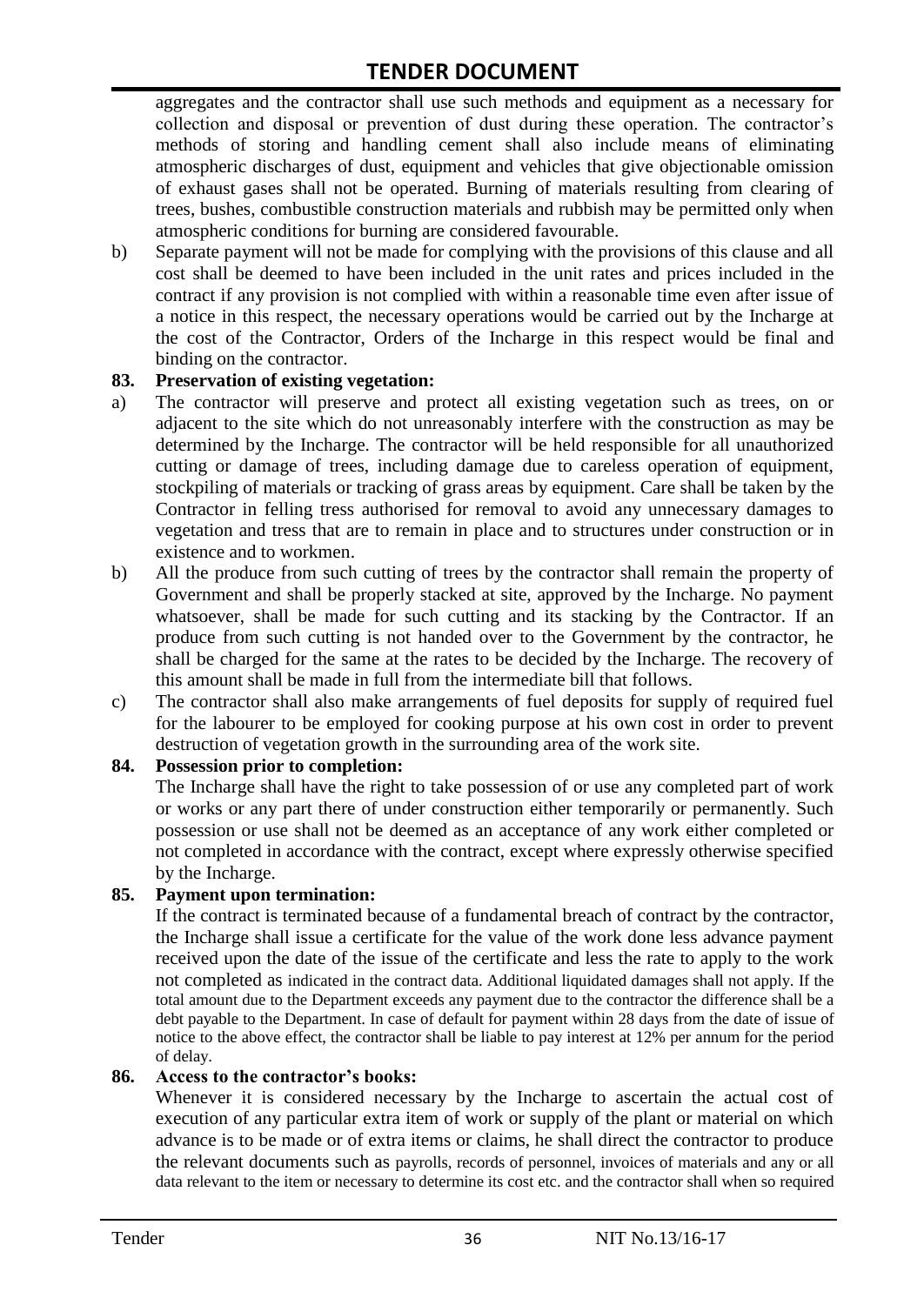furnish all information pertaining to the aforesaid items in the mode and manner that may be specified by the Incharge.

#### **87. Drawing to be kept at site:**

One copy of the drawings furnished to the contractor shall be kept by the contractor on the site and the same shall at all reasonable time be available for inspection and use by the Incharge and the Incharge"s representative and by any other persons authorized by the Incharge in writing.

#### **88. B.I.S. [I.S.I.] books to be kept at site:**

A complete set of Indian Standard specification referred to in "Technical Specifications" shall be kept at site for reference.

#### **89. Site Order Book:**

An order book shall be kept at the site of the work. As far as possible, all orders regarding the work are to be entered in this book. All entries shall be signed and dated by the Department Officer in direct charge of the work and by the contractor or by his representative. In important cases, the Incharge will countersign the entries, which have been made. The order book shall not be removed from the work, except with the written permission of the Incharge.

#### **90. Variations by way of modification, omissions or additions:**

For all modifications, omissions from or additions to the drawings and specifications, the will issue revised plans, or written instructions, or both and no modification, omission or addition shall be made unless so authorised and directed by the Incharge in writing. The shall have the privilege of ordering modifications, omission or additions at any time before the completion of the work and such orders shall not operate to annual those portions of the specifications with which said changes do not conflict. "s Decision:

It shall be accepted as in separable part of the contract that in matters regarding materials, workmanship, removal of improper work, interpretation of the contract drawings and contract specification, mode of the procedure and the carrying out o the work, the decision of the Incharge, which shall be given in writing shall be binding on the contractor.

- **91. Income tax**
- **a) During the currency of the contract deduction of income tax at 2.24% shall be made from the gross value of each bill of the contract, the contract value of which is in excess of Rs. 10,000/- for deduction of tax at rates lower than 2.24% procedure stipulated under section 194-C(4) of Income Tax Act, 1961 shall be followed.**
- **b) Income Tax clearance certificate should be furnished before the payment of final bill.**
- **c) The contractor's staff, personnel and labour will be liable to pay personnel income taxes in respect of their salaries and wages as are chargeable under the laws and regulations for the time being in force, and the contractor shall perform such duties in regard to such deductions thereof as may be imposed on him by such laws and regulations.**
- **92. Value Added Tax (VAT):**
- **92.1. The Contractor has to pay the Sales Tax/ VAT wherever payable.**
- **92.2. The contractor should produce a valid Value Added Tax Clearance Certificate before the payment of the final bill, otherwise payment to the contractor will be withheld.**

#### **93. Supply of construction materials:**

- i) The contractor has to make his own arrangements for procurements, supply and use of construction materials.
- ii) All materials so procured should confirm to the relevant specifications indicated in the bidding documents.
- iii) The contractor shall follow all regulations of the Department/Government of India in respect of import licenses etc., of the procurement of the materials is through imports and he shall be responsible for the payment of applicable duties and taxes, port clearances, inland transportation etc.
- iv) The contractor shall make his own arrangements for adequate storage of the materials.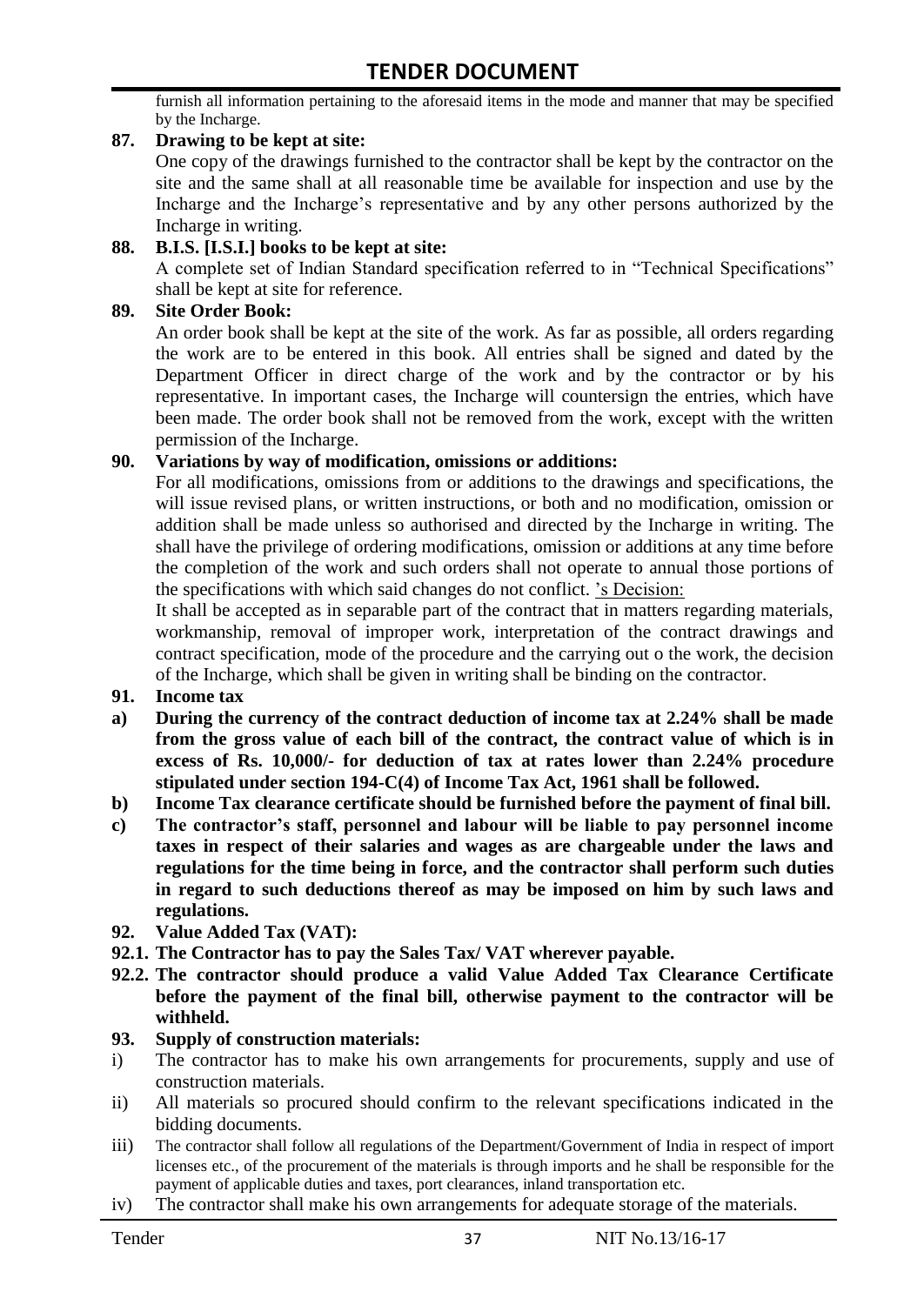# **ADDITIONAL CONDITIONS TO TENDER NOTICE**

A Statement giving brief particulars of equipment and resources that will be put at the disposal of the work under the following classification should accompany the tender

- 1. a. Equipment transport for material viz. Lorrie / Carts, Crushers etc.,
	- b. Organization: 1.Technical 2. Unskilled
	- c. Methods that will be adopted to speed up the work to ensure completion within the prescribed time.
- 2. The contractor shall make his own arrangements for all the tools and plants required for the execution of the work. The equipment if any, available with the Department may be hired to the contractor at rates and conditions prescribed by the Department.
- 3. National Savings Certificates and other Government Bonds will not be accepted towards the Earnest Money Deposit.
- 4. A Separate tender must be submitted to each work as mentioned in the list of works enclosed. Tenders submitted for more than one work in one cover will be rejected. Only one tender should be enclosed in the cover.
- 5. All rejected materials shall be removed from the site, within 24 hours after written instructions of rejecting and materials and ordering their removal have been issued in case of default, on the part of the contractor to carryout such order, the materials will be got removed through other agency at the contractor's risk and cost.
- 6. All materials rejected or obstructing traffic shall be removed by the Contractor, with the least possible delay, within the time specified, failing which it is open to the Department to remove them at the contractor's risk, through other agency. All labour in testing and measuring during measurements and check measurements should be borne by the contractor.
- 7. The contractor shall with his own expenses, make all the arrangements and take all possible steps and precautionary measures, for the safety of the public, during the execution of the electrical works. The rates offered by the contractor should be inclusive of such incidental charges.
- 8. Fully accepted agreement rates will be paid only after all the items of work are completed. The agreement executing authority will decide the exact items, the rates of which are considered to be high, for the purpose of this clause and his decision of the Incharge shall be final and binding on the contractor.
- **9. As per new section 104 – C of the Income Tax 1961, deduction at the rate of 2.24% on the gross amounts of payments, will be made towards Income Tax should the value of the contract exceeds Rs. 10,000/- (Vide Government of India Reference F. N. 275 / 100/ 72 –1 – TJI – dated 29-5-72).**
- 10. Where the value of the contract exceeds the sum of Rs. 10,000/- the contractor has to produce a valid income tax clearance certificate along with the tender, atleast at the time of payment of final bill of the work. In case the final bill is withheld, the bill will be paid only after production of the certificate.
- 11. Once a contractor buys a tender schedule he shall not be permitted to return the schedule.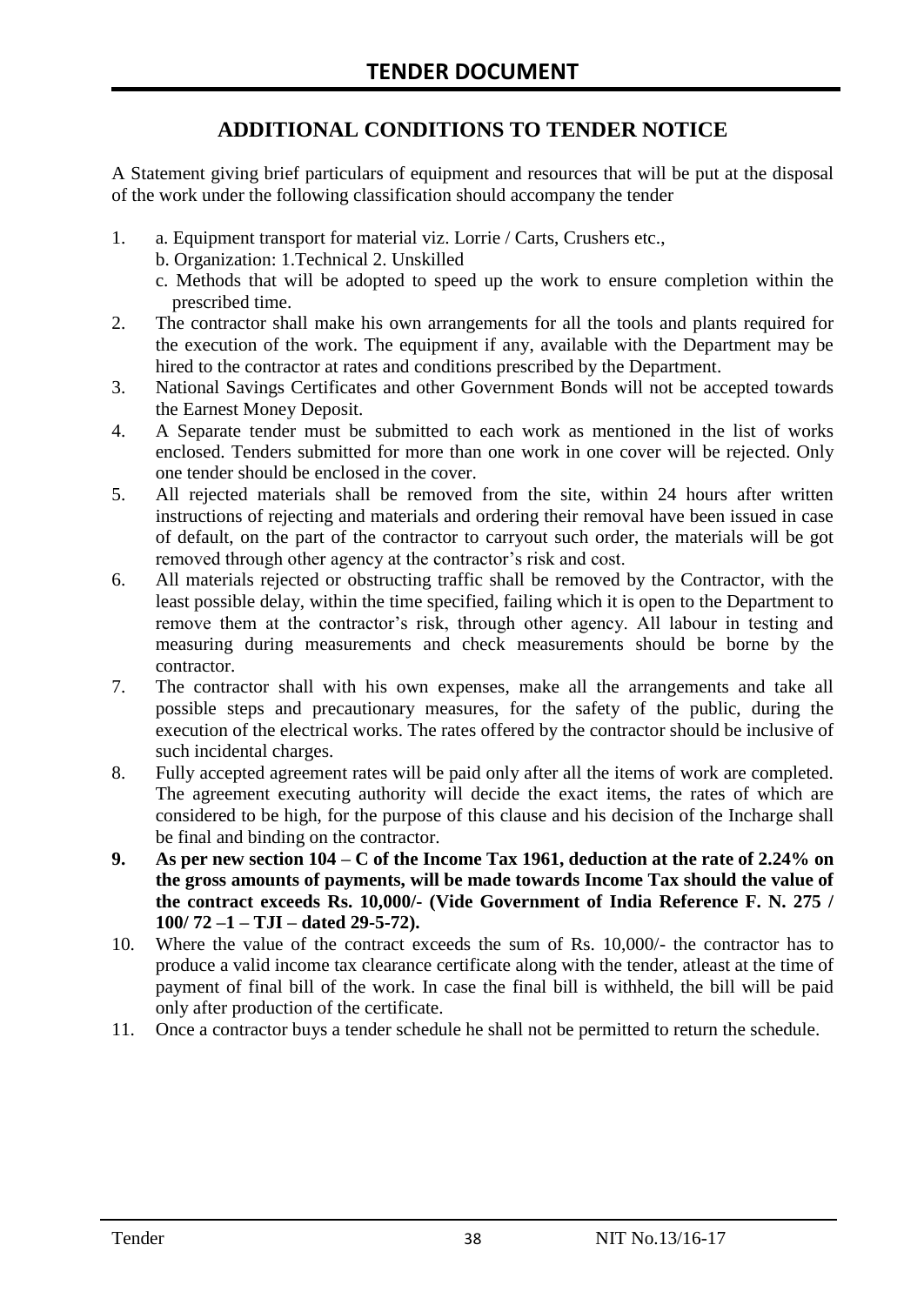# **GENERAL SPECIFICATIONS**

#### **1. General Specifications for (Name of the work)**

#### **2. General Specifications and Instructions for Electrical Work**

- 1. I.E. RULES 1956: The installation shall generally be carried out in conformity with the Indian Electricity rule 1956 as amended from time to time and National Electrical code which contains specific regulations to be adhered to in the supply and use of electricity energy in the interest of safety.
- 2. PRESSURE AND FREQUENCY OF SUPPLY: All current consuming devices shall be suitable for the pressure and frequency of supply stated in the special conditions of contract
- 3. SYSTEM OF WIRING: The wiring shall be carried out on such a system as may be specified in the conditions of contract. "Power wiring shall be kept separate and distinct from lighting wiring. All conductors shall be run as far as possible along the walls and ceiling, so as to be easily accessible for inspection. The balancing of circuits in 3 phase

#### **a) General Conditions for Electrical Works**

- 1. The make of material mentioned in the Schedule A, should be used on the work in variably and the Department reserves the right to insist upon using any of the make of the material mentioned in the Schedule – A from their choice.
- 2. The work shall be carried out strictly in conformity with (i) code of practice for Electrical wiring and fittings in Government Building (ii) The Indian Standard Specification (iii) The Department specification, if the work carried out does not comply with the code of practice and Departmental specifications and if the work man ship is unsatisfactory it will be binding of the contractor to redo the job without any extra cost and pay penalty as decided by the department towards inconvenience caused , if any.
- 3. The work should be carried out under the direct supervision of persons holding a certificate of competency for the type of work involved.
- 4. After completion of work a plan of building should be furnished indicating the location of various main and sub- boards and all the fittings together with a circuit diagram duly numbered ( in the diagram)
- 5. The contractor will be responsible for any defect noticed during either improper workmanship or defective materials supplied by him for two calendar years from the date of final completion of work.
- 6. Lugs should be provided for all earth connections.
- 7. The contractor himself should arrange for the transportation of men and material to their work spot.
- 8. All Civil works and patch works indicated for providing electrical installations should be well finished to the satisfaction of the authorities. A certificate from them should be obtained to the effect that the Civil and patch work done is to the satisfaction of authorities. It will be the responsibility of the electrical contractor to obtain such certificate from the Engineer. Unless such certificate is produced this office will have right to with held the bill.
- 9. Concreting to the pole and providing independent earthing should be done in presence of departmental staff.
- 10. The distribution boards with Switch controls shall be separate in each floor for normal supply and essential supply.
- 11. The lighting circuits shall be provided with separate conductor to enable to connect the normal lighting and essential lighting without linking to any of the above systems to ensure to switch over to essential supply in order to have minimum lighting to avoid inconvenience to the staff working.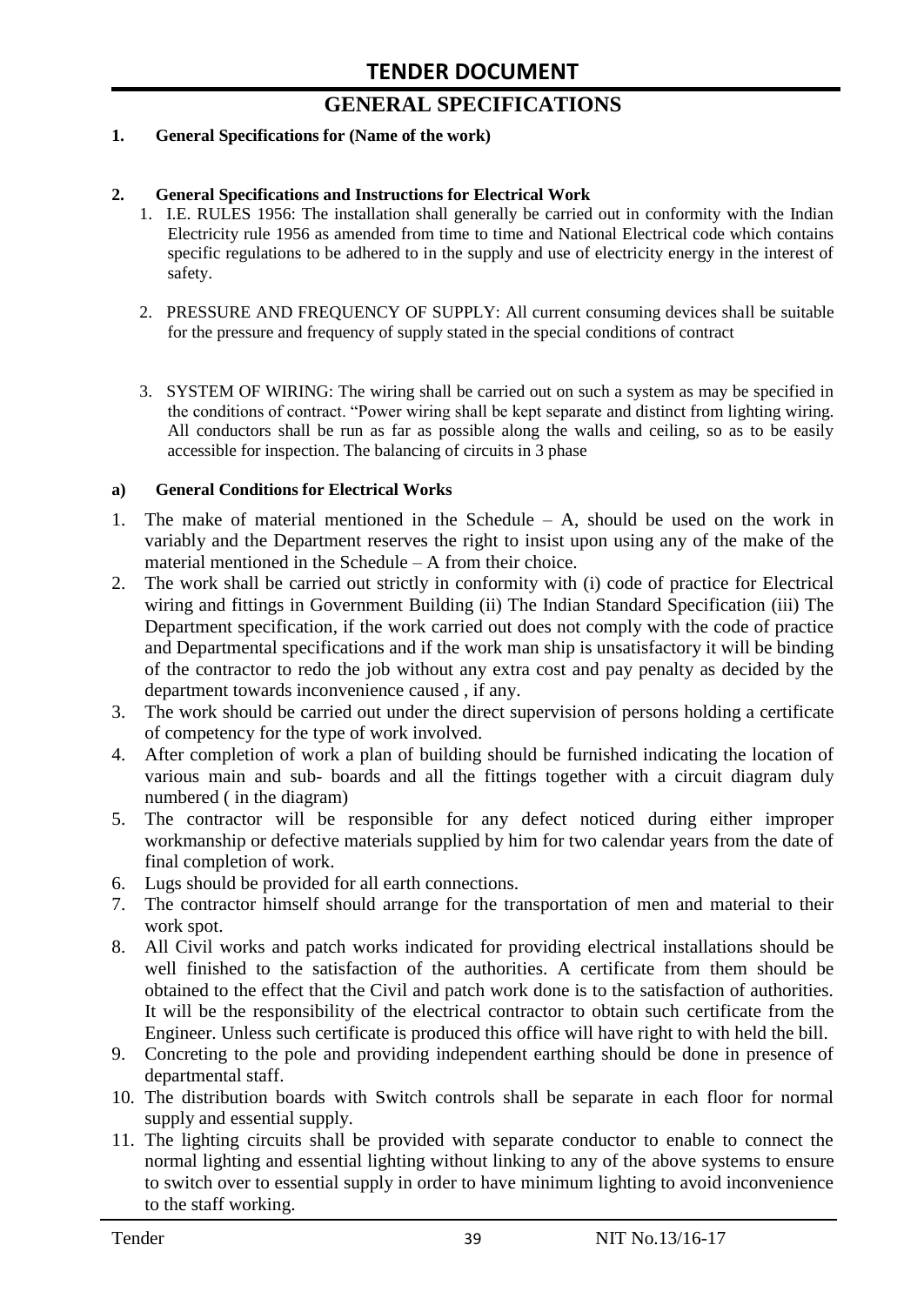- 12. The control for the luminaire to be provided in the hall for both to be connected to the normal supply and essential supply shall be separate and away from the each system.
- 13. For the points to be connected to essential supply, a separate conduit system is to be laid as enumerated in the above conditions includes circuit main of any system.
- 14. The locations for the D. B"s and Switch controls for essential supply will be decided during the course of execution where the circuit conduit way have to be terminated.
- 15. The tenderer / agency is bound to supply the materials prescribed in Schedule A and no change of specification and make will be entertained. The tenderer has to survey the market regarding availability of the materials for specified item brand / specified make in schedule – A of the tender schedules before tendering for the work. In case of Discrepancy Final Decision will be taken by the tender accepting authority.
- 16. The tenderer has to furnish the copy of the relevant test certificates /delivery challan against the materials supplied in support of genuine electrical materials.
- 17. Tenderer has to furnish compliance report comprising the details of the testing of the installation duly indicating IR values and fitness before the Energisation as per IE rules and he is solely responsible after Energisation of the installation during the defect liability.
- 18. It is bounded duty of the tenderer to see that the site is taken over after issue of the work order or after signing the agreement and should commence the work without delay. Any failure in this regard will be viewed seriously and necessary penalty will be levied as per agreement conditions.
- 19. The tenderer has to keep the necessary test equipment at site at his own cost for the convenience of the inspecting officers till the work is completed.

#### **Drawings**

#### **1. Discrepancies**

- 1.1 In case of discrepancies between documents the following order of procedure shall apply:-
- 1.1.1 Between the written description of written dimensions in the drawings and the corresponding one in the specifications, the latter shall apply.
- 1.1.2 Figured dimensions shall supersede scaled dimensions. The drawings on a larger scale shall take precedence over those on a smaller scale.
- 1.1.3 Drawings issued as construction drawings from time to time shall supersede tender drawings and also the correspondence drawings previously issued.
- Note: The contractor should not execute any component of work without obtaining the working drawings. Any work done without drawings shall be at the contractor"s responsibility only. Acceptance for such work will be at the discretion of the Incharge.

#### **2.0 SECRECY CLAUSE**

The drawings and specifications made available to the tenderer shall exclusively be used on the work and they are retained from passing on each plan to any unauthorized hand either in parts or in full under the provisions of Section-3 and 5 of the official secrets Act 1923. Any violation in this regard will entail suitable action under appropriate clause or official secret Act 1923.

- 3. The Drawings enclosed to the tender are as follows:
	- a. Site plan and Building Plan **(as per page No.).**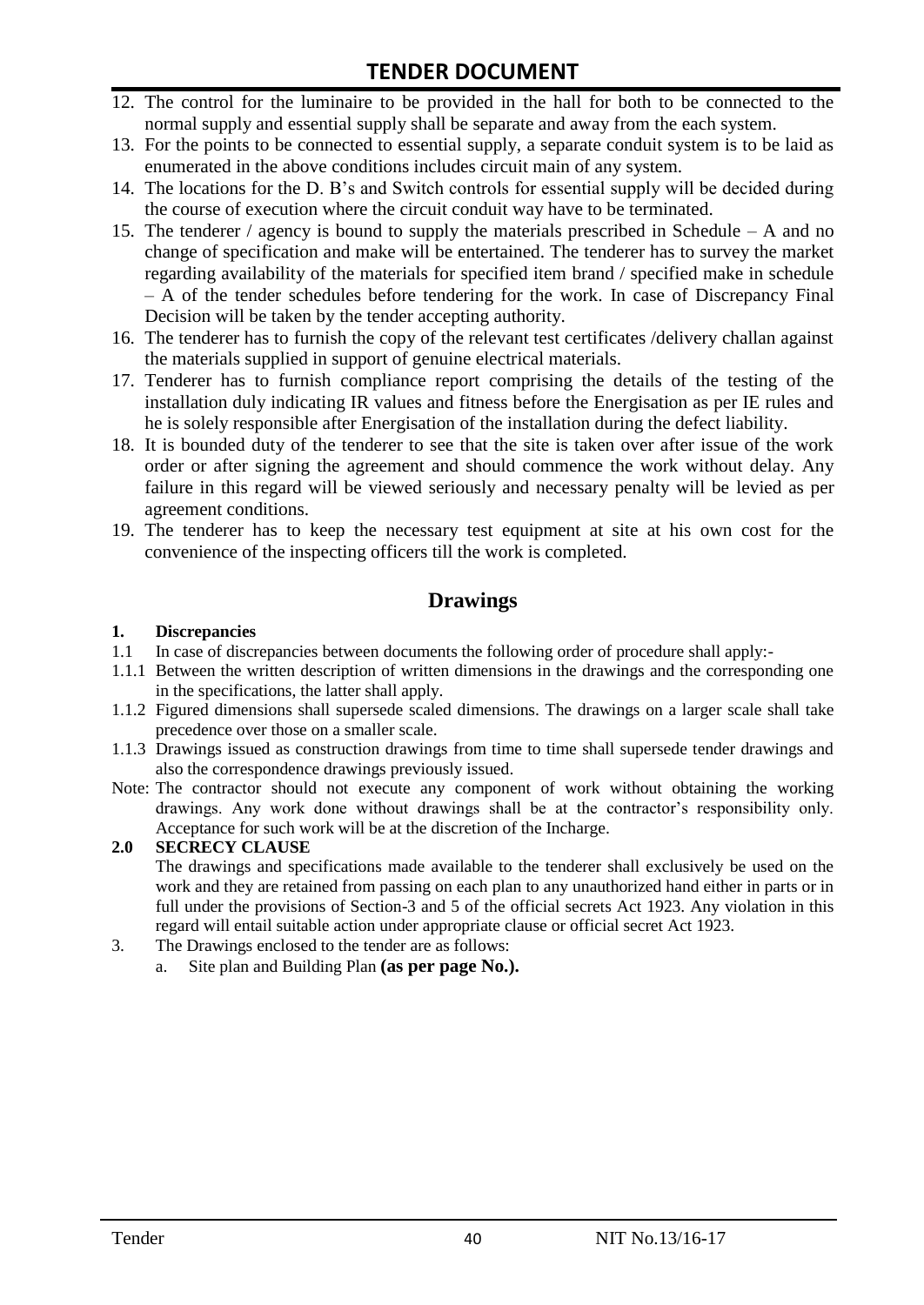#### **BILL OF QUANTITIES**

# **Name of work: Laying of cement concrete (PCC) along the road of residential area at main campus, ICAR-RCER, Patna.**

#### **PREAMBLE**

- 1. The Bill of Quantities shall be read in conjunction with the instructions to Tenderers, General and Special conditions of Contract Technical Specifications and Drawings.
- 2. The quantities given in the Bill of Quantities are estimated and provisional and are given to provide common basis for tendering. The quantities here given are those upon which the lumpsum tender cost of the work is based but they are subject to alterations, omissions, deductions or additions as provided for in the conditions of this contract and do not necessarily show the actual quantities of work to be done. The basis of payment will be actual quantities of work ordered and carried out as measured by the Contractor and verified by the Engineer and valued at the estimate rate plus or Bill of Quantities where applicable, and otherwise at such rates and prices as the Incharge may fix within the terms of Contract.
- 3. The estimate rates in the Bill of Quantities shall, except in so-far as it is otherwise provided under the Contract include cost of all constructional material, labour, machinery, transportation, erection, maintenance, profit, taxes and duties together with all general risks, liabilities and obligations set out or implied in the Contract.
- 4. The plans enclosed with the tender are liable to be altered during execution of work as per necessity of site conditions. The Tender rate quoted by the tenderer shall hold good for execution of work even with altered plans.
- 5. The whole cost of complying with the provisions of the Contract shall be included in the estimated rates for items provided in the Bill of Quantities and where no items are provided in the Bill of Quantities, their cost shall be deemed to be distributed among the estimate rates entered for the related items of work.
- 6. General directions and descriptions of work and materials are not necessarily repeated nor summarised in the Bill of Quantities. References to the relevant sections of the Contract documentation shall be made before entering estimate rate against each item in the Bill of Quantities.
- 7. The method of measurements of completed work for payment shall be in accordance with the relevant B.I.S. Codes.
- 8. All items of work are to be executed as per the drawings / specifications supplied with the contract documents. If there is any contradiction between the drawings and the text of the specifications, the

later shall prevail.

- 9. The Tenderer should inspect and select the quarries of his choice before he quotes the tender rate in the Schedule of Bill of Quantities and satisfy himself about the availability of required quantum of materials.
- 10. Diversion drains should be excavated before completion of the embankments and the useful soils should be used in the nearby embankments.
- 11. The actual mix proportion by weight to be adopted during execution will be got designed in the laboratories to suit the grade of concrete and mortar to be used. It will be the responsibility of the contractor to manufacture concrete and mortar of required strength.
- 12. The quantum of measurement for all items of earthwork involving conveyance manually or by machinery shall be as assessed by level measurement. The measurements for the embankment will be for the consolidated banks only.
- 13. Wherever bailing out of water is involved either for excavation or for foundations or for constructions, the rate quoted shall take into account the dewatering charges necessary. No separate payment will be made for dewatering.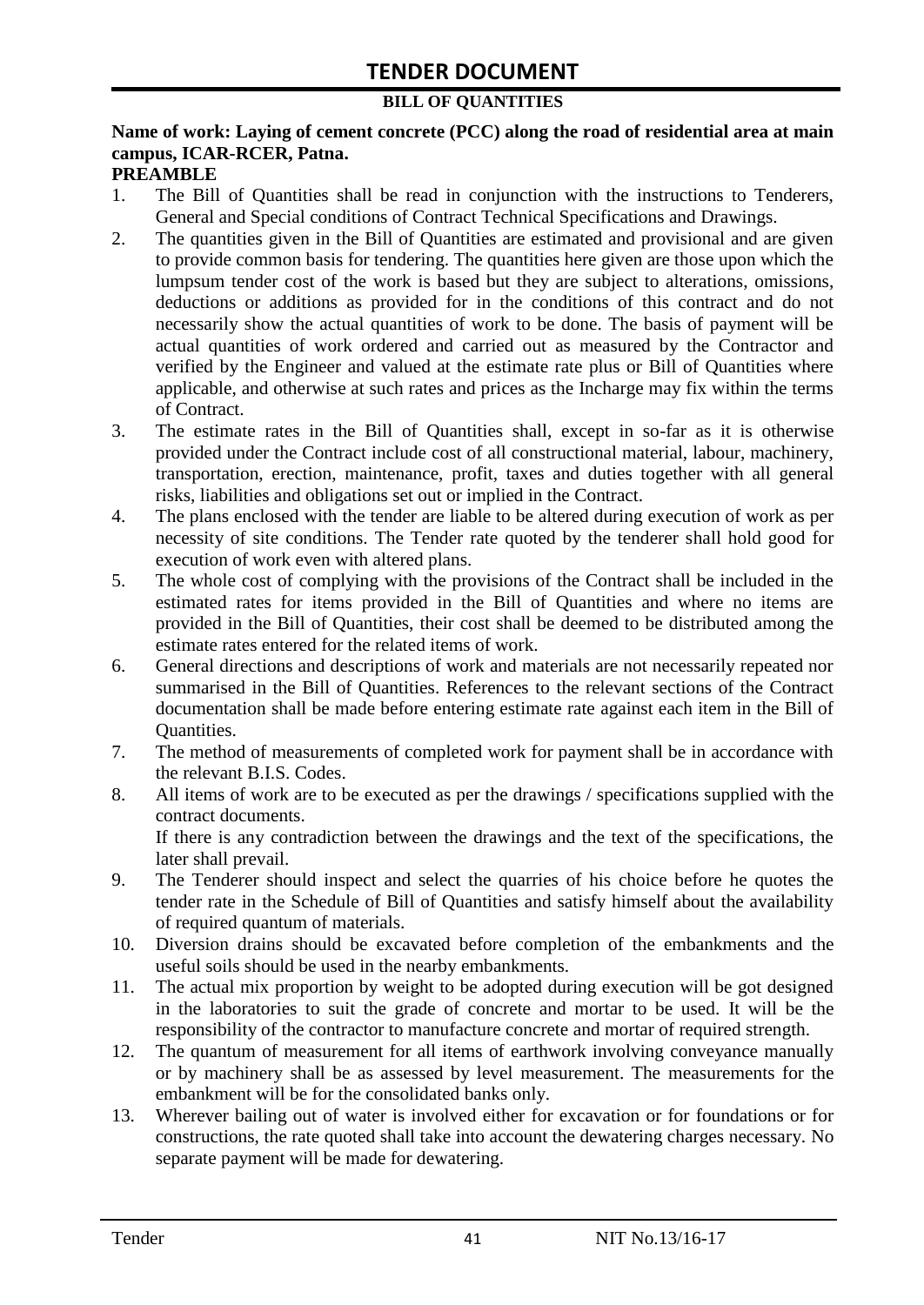- 14. Wherever embankment work is involved, useful soils approved by the Incharge from the cutting reaches and diversion drains shall be taken and used for forming nearby embankments soils used for constructions will be at free of cost.
- 15. The quoted tender rates shall also include the work of any kind necessary for the due and satisfactory construction, completion and maintenance of the works according to the drawings and these specifications and further drawings and orders that may be issued by the Incharge from time to time. The quoted tender rate shall include compliance by the Contractor with all the general conditions of contract, whether specifically mentioned or not in the various clauses of these specifications, all materials, machinery, plant, equipment, tools, fuel, water, strutting, timbering, transport, offices, stores, workshop staff, labour and the provision of proper and sufficient protective works, diversions, temporary fencing and lighting. It shall also include safety of workers, first aid equipments suitable accommodation for the staff and workmen, with adequate sanitary arrangements, the effecting and maintenance of all insurances, the payment of all wages, salaries, fees, royalties / Taxes, duties or other charges arising out of the execution of works and the regular clearance of rubbish, reinstatement and clearing-up of the site as may be required on completion of works safety of the public and protection of the works and adjoining land. The work of Building in quality control / assurance shall be deemed to be covered in the quoted rate.
- 16. The Contractor shall ensure that, the quoted tender r a t e shall cover all stages of work such as setting out, selection of materials, selection of construction methods, selection of equipment and plant, deployment of personnel and supervisory staff, quality control testing etc. The work quality assurance shall be deemed to be covered in the tender rate.
- 17. a) The special attention of the tenderer is drawn to the conditions in the tender notices and the Standard preliminary specifications containing therein. These preliminary specifications shall apply to the agreement to be entered into between the contractor and the ICAR-RCER and shall form an in-separable condition of the contract along with the estimate. All these documents taken together shall be deemed to form one contract and shall be complimentary to another.

b) The tenderer shall examine, closely the BIS also the standard preliminary specifications contained therein and sign the Incharge office copy of the BIS and its addenda volume in token of such study before submitting his overall tender rate which shall be for finished work in-situ. He shall also carefully study the drawings and additional specifications and all the documents, which form part of the agreement to be entered into by the successful tenderer.

- 18. The tenderers attention is directed to requirements for materials conforming to the Bureau of Indian Standards specifications etc., shall be used on the work and the tenderers shall quote his overall tender rate accordingly.
- 19. The tenderer has to do his own testing of materials and satisfy himself that they conform to the specifications of respective I.S.I. Codes before tendering.
- 20. The contractor shall himself procure the required construction materials of approved quality including the earth for formation of embankment and water from quarries / sources of his choice. All such quarries / sources of materials required for the work shall be got approved by the Incharge in writing well before their use of the work.
- 21. The contractor shall himself procure the steel, cement, Bitumen, Blasting materials, sand, metal, soils, etc., and such other materials required for the work well in advance. The contractor has to bear the cost of materials for conveyance. The department will not take any responsibility for fluctuations in market in cost of the materials, transportation and for loss of materials etc.
- 22. Inspection of site and quarries by the tenderer: Every tenderer is expected before quoting his overall tender rate, to inspect the site of proposed work. He should also inspect the quarries and satisfy himself about the quality, and availability of materials. The best class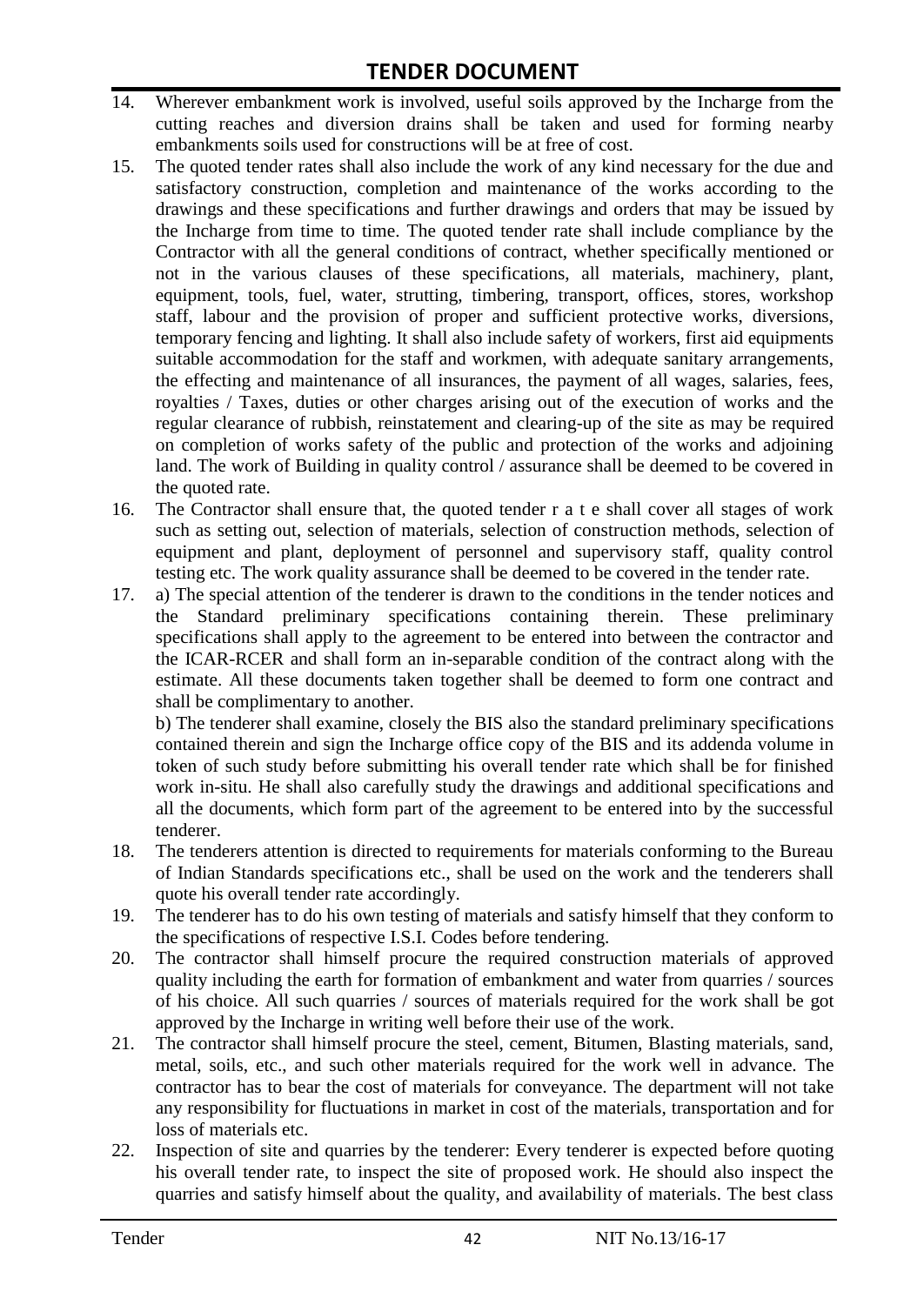of materials to be obtained from quarries, or other sources shall be used on the work. In every case the materials must comply with the relevant standard specifications. Samples of materials as called for in the standard specifications or in this tender notice, or as required by the, in any case, shall be submitted for the "s approval before the supply to site of work is begun.

- 23. The tenderer"s particular attention is drawn to the sections and clauses in the BIS/CPWD specification dealing with
	- a) Test, inspection and rejection of defective materials and work.
	- b) Carriage
	- c) Construction plant
	- d) Water and lighting
	- e) Cleaning up during the progress and for delivery.
	- f) Accidents
	- g) Delays
	- h) Particulars of payments.

The contractor should closely peruse all the specification clauses, which govern the overall tender rate he is tendering.

- 24. The defect liability period of contract in terms of GO Ms No: 8, T(R&B)Dept.dated: 8.1.2003 is twenty four months.
- 25. The estimate rates for items shown in the Schedule "A" include all construction materials. No escalation in rates will be paid unless specified in the tender document. The tenderer has to quote an overall tender rate considering all the aspects of the tender to complete the finished item of work as per the B.I.S. specifications, the special specifications appended, Drawings etc.
- 26. If there is any contradiction between UE / and B.I.S. specifications, listed and detailed technical specifications, the latter shall prevail.
- 27. In case of a job for which specifications are not available with the Schedule or in B.I.S. code and are required to be prescribed, such work shall be carried out in accordance with the written instructions of the Incharge.
- 28. The contractor should use the excavated useful soils and stone for construction purpose. Soils used for construction either for homogeneous section in hearting or in casing zone based on the suitability will be at free of cost and the cost of stone used for construction purpose will be recovered from the contractor's bill.

The contractor should quote his tender rate keeping in view of the above aspects.

- 29. Additions and alternations by the Tenderer in the Schedule of quantities will disqualify the tender.
- 30. In the case of discrepancies between the written description of the item in the Schedule "A" and the detailed description in the specification of the same item, the latter shall be adopted.
- 31. The Unit rates noted below are those governing payment of extras or deductions for omissions according to the conditions or the contract as set-forth in the preliminary specifications of the Indian standard specifications and other conditions of specification of this contract.
- 32. It is to be expressly understood that the measured work is to be taken according to the actual quantities when in place and finished according to the drawings or as may be ordered from time to time by the and the cost calculated by measurement or weight at their respective rates without any additional charge for any necessary or contingent works connected works connected herewith. The rate quoted are for works in situ and complete in every respect.
- 33. For all items of work in excess of the quantities indicated the rates payable for such excess quantities will be tendered rates.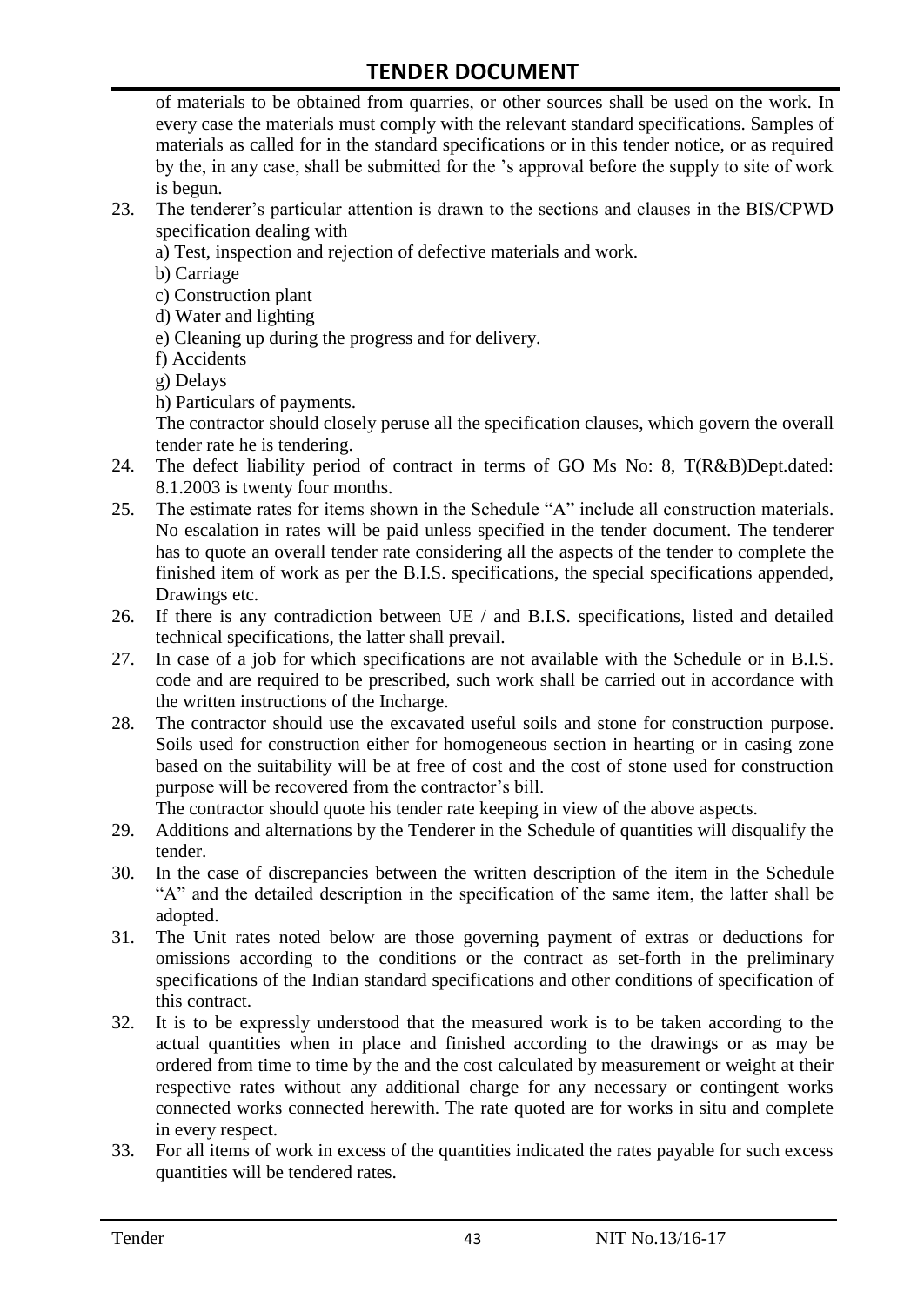- 34. For all items of work, intermediate payment will be made provisionally as per relevant clause. Full-accepted agreement rates will be paid only after all the items of works are completed.
- 35. The contractor is bound to execute all supplemental works that are found essential incidental and inevitable during execution of main work.
- 36. The payment of rates for supplement items of work will be regulated as under.

Supplemental items directly deductible from similar items in the original agreement.

The rates shall be derived by adding to or subtracting from the agreement rate of such similar item the cost of the difference in the quantity of materials labour between the new items and similar items in the agreement worked out with reference to the schedule of rates adopted in the sanctioned estimate with which the tenders are compared.

a) Similar items but the rates of which cannot be directly deducted from the original agreement.

b) Purely new items which do not correspond to any item in the agreement.

The rate of all such items shall be overall tender rate.

#### **37. ENTRUSTMENT OF ADDITIONAL ITEMS.**

- a) Where ever additional items not contingent on the main work and outside the scope of original agreement are to be entrusted to the original contractor dispensing with tenders and if the value of such items exceeds the limits upto which the officer is empowered to entrust works initially to contractor without calling for tenders approval of next higher authority shall be obtained. Entrustment of all such items on nomination shall be rates not exceeding the estimate rates.
- b) Entrustment of supplement items contingent on the main work will be authorised by the officers upto the monetary limits upto which they themselves are competent to accept items in the original agreement so long as the total amounts upto which they are competent to accept in an original agreement rates for such items shall be worked in accordance with the procedure prescribed by CPWD.
- c) Entrustment of either the additional supplemental items shall be further subject to the provisions under CPWD Code viz., the items shall not be ordered by an officer on his own responsibility if the revised estimate or deviation statement providing for the same requires the sanction of higher authority.
- Note:It may be noted that the term estimate rate used above means the rate in the sanctioned estimate with which the tender"s compared or if no such rate is available in the estimate the rate derived will be with reference to the schedule of rates adopted in the sanctioned estimate with which tenders are compared.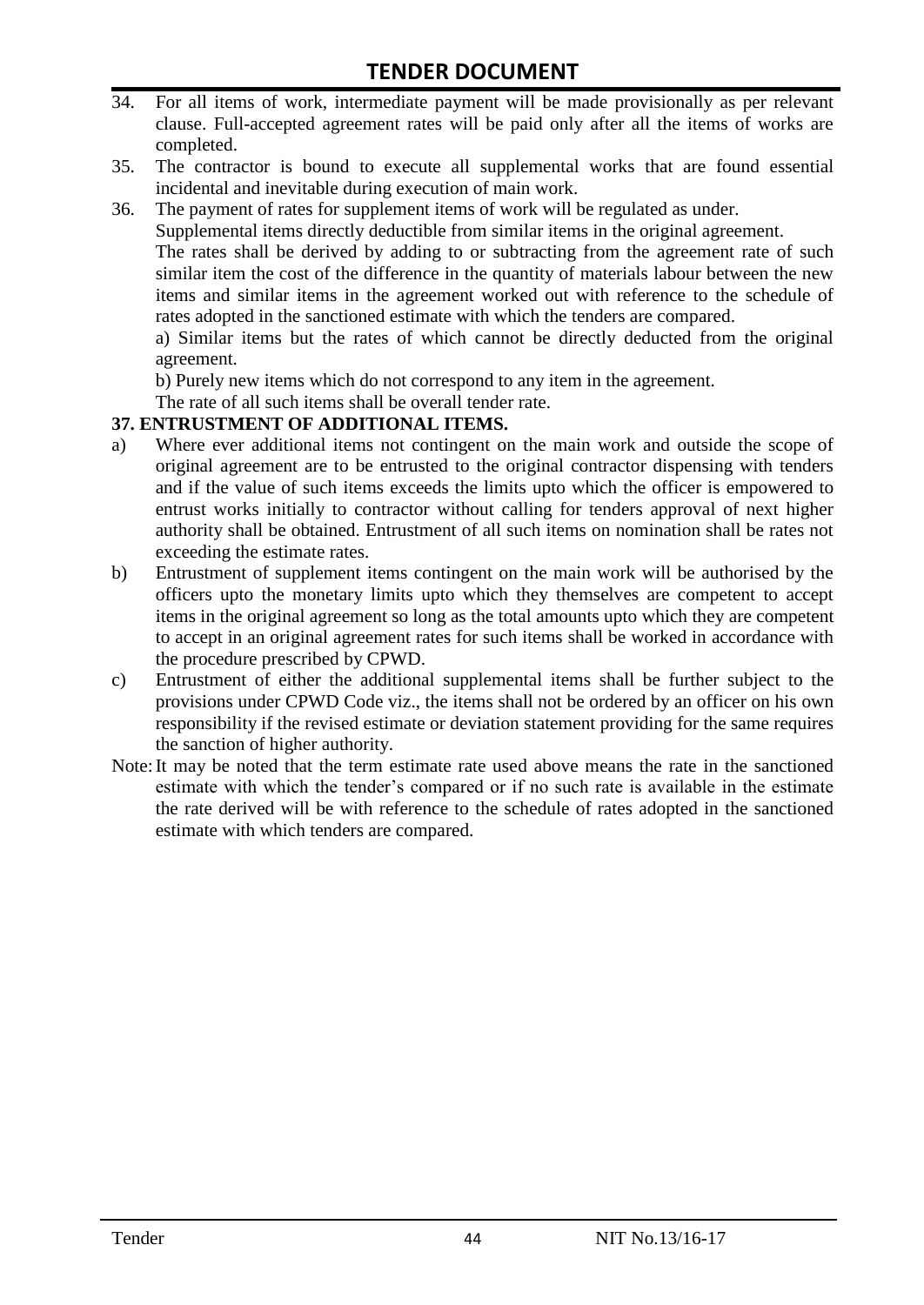# **Schedule - A Price Schedule & Bill of Quantities**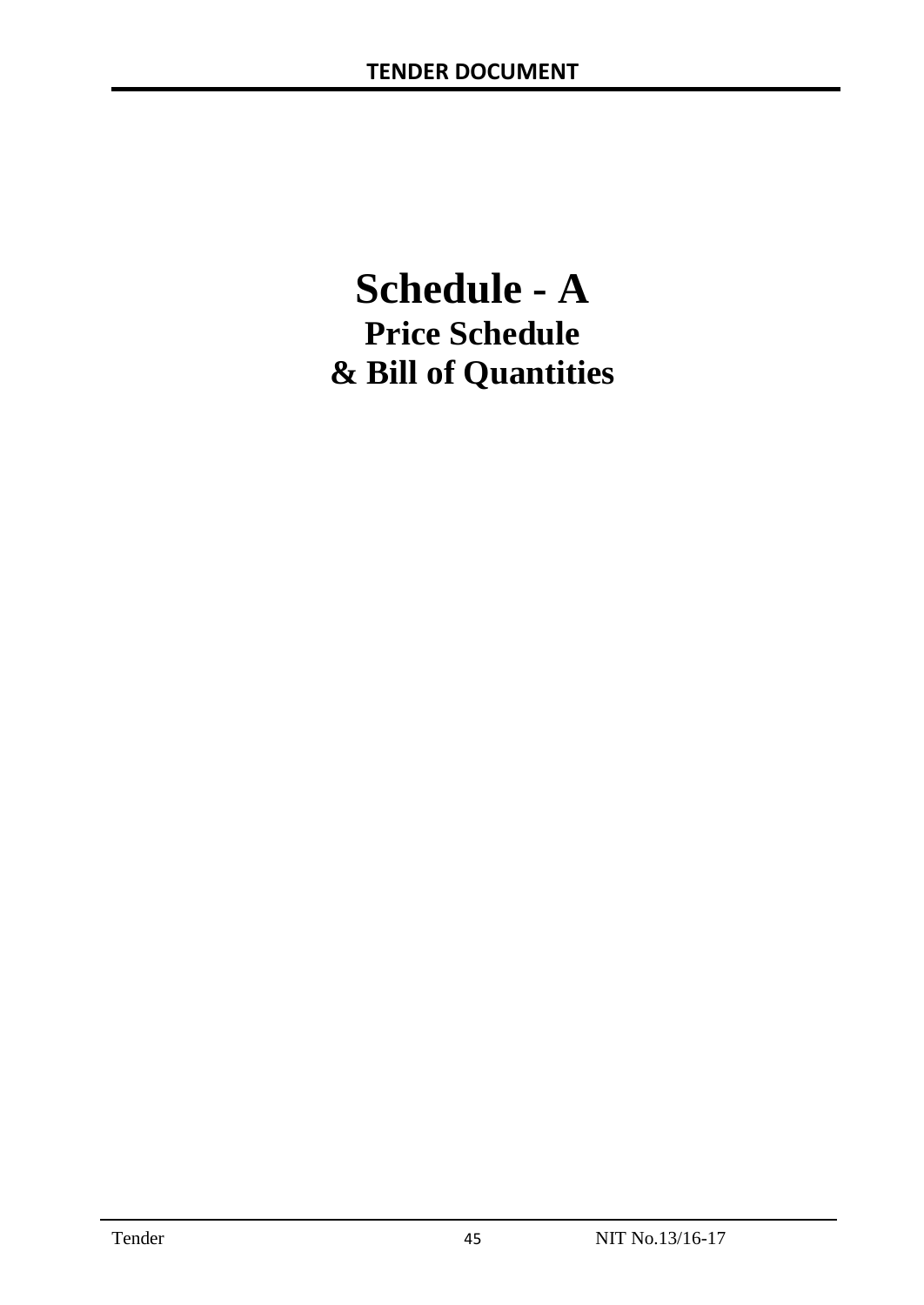#### **PRICE SCHEDULE OF CONTRACT**

Date : …………………

To, Director, ICAR-RCER, ICAR Parisar, Patna-14 Sir,

I/We do hereby tender and if this tender is accepted, undertake to execute the following work viz **(Laying of cement concrete (PCC) along the road of residential area at main campus, ICAR-RCER, Patna)** as per the specifications, drawings and such other data furnished.

I/We have studied the scope of work, including item wise specifications, with unit rates and agree to execute the work, when the lump sum payment under the terms of the agreement is varied by payment on measurement quantities. I/We certify that I/We have inspected the site of the work before quoting my rate excess or less on ECV, I/We have satisfied about the quality, availability and transport facilities for all the materials.

I/We undertake to execute the work indicated in price schedules of this tender at the rates quoted below:

| Package   Description | Price    | Price      |
|-----------------------|----------|------------|
| of package            | (In Rs.) | (In Words) |
| Civil Works           |          |            |
|                       |          |            |

I/We hereby distinctly and expressly, declare that the rates quoted by us is inclusive of all taxes and duties, prevailing at the time of execution of work. Further, I/We declare that I/We will not claim any price escalation or extra compensation on this account.

I/We agreed to keep the offer in this tender valid for a period of 6 (Six) Months mentioned in Tender Notice and not to modify the whole or any part of it for any reason within above period. If the tender is withdrawn by me / us for any reasons whatsoever, the earnest money deposit (EMD) paid by me / us will be forfeited to the Government.

IF MY / OUR tender is not accepted the sum shall be returned to me/us on application when intimation is sent to me/us of rejection or at the expiration of three months from last date of receipt of this tender, whichever is earlier. If my/our tender is accepted the earnest money shall be retained by the Government as security for the due fulfilment of this contract. If upon written intimation to me/us by the Office, I/We fail to attend the said office on the date herein fixed or if upon intimation being given to me/us or acceptance of my/our tender, and if I/We fail to make the additional security deposit or to enter into the required agreement as defined in the tender notice, then I/We agree the forfeiture of the earnest money. Any notice required to be served on me/us here under shall be sufficiently served on me/us if delivered to me/us hereunder shall be sufficiently served on me/us if delivered to me/us personally or forwarded to me/us by post to (registered or ordinary) or left at my/our address given herein. Such notice shall if sent by post be deemed to have been served on me/us at the time when in due course of post it would be delivered at the address to which it is sent.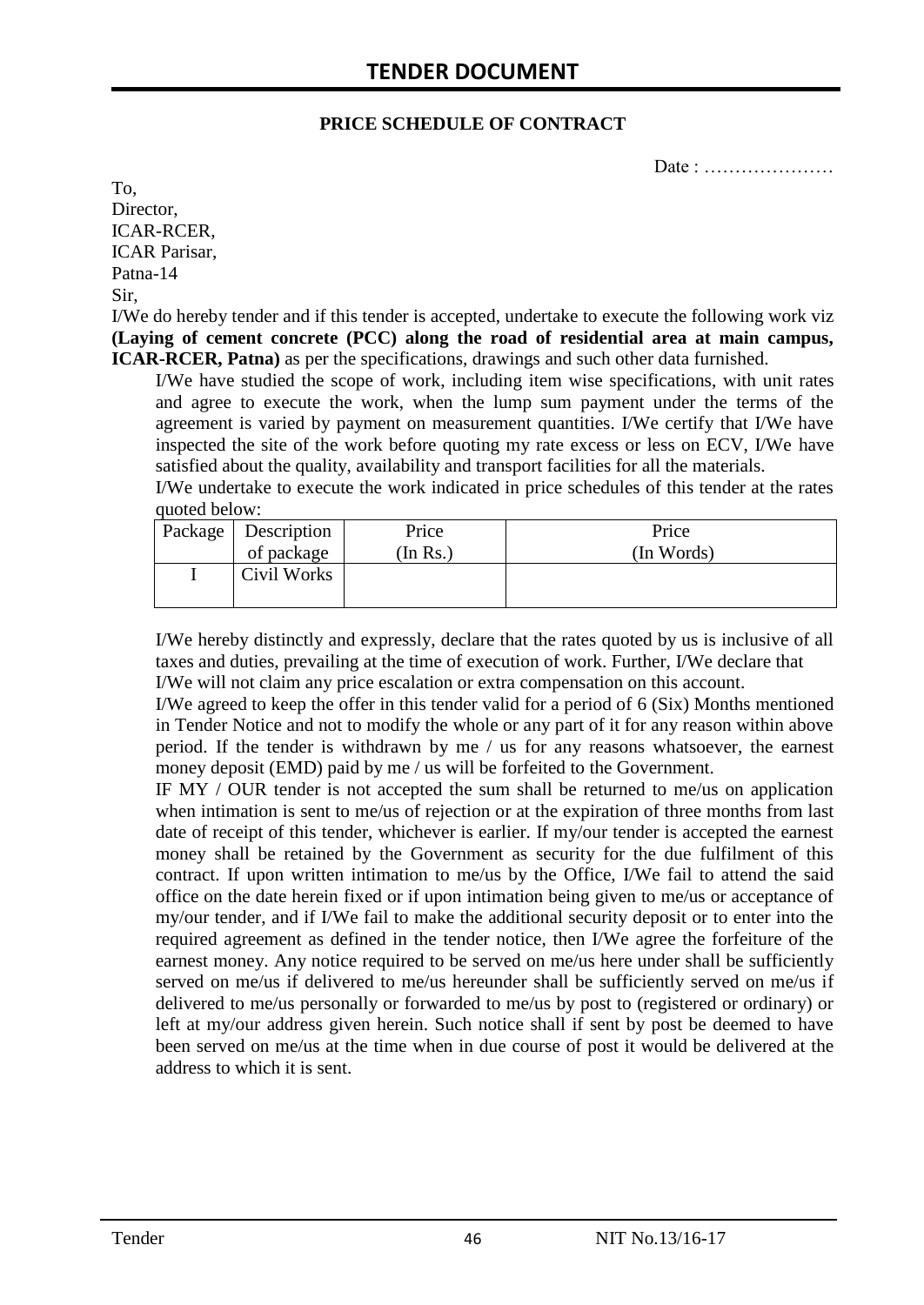I/WE fully understand that the written agreement to be entered into between me/us and Government shall be the foundation of the rights of the both the parties and the contract shall not be deemed to be complete until the agreement has first been signed by me/us and then by the proper officer authorised to enter into contract on behalf of Government. The bid form of the tender is duly signed by the authorized signatory of the Firm/company and sealed in presence of the following witness.

| Address of the Tenderer:                                                                  | (Signature of Tender). |
|-------------------------------------------------------------------------------------------|------------------------|
|                                                                                           |                        |
|                                                                                           |                        |
|                                                                                           |                        |
| $(Fax No: \dots \dots \dots \dots \dots \dots \dots \dots \dots \dots \dots \dots \dots)$ |                        |
|                                                                                           |                        |

#### WITNESS:

| ⌒ |  |
|---|--|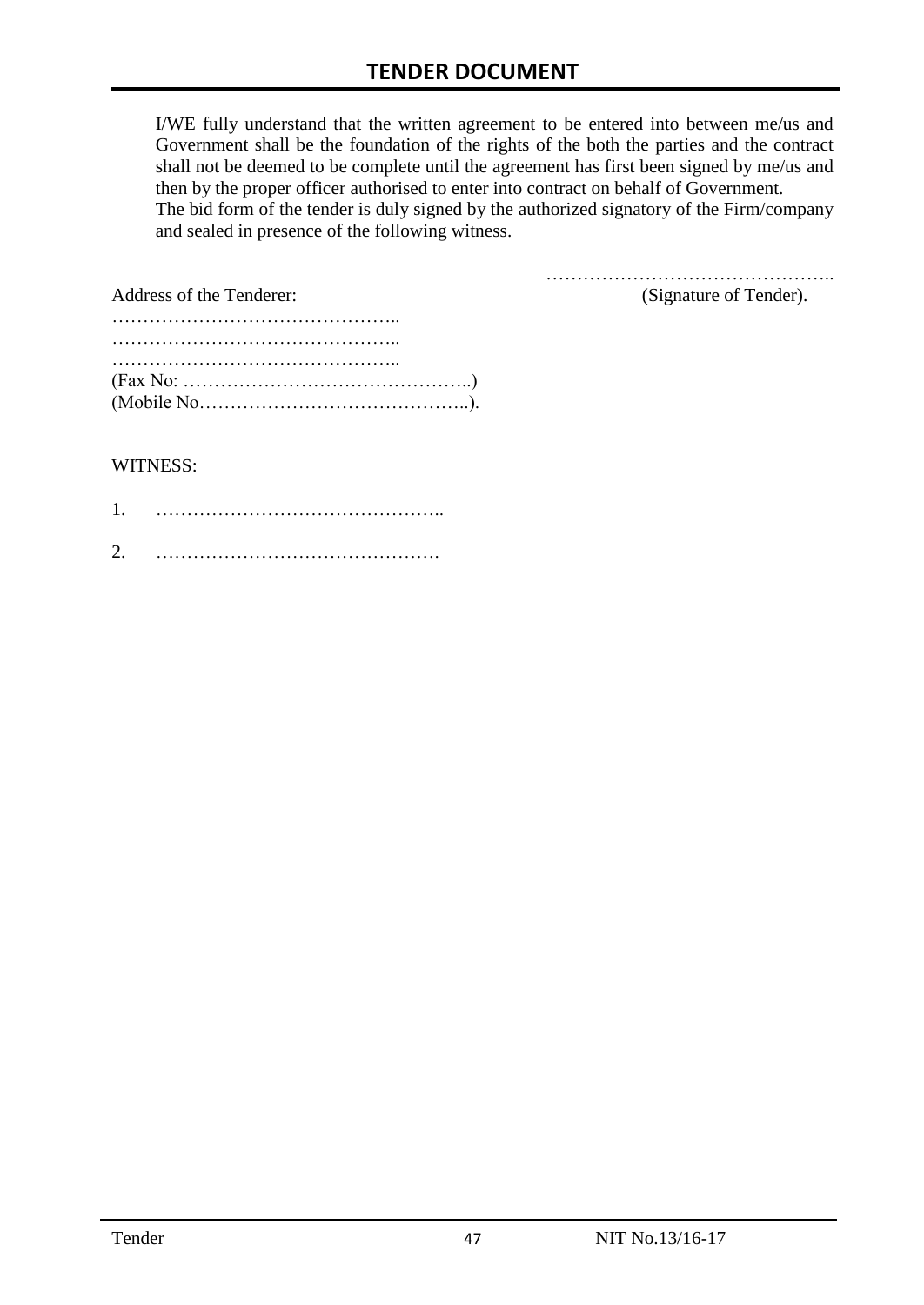#### **PRICE SUMMARY**

**Name of the work: Laying of cement concrete (PCC) along the road of residential area at main campus, ICAR-RCER, Patna.**

PACK-I : CIVIL & ALLIED WORKS: AMOUNT. (Rs).

1 Civil Works.

GRAND TOTAL FOR PROJECT (INCL.TAXES)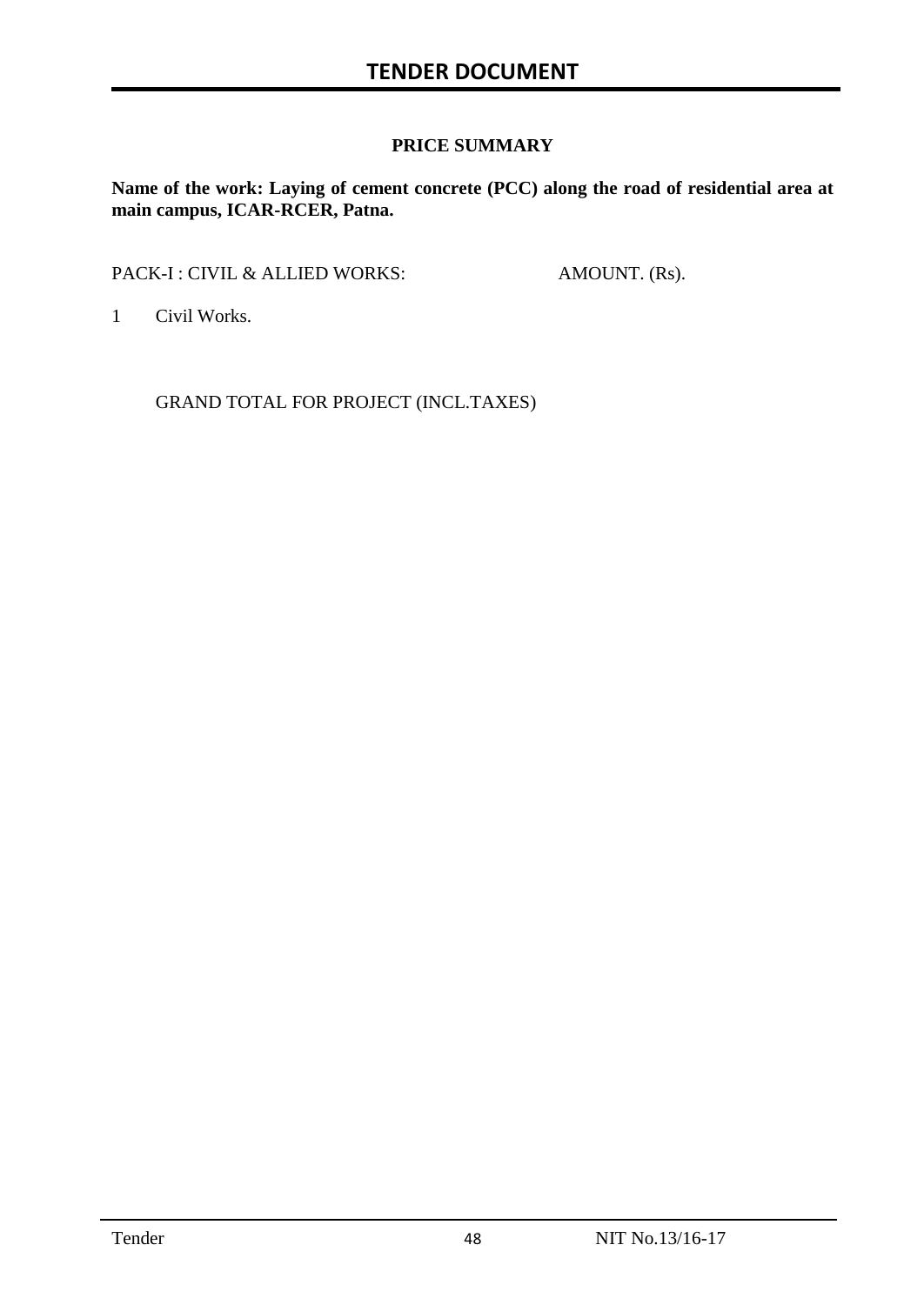**Price Schedule for: Laying of cement concrete (PCC) along the road of residential area at main campus, ICAR-RCER, Patna.**

| Name of Work:- Laying of cement concrete (PCC) along the road of residential area at<br>main campus, ICAR-RCER, Patna. |                                                                                                                        |        |     |  |                    |
|------------------------------------------------------------------------------------------------------------------------|------------------------------------------------------------------------------------------------------------------------|--------|-----|--|--------------------|
| Sl.<br>N <sub>0</sub>                                                                                                  | <b>Description of item</b><br>Unit<br>Rate<br>Qty                                                                      |        |     |  | Amount<br>(in Rs.) |
| 1                                                                                                                      | Providing and laying of Cement concrete of mix<br>1:2:4 in position excluding the cost of shuttering<br>etc. complete. | 205.11 | sqm |  |                    |
|                                                                                                                        | $196-2.5=193.5$ m x1.06 m(42") = 205.11 sqm                                                                            |        |     |  |                    |
|                                                                                                                        | Total (Rs.)                                                                                                            |        |     |  |                    |

**(Signature of Contractor/Firm with seal and date)**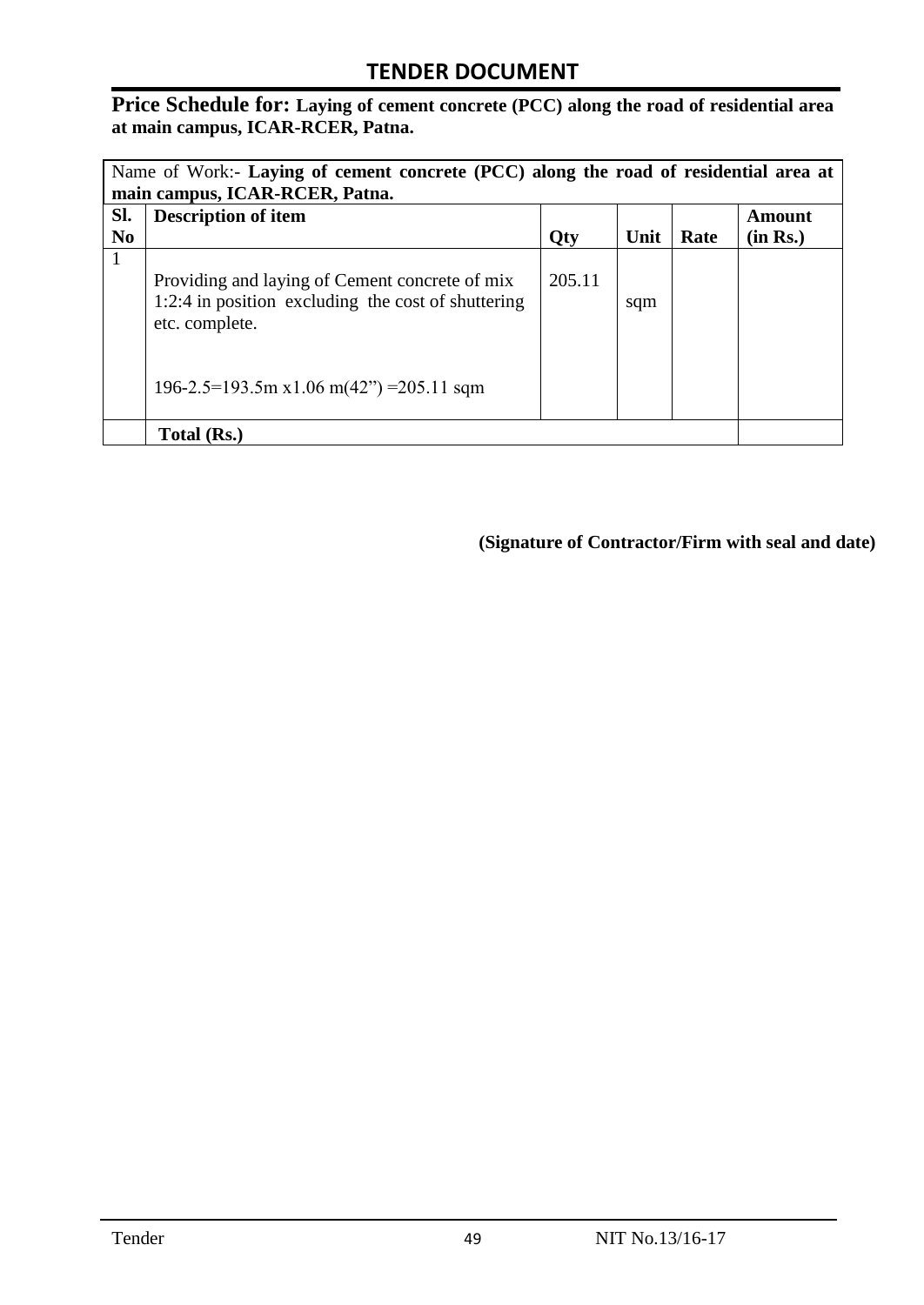#### **CONTRACT FORM**

|  |  | This Contract made the                                                                                   |
|--|--|----------------------------------------------------------------------------------------------------------|
|  |  | (Month), ____________________(Year) between the <b>Hon'ble President</b> of <b>Indian Council of</b>     |
|  |  | Agricultural Research acting through the Director, ICAR Research Complex for Eastern                     |
|  |  | <b>Region</b> (Indian Council of Agricultural Research), <b>Patna – 800014</b> (Bihar) (name and address |
|  |  |                                                                                                          |
|  |  | (name and address of contractor) (hereinafter called "the <b>Contractor</b> " of the other party).       |

WHEREAS the Employer is desirous that the Contractor executes the Work of:-

#### **1. Laying of cement concrete (PCC) along the road of residential area at main campus, ICAR-RCER, Patna.**

(Ref. No………………………………….) (name and identification number of contract) (hereinafter called "the **Works**") at ICAR-RCER, Patna -800014 (Bihar) and the **Employer** has accepted the Bid by the **Contractor** for the execution and completion of such works and the remedying of any defects therein, at a contract price of **Rs……………(Rupees …………………………………… only)**

#### NOW, THEREFORE, IT IS HEREBY AGREED BETWEEN THE PARTIES AS FOLLOWS:

- 1. In this Contract, words and expressions shall assume the same meanings as are respectively assigned to them in the conditions of Contract hereinafter referred to and they shall be deemed to form and be read and construed as part of this Agreement.
- 2. In consideration of the payments to be made by the Employer to the Contractor as hereinafter mentioned, the Contractor hereby covenants with the Employer to execute and complete the works and remedy the defects therein in conformity in all aspects with the provisions of the contract.
- 3. The Employer hereby covenants to pay the Contractor in consideration of the execution and completion of the works and in remedying the defects wherein the Contract Price or such other sum as may become payable under the provisions of the Contract at the times and in the manner prescribed by the Contract.
- 4. The following documents shall be deemed to form and be read and construed as part of this Contract, viz.:
	- i) Letter of Acceptance
	- ii) Notice to proceed with the works
	- iii) Contractor's Bid
	- iv) Bidding data
	- v) General conditions of contract (including special conditions of contract)
	- vi) Specifications
	- vii) Drawings
	- viii) Bill of quantities
	- ix) Any other documents listed in the contract data as forming part of the contract